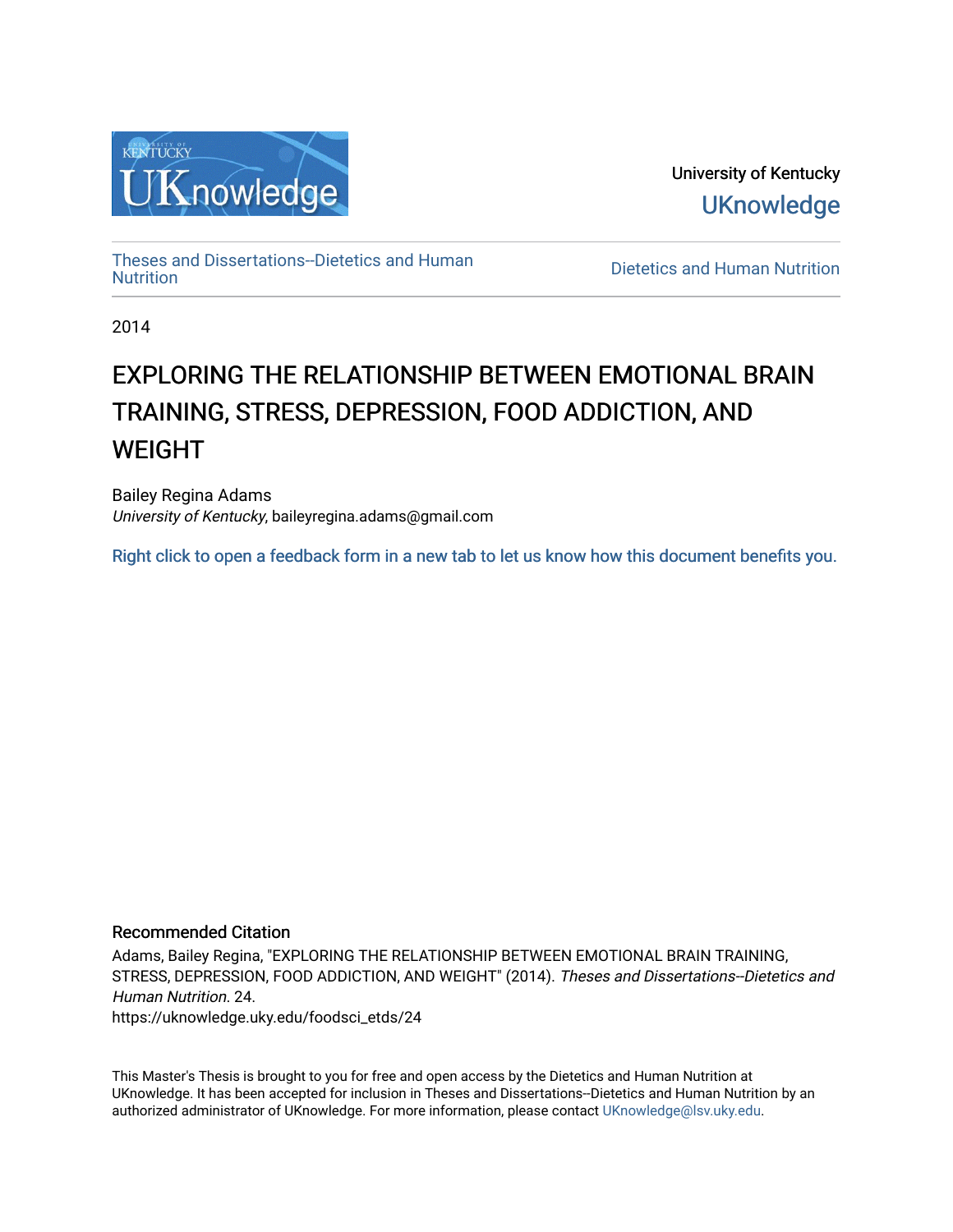# STUDENT AGREEMENT:

I represent that my thesis or dissertation and abstract are my original work. Proper attribution has been given to all outside sources. I understand that I am solely responsible for obtaining any needed copyright permissions. I have obtained needed written permission statement(s) from the owner(s) of each third-party copyrighted matter to be included in my work, allowing electronic distribution (if such use is not permitted by the fair use doctrine) which will be submitted to UKnowledge as Additional File.

I hereby grant to The University of Kentucky and its agents the irrevocable, non-exclusive, and royalty-free license to archive and make accessible my work in whole or in part in all forms of media, now or hereafter known. I agree that the document mentioned above may be made available immediately for worldwide access unless an embargo applies.

I retain all other ownership rights to the copyright of my work. I also retain the right to use in future works (such as articles or books) all or part of my work. I understand that I am free to register the copyright to my work.

# REVIEW, APPROVAL AND ACCEPTANCE

The document mentioned above has been reviewed and accepted by the student's advisor, on behalf of the advisory committee, and by the Director of Graduate Studies (DGS), on behalf of the program; we verify that this is the final, approved version of the student's thesis including all changes required by the advisory committee. The undersigned agree to abide by the statements above.

> Bailey Regina Adams, Student Dr. Kelly Webber, Major Professor Dr. Kelly Webber, Director of Graduate Studies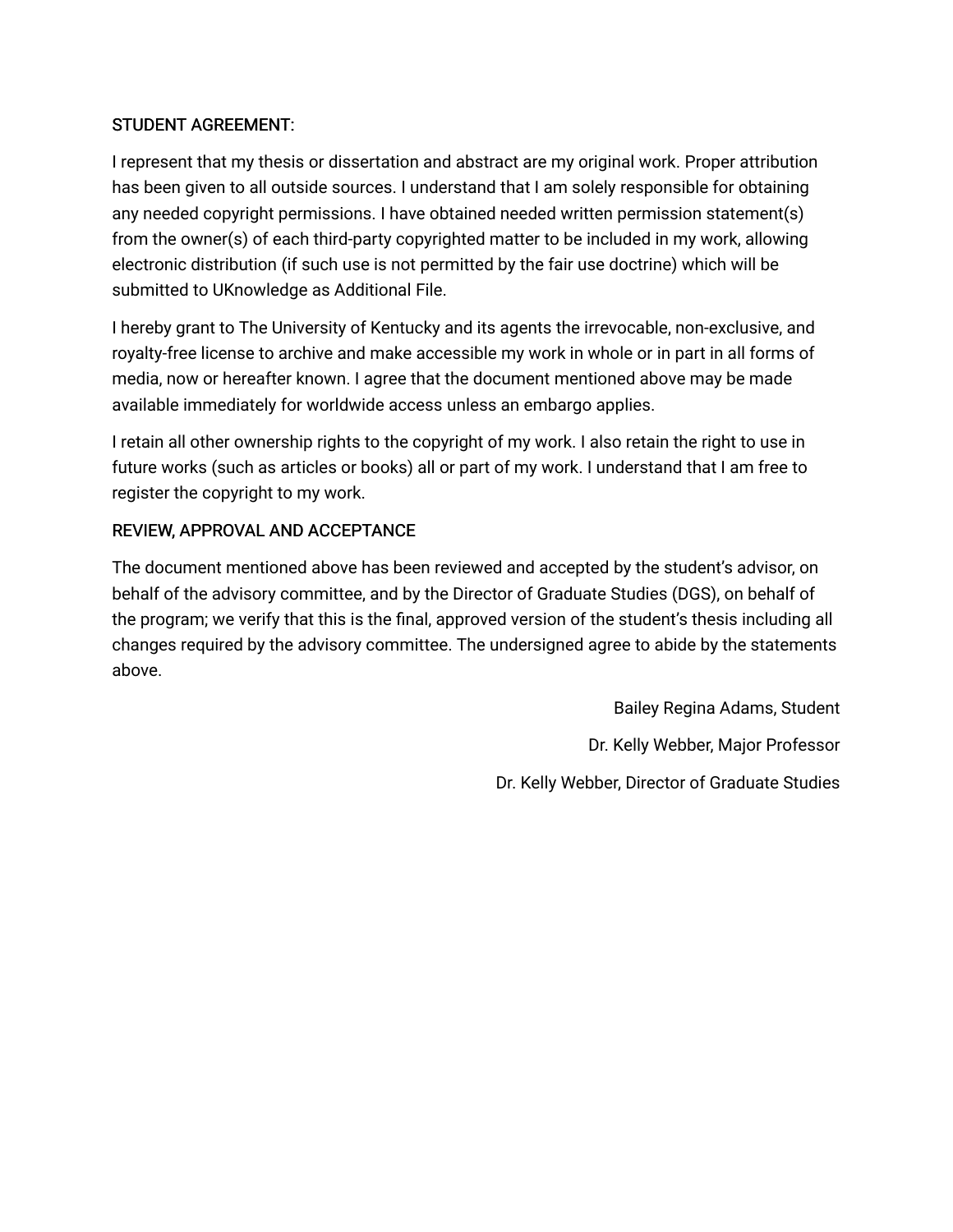# EXPLORING THE RELATIONSHIP BETWEEN EMOTIONAL BRAIN TRAINING, STRESS, DEPRESSION, FOOD ADDICTION, AND WEIGHT

THESIS

A thesis submitted in partial fulfillment of the requirements for the degree of Master of Science in the College of Agriculture, Food, and Environment at the University of Kentucky

By

Bailey Regina Adams

Lexington, Kentucky

Director: Dr. Kelly Webber, MPH, MS, RD, LD, Assistant Professor of Dietetics and Human Nutrition

Lexington, Kentucky

2014

Copyright © Bailey Regina Adams 2014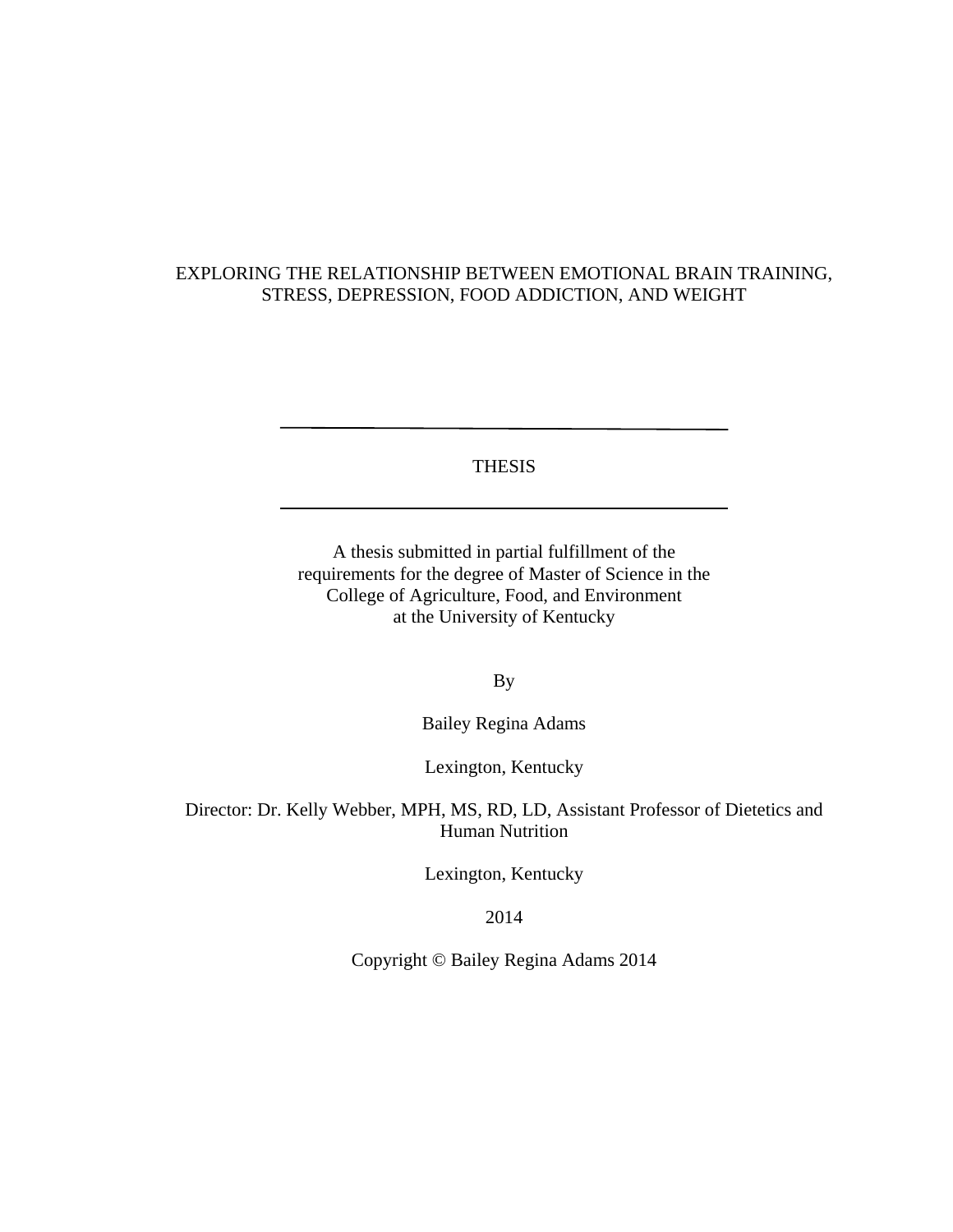# ABSTRACT OF THESIS

# EXPLORING THE RELATIONSHIP BETWEEN EMOTIONAL BRAIN TRAINING, STRESS, DEPRESSION, FOOD ADDICTION, AND WEIGHT

Obesity is a complex issue; stress, depression, and food addiction, are several psychological conditions that can accompany an obesity diagnosis. Emotional Brain Training (EBT) was evaluated as a new approach to these conditions. Stress, depression, food addiction, and weight were assessed at baseline, after a seven week active intervention, and after a seven week no contact period. The final sample consisted of 26 obese adults. At seven week assessments, EBT participants experienced significant weight loss (p-value  $= 0.05$ ) and decreased perceived stress (p-value  $= 0.035$ ). Food addiction also decreased from 50% to 8.3% (or one participant). At fourteen week assessments, EBT participants maintained significant weight loss ( $p$ -value  $= 0.05$ ) and increased perceived stress from the seven week evaluation (p-value  $= 0.012$ ). The percentage classified as food addicted remained constant at fourteen weeks. This study suggests EBT is an appropriate intervention for weight loss and weight maintenance. In addition, EBT targets a variety of the complex issues surrounding obesity.

KEYWORDS: Emotional Brain Training, Adult Obesity, Psychological Effects, Food Addiction, Weight Maintenance

Bailey Regina Adams

December 17, 2014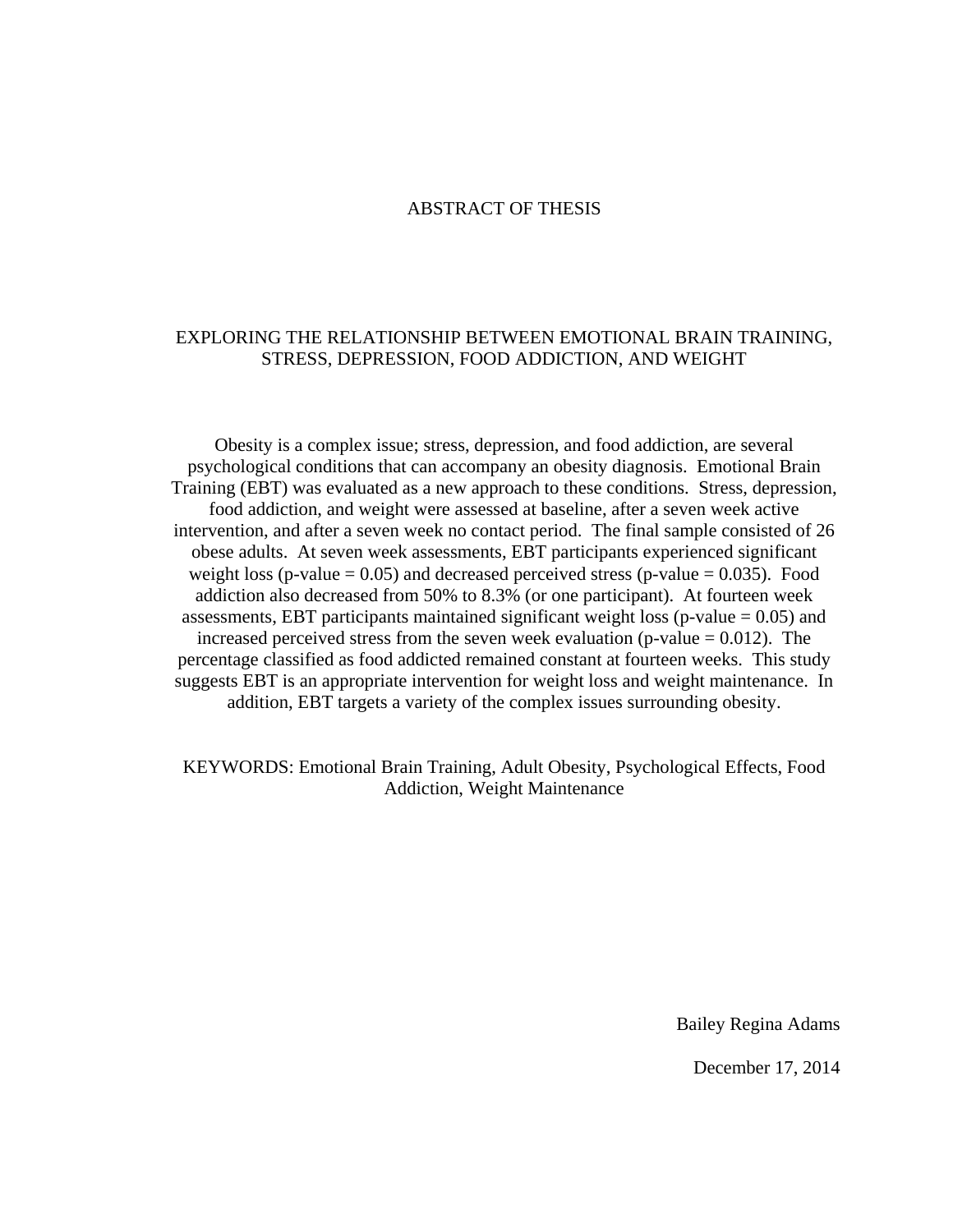# EXPLORING THE RELATIONSHIP BETWEEN EMOTIONAL BRAIN TRAINING, STRESS, DEPRESSION, FOOD ADDICTION, AND WEIGHT

By

Bailey Regina Adams

Dr. Kelly Webber, MPH, MS, RD, LD

*Director of Thesis* 

Dr. Kelly Webber, MPH, MS, RD, LD

*Director of Graduate Studies* 

December 17, 2014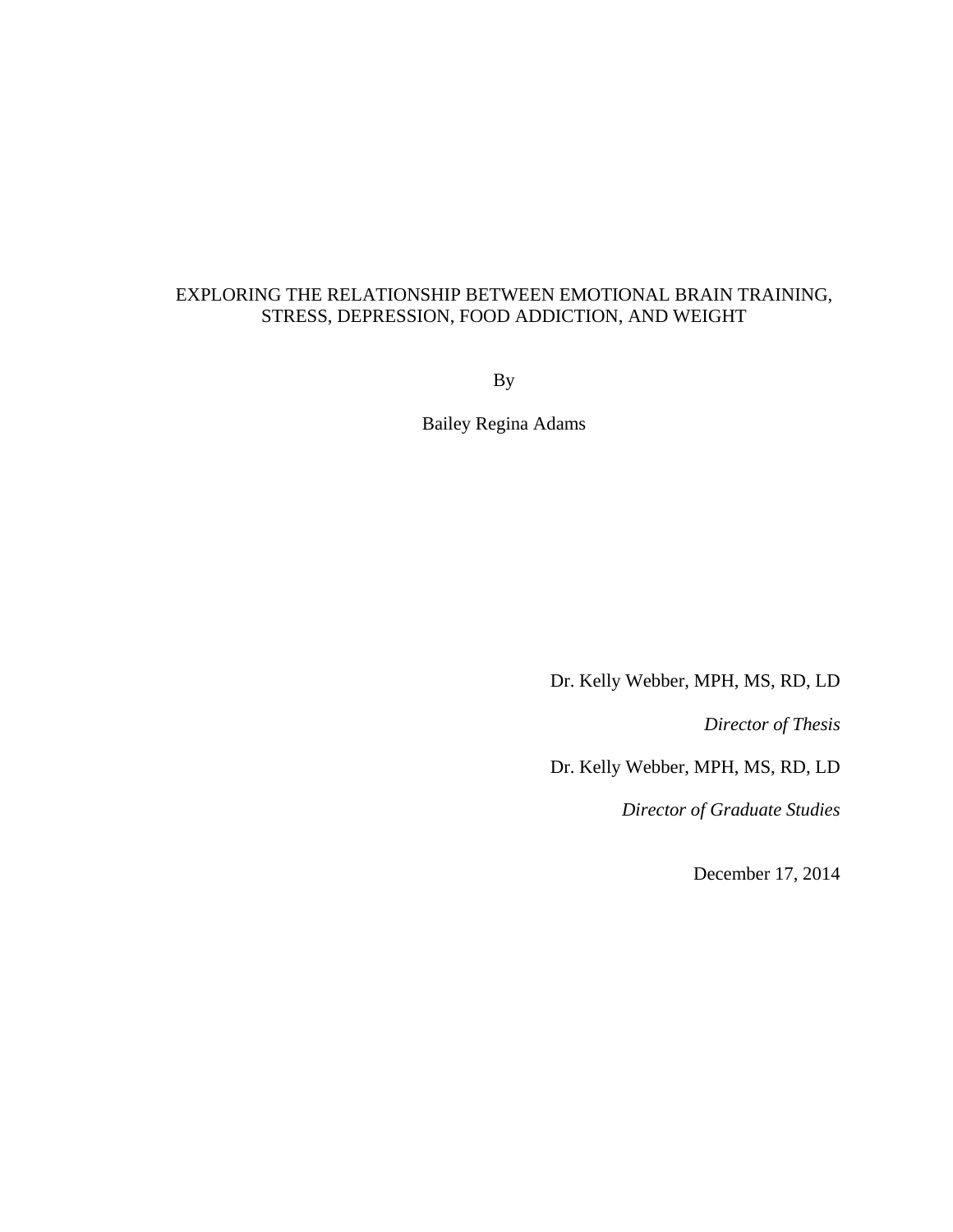| Center for Epidemiological Studies Depression Scale (CES-D)20 |
|---------------------------------------------------------------|
|                                                               |
|                                                               |
|                                                               |
|                                                               |
|                                                               |
|                                                               |
|                                                               |
|                                                               |
|                                                               |
|                                                               |
|                                                               |
|                                                               |
|                                                               |
|                                                               |
|                                                               |
|                                                               |
|                                                               |
|                                                               |
|                                                               |
|                                                               |
|                                                               |
|                                                               |
|                                                               |
|                                                               |
|                                                               |
|                                                               |
|                                                               |
|                                                               |
|                                                               |
|                                                               |
|                                                               |
|                                                               |
|                                                               |
|                                                               |
|                                                               |
|                                                               |
|                                                               |
|                                                               |
|                                                               |
|                                                               |
|                                                               |

# TABLE OF CONTENTS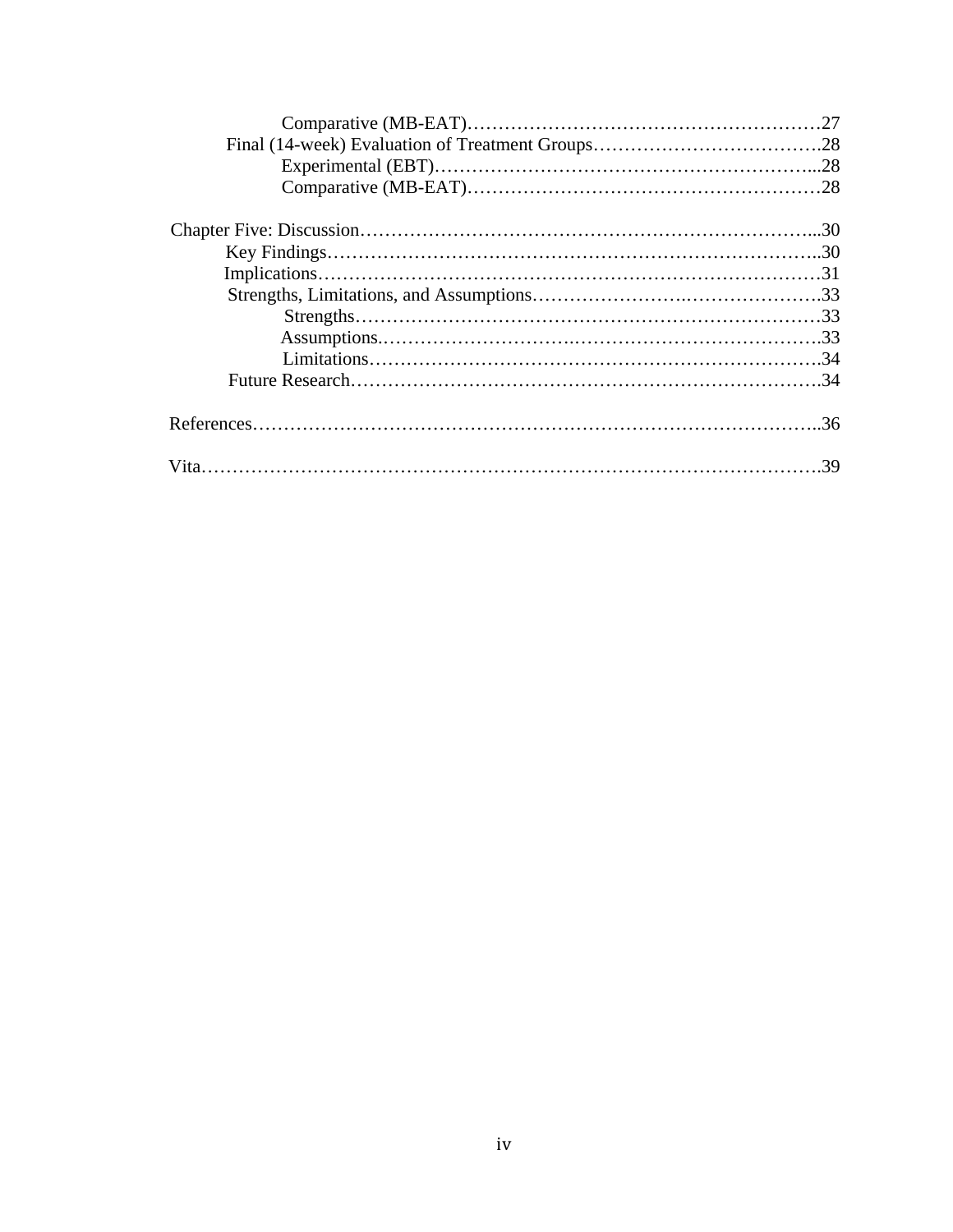# LIST OF TABLES

| Table 4. Baseline characteristics of initial and completed participants compared25 |
|------------------------------------------------------------------------------------|
| Table 5. Comparative baseline characteristics for EBT vs. MB-EAT26                 |
| Table 6. Comparing baseline vs. midpoint in experimental (EBT) group26             |
| Table 7. Comparing baseline vs. midpoint in comparative (MB-EAT) group27           |
| Table 8. Comparing change at midpoint evaluation (EBT vs. MB-EAT)27                |
| Table 9. Comparing midpoint vs. final evaluation in experimental (EBT) group28     |
| Table 10. Comparing midpoint vs. final in comparative (MB-EAT) group29             |
| Table 11. Comparing change at final point evaluation (EBT vs. MB-EAT)29            |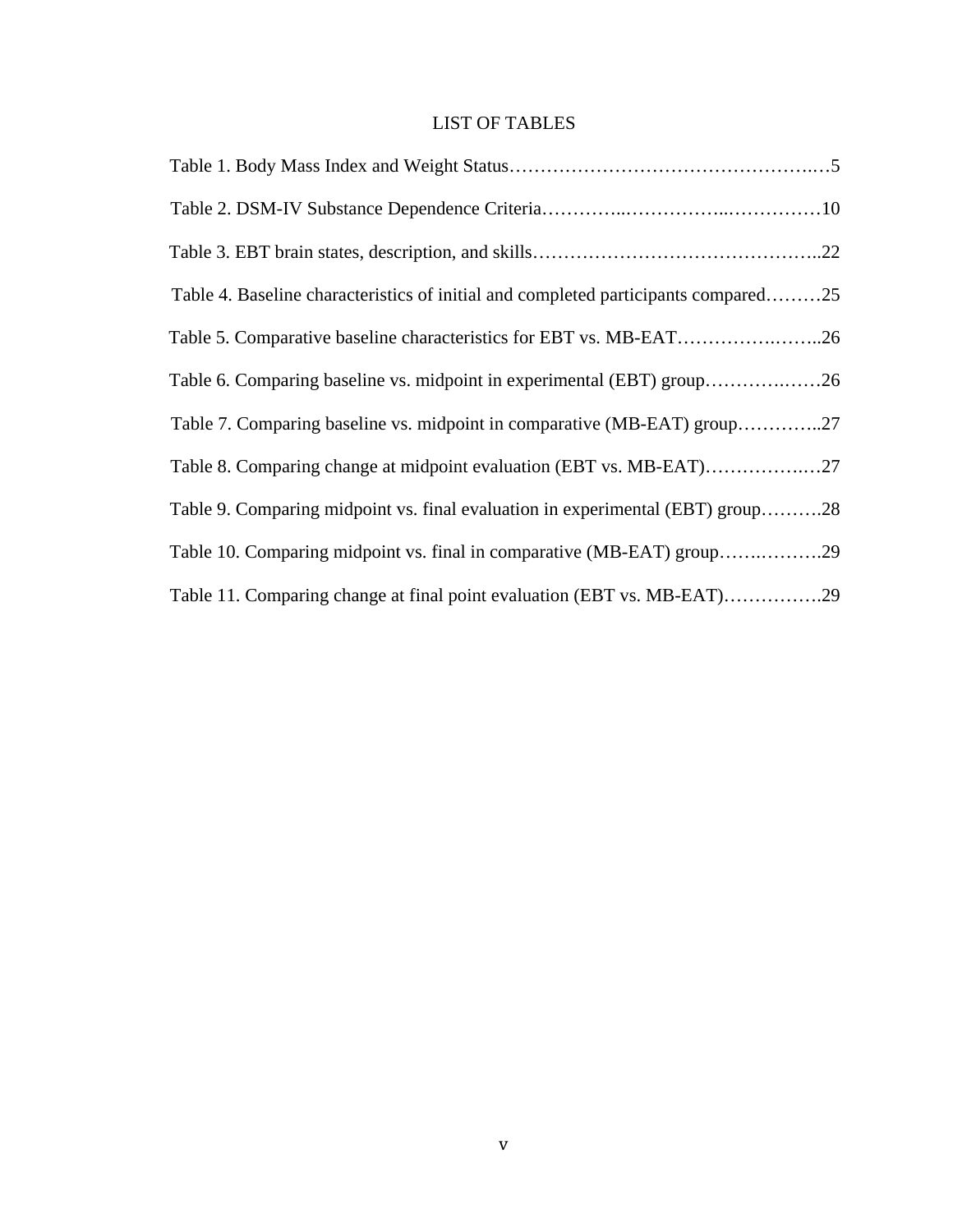#### **Chapter One**

## **Introduction**

 Approximately 35.7% of adult Americans are now classified as obese and 69% are classified as overweight or obese (CDC, 2013). The weight loss and diet industry has capitalized on this epidemic. Each day new diet solutions emerge, promising quick and lasting weight loss results. However, many popular weight loss solutions fail to recognize the complexity surrounding obesity. Stress, food addiction, and depression are some of these issues.

 Emotional Brain Training (EBT), a mindfulness, stress management-based therapy, specifically targets the unique components that often plague those suffering from obesity. In contrast to many traditional weight loss treatments, EBT does not focus on caloric intake and physical activity. Rather, EBT provides the necessary tools and knowledge required to manage stress and emotions. First developed in 1979 by Laurel Mellin, EBT is based upon four general concepts. These concepts include: "it's not us; it's our wiring," "wiring triggers brain states," "brain states become persistent," "we can change our wiring (Mitrovic et al., 2011)."

 The first concept, "it's not us, it's our wiring," evolves out of the early life stress model (Mitrovic et al., 2011). This model illustrates that the tendency or vulnerability to develop emotional and behavioral disorders is impacted by a variety of factors early on in life. Genes, environment, and the caregiving response throughout infancy and early childhood determine the validity of one's needs and wants, therefore, establishing either secure or detached brain connections (Loman et al., 2010), with secure attachment leading to better stress coping skills. Concept two is, "wiring triggers brain states."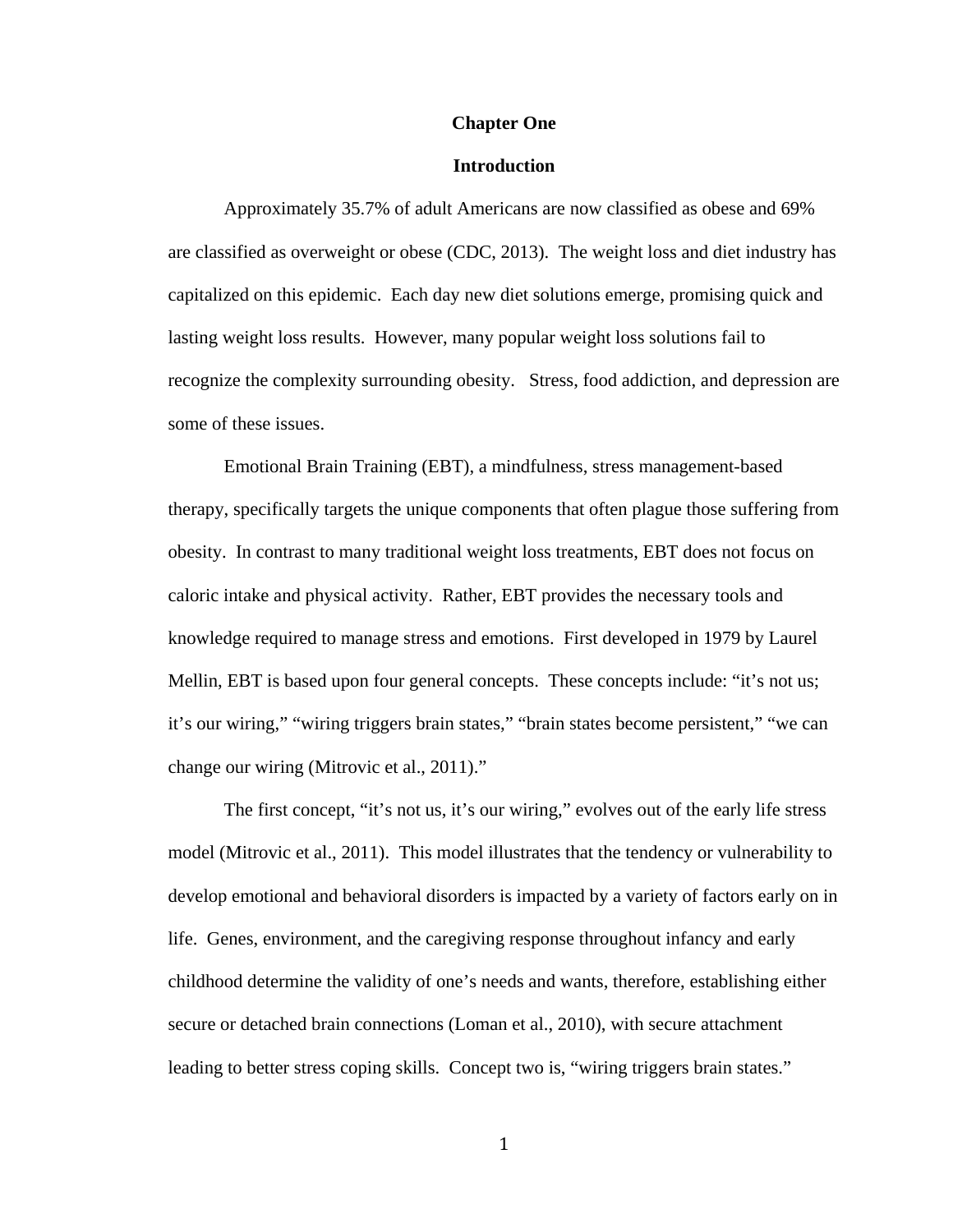Based on this concept, five brain states have been elucidated that correspond to specific areas of the brain (Mitrovic et al., 2011). An individual's specific wiring, developed throughout early infancy to childhood, determines the brain's reaction to perceived stress and threats. The third concept, "brain states become persistent," refers to the body's often static response to stress (Mitrovic et al., 2011). If an individual constantly perceives stressful stimuli very harshly, the brain will remain in that particular state. The reverse is also true; remaining in a positive brain state for long periods of time will also result in a more consistent state of joy and the ability to manage stress appropriately. The final concept of EBT is "we can change our wiring" (Mitrovic et al., 2011).

Neuroplasticity is the concept that new neural connections in the brain can be formed and old connections can be broken, throughout the life span. In short, change to the physical brain structure is possible with dedicated EBT practice.

# **Problem**

 According to the World Health Organization, the prevalence of obesity has doubled since 1980 (CDC, 2013). Chronic weight related diseases such as cardiovascular disease, diabetes, and cancers have consequently impacted the lives of many Americans. Despite modern advances in medicine, obesity and other chronic weight related diseases continue to produce medical costs of more than \$147 billion per year (CDC, 2013). Without identifying a solution to the weight problem facing millions, these numbers will continue to expand exponentially.

 The solution to the obesity epidemic may appear simple on the surface. Decreasing calories and increasing physical activity should result in a shift in energy balance, equating to weight loss for an individual. However, approximately 82.2% of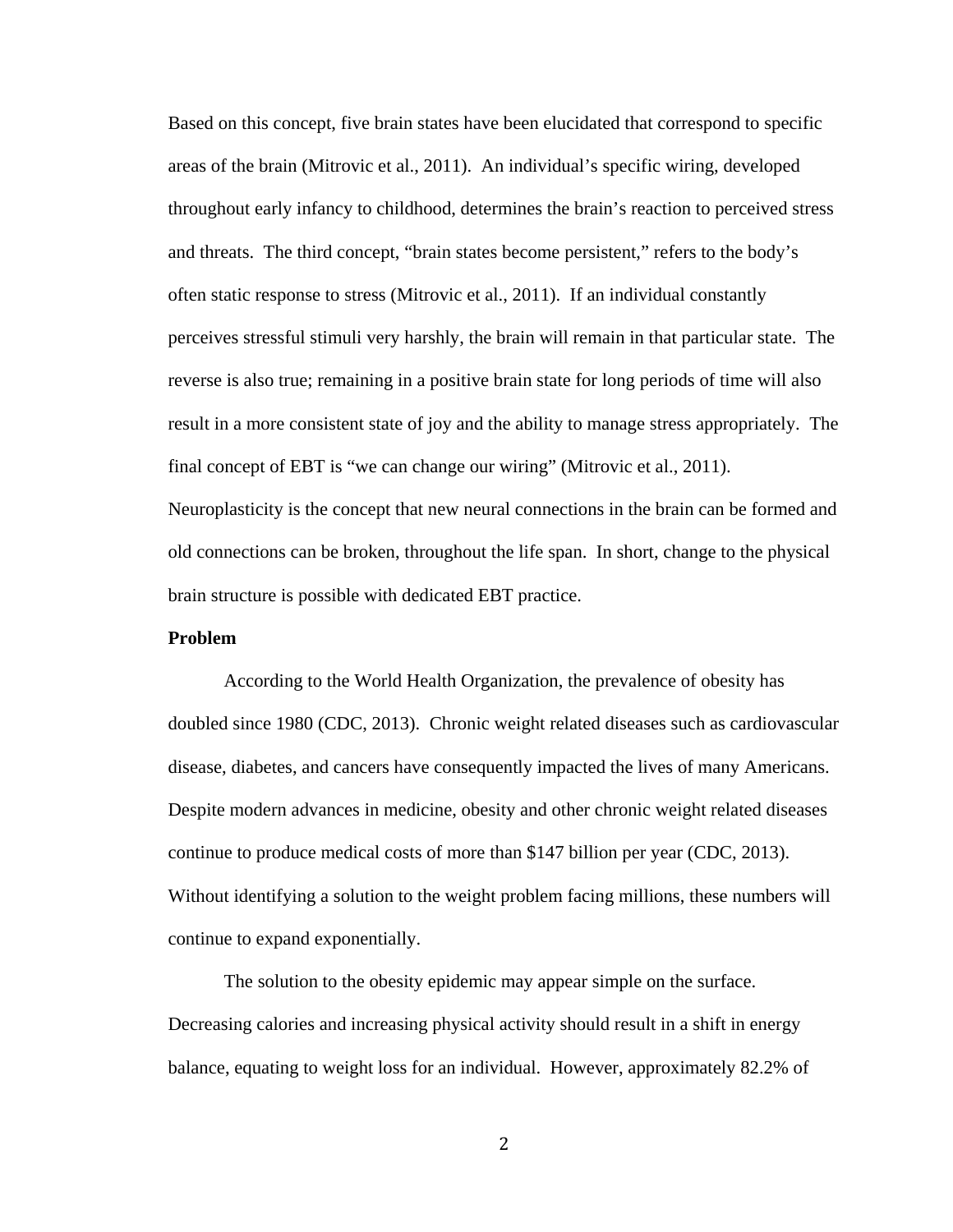overweight and obese individuals report increasing physical activity and 78.2% report decreasing caloric intake (French, Jeffery, & Murray, 1999). In short, diets and physical activity are not the only factors that contribute to weight loss.

# **Purpose**

 The purpose of this study was to evaluate the effectiveness of an EBT intervention for food addiction, stress, depression, and weight loss. The EBT intervention was also compared to a mindfulness/intuitive eating based intervention to determine which was better at affecting change in food addiction, stress, depression, and weight.

# **Research Objectives**

 EBT, a new approach to weight loss, was evaluated for producing changes in food addiction, stress, depression, and weight loss. The objectives of this study include:

- 1. Determine if an EBT intervention can produce changes in food addiction, stress, depression, and weight during a seven-week active intervention and seven-week follow-up period.
- 2. Evaluate the effectiveness of an EBT intervention compared to an intuitive eating-based intervention over a seven-week active intervention and sevenweek follow-up period on changes in food addiction, stress, depression, and weight.

#### **Research Questions**

1. Can a seven-week active intervention and a seven-week follow-up period in EBT produce significant changes in food addiction, stress, depression, and weight?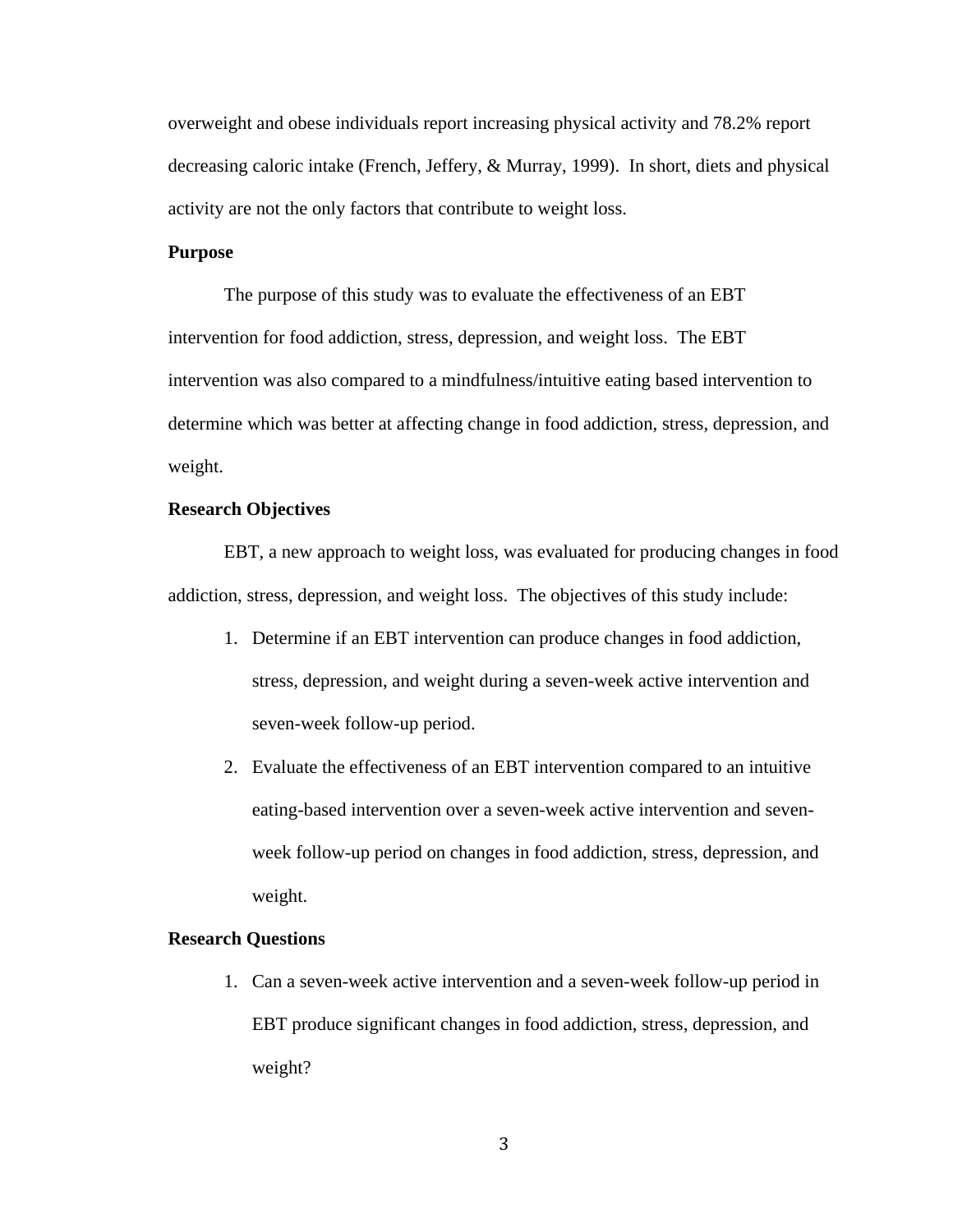2. Is EBT more effective than an intuitive eating based intervention in producing changes in food addiction, stress, depression, and weight?

# **Justification**

Approximately one-third of the adult population of the United States is now classified as obese (CDC, 2013). If the obesity trend continues, by 2030 approximately 51% of adults will be classified as obese. Additionally, by 2048 all American adults would be classified as overweight or obese. This rise in obesity is correlated with a rise in health care costs. Upon reaching 2030, total health care costs related to excess weight would double every decade. This would equate to approximately \$860-956 billion in total (Wang et al., 2008).

 Historically, caloric intake and physical activity were identified as the primary factors in weight loss. Although diet and physical are important components of a healthy lifestyle, there are many contributing factors in obtaining and maintaining a healthy weight. EBT offers a new, innovative approach to the treatment of obesity. Stress management remains the key focus of EBT. Participants are given tools and strategies to tackle stressful situations and encounters. At this time, limited research is available on this topic. Therefore, it is critical to begin evaluating the effectiveness of EBT and its impact on stress, food addiction, depression, and weight loss.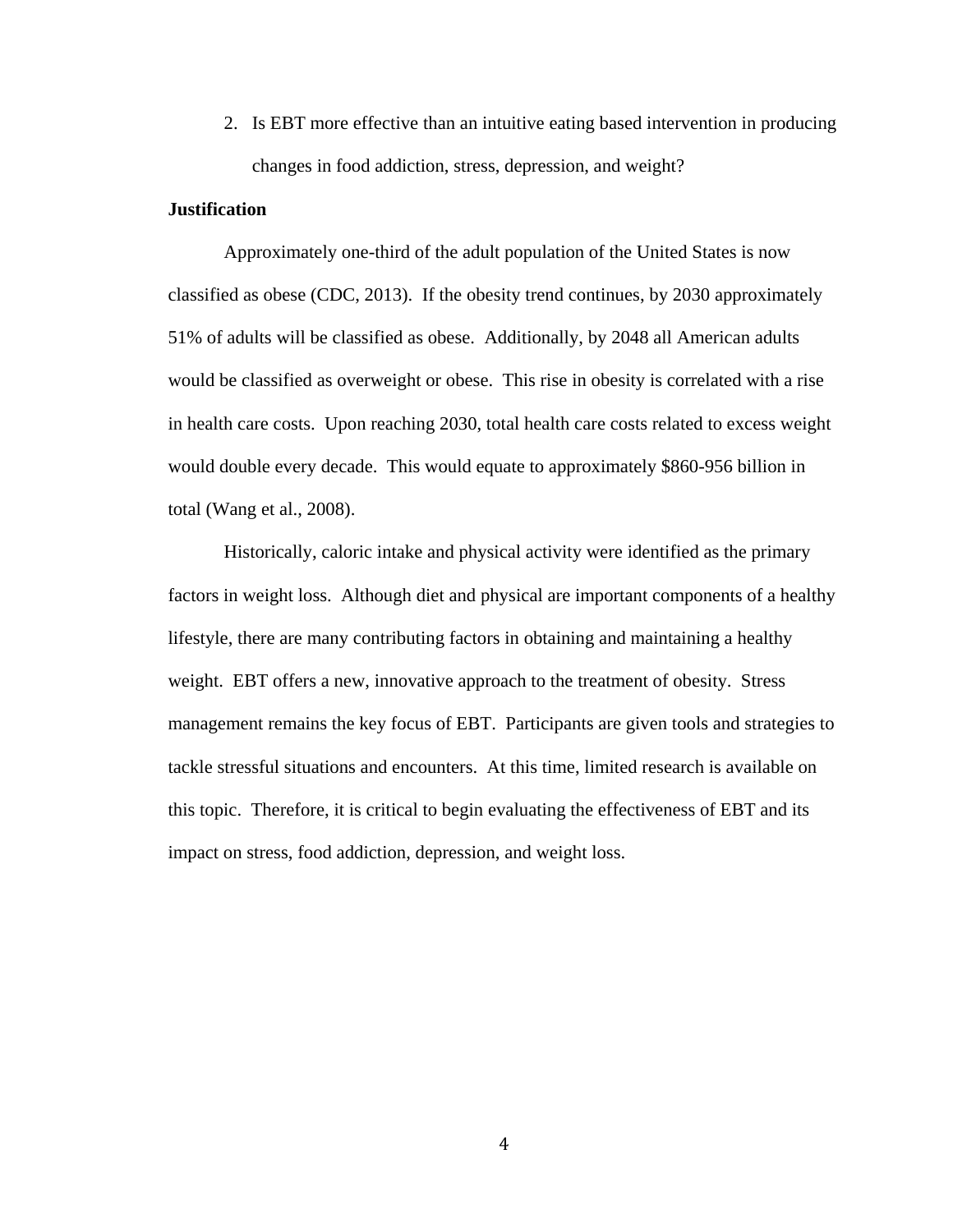## **Chapter Two**

# **Review of Related Literature**

The purpose of this study was to evaluate the effectiveness of EBT as an innovative approach to weight loss and explore the relationship between food addiction, stress, depression, and weight loss. This review of the related literature provides information on the following key topics: (1) Obesity and associated weight related psychological conditions, (2) Weight loss and weight maintenance strategies, and (3) EBT.

## **Obesity**

 Today, two-thirds of the adult population in the United States are classified as obese or overweight (CDC, 2013). Current theories attribute the obesity epidemic to an imbalance of energy, environmental influences, genetics, and many other factors (Frood, Johnston, Matteson, & Finegood, 2013). Despite varying theories, researchers agree; obesity is a very complex issue.

 Obesity and overweight status is determined based upon an individual's body mass index. The table below illustrates the classifications of BMI and weight status. Table 1. Body Mass Index and Weight Status.

| BMI                              | <b>Weight Status</b> |
|----------------------------------|----------------------|
| Below 18.5 kg/m <sup>2</sup>     | Underweight          |
| 18.5-24.9 kg/m <sup>2</sup>      | Normal               |
| 25-29.9 kg/m <sup>2</sup>        | Overweight           |
| 30.0 kg/m <sup>2</sup> and above | Obese                |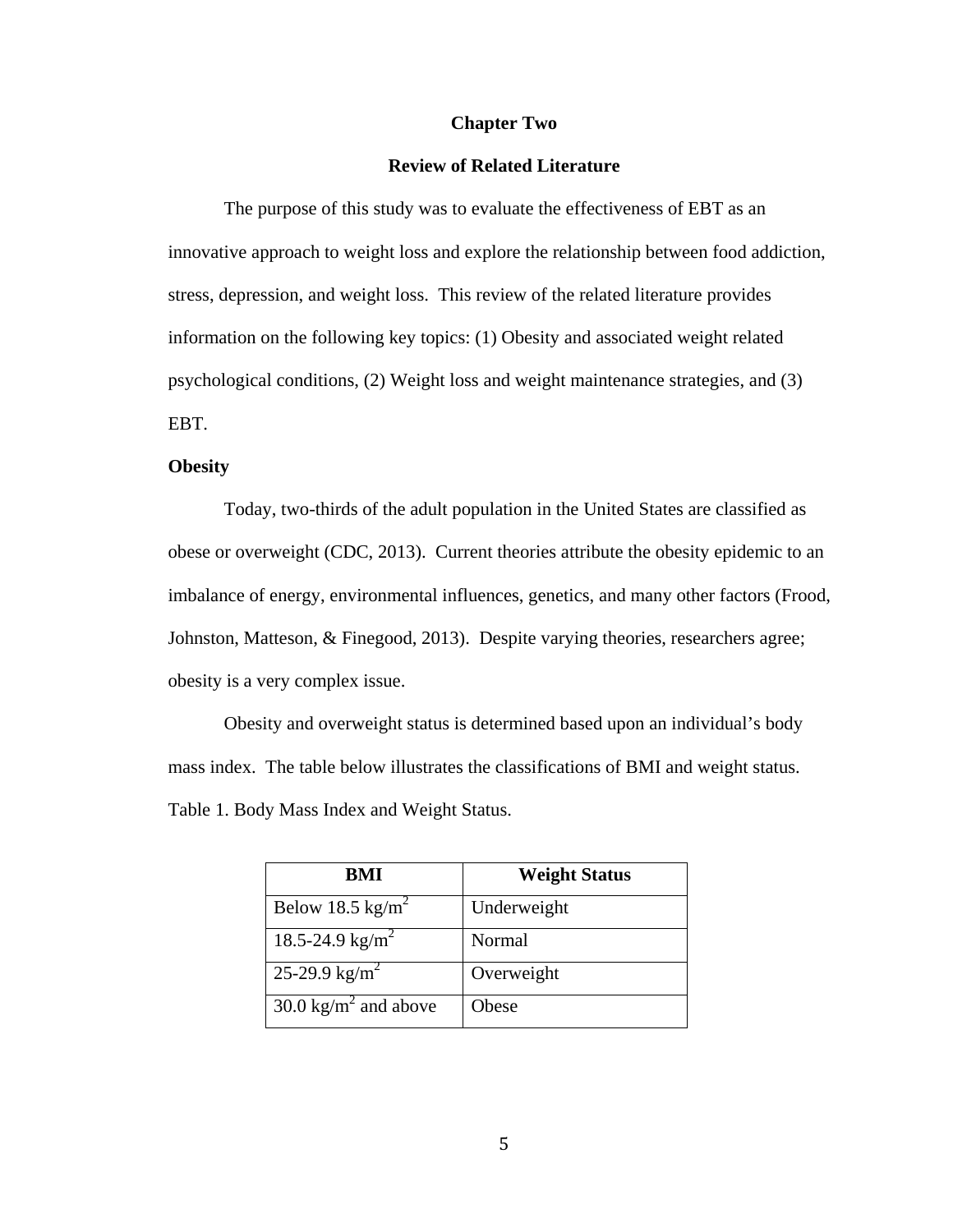**Associated Weight-Related Conditions.** There are a variety of physical conditions that accompany obesity. These include: type 2 diabetes mellitus; hypertension; dyslipidemia; coronary heart disease; stroke; osteoarthritis; liver/gallbladder disease; sleep apnea; and gynecological problems (CDC, 2013). This review will focus on the psychological aspects of obesity, such as depression, stress, and food addiction.

*Psychological Effects.* Psychological disorders encompass a variety of conditions. Several of these conditions can result in a decreased quality of life (Saarni et al., 2007). The Diagnostic and Statistical Manual of Mental Disorders V identifies and defines standardized diagnostic criteria for all psychological disorders. Some examples of these psychological disorders include: binge eating disorder, bipolar and manic depressive disorder, and generalized anxiety disorders. An increased risk of developing major depression, bipolar disorder, and panic disorder has been recently associated with obesity (Simon et al., 2006). Studies have also established an association between obesity and binge eating disorder (Zawaan, 2001).

*Depression*. Varying types of depressive disorder exist. These include: major depression, persistent depressive disorder, bipolar disorder, psychotic depression, postpartum depression, and seasonal affective disorder (NIMH, 2014). Of particular interest in this review are major depression, persistent depressive disorder, and seasonal affective disorder. The National Institute of Mental Health defines major depression as, "severe symptoms that interfere with your ability to work, sleep, study, eat, and enjoy life. An episode can occur only once in a person's lifetime, but more often, a person has several episodes;" persistent depressive disorder as, "depressed mood that lasts for at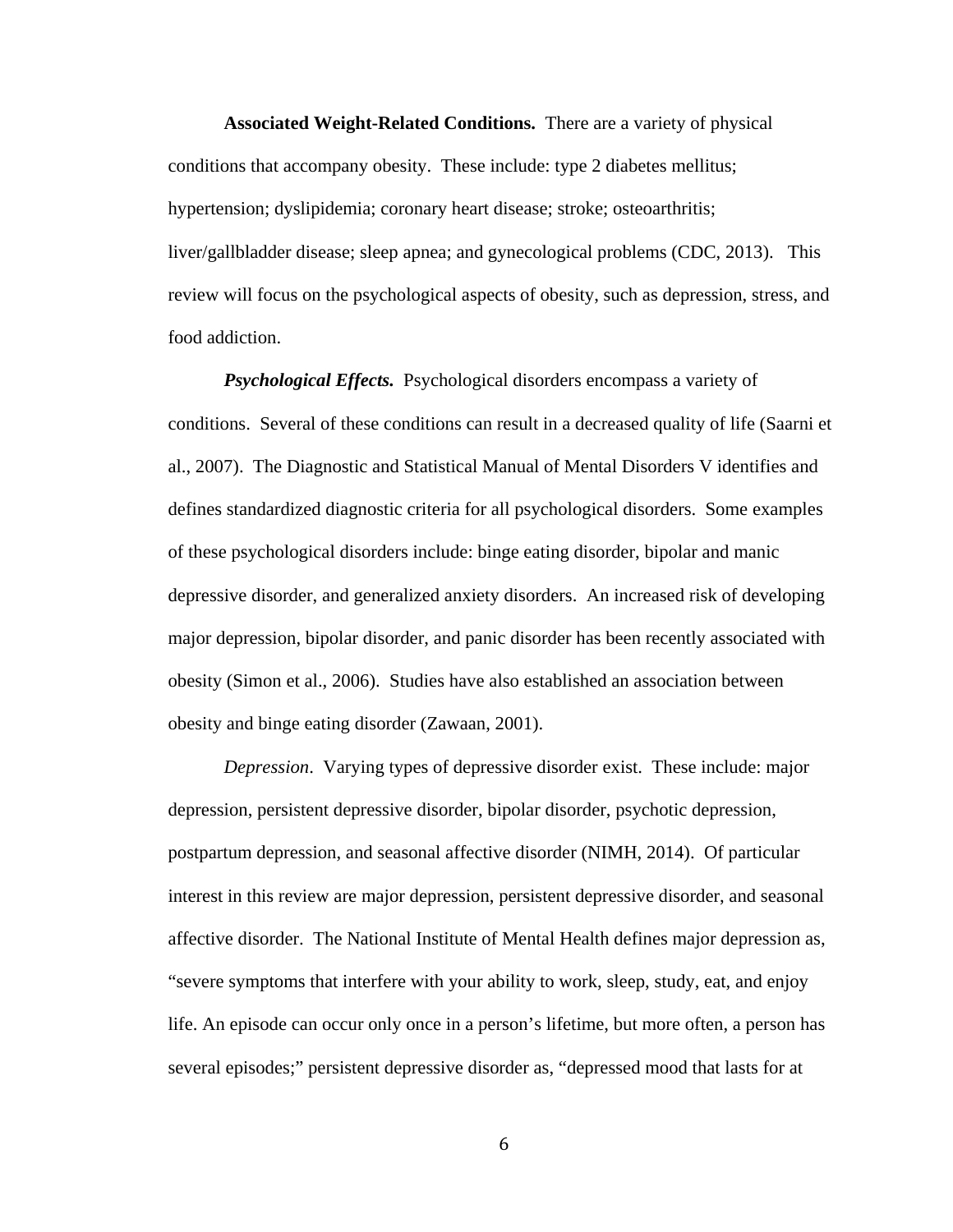least two years. A person diagnosed with persistent depressive disorder may have episodes of major depression along with periods of less severe symptoms, but symptoms must last for two years;" and seasonal affective disorder, "which is characterized by the onset of depression during the winter months, when there is less natural sunlight. The depression generally lifts during spring and summer" (NIMH, 2014).

 The relationship between obesity and major depression has been evaluated throughout countless studies. Roberts et al. (2002) utilized community-based study information to explore the hypothesized relationship. The 2,298 participants included in this analysis ranged in age from 50-95 years. Results revealed participants categorized as obese were significantly more likely to be depressed than underweight or normal weight participants. Major depression was found in 15.5% of obese (compared to 8.8% in underweight and 7.4% in normal weight) participants (Roberts et al., 2002).

 Utilizing the National Health and Nutrition Examination Survey, researchers also determined depression occurred more frequently in obese individuals than in normal weight individuals (Onyike et al., 2003). Females experienced greater rates of depression, aligning with existing literature regarding rates of depression in women (Kessler, 2003). In addition, rates of depression in women increased as the rate of obesity increased. In males the results were not as consistent. There was not a linear relationship found between weight and depression (Onyike et al., 2003).

 Researchers have also begun to evaluate the effect of weight loss, in overweight and obese individuals and rates of depression. Data gathered from gastric-restrictive weight-loss surgery patients was utilized. Participants were evaluated through a depression inventory pre and post operation. Results revealed severely obese women had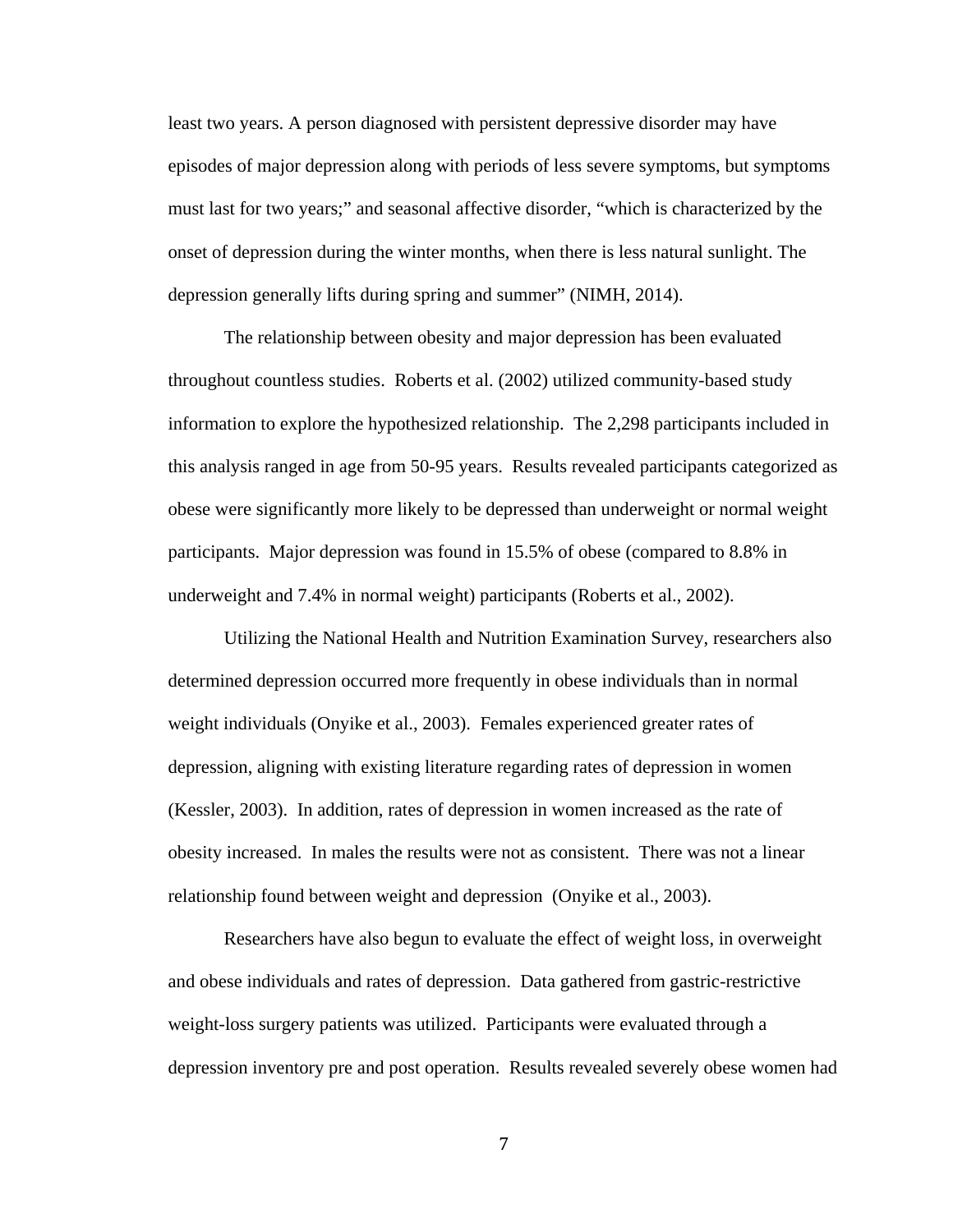significantly higher depression rates than men. One-year post operation, a significant decrease in depression and weight was observed. Subsequent year follow-ups did not reveal a significant change in depression; weight remained relatively stable (Dixon, Dixon, & O'Brien, 2003).

 The cause of the association between depression and obesity has not yet been determined. One theory hypothesized, relates inflammation present in obesity and depression. Depression, like obesity, produces elevated inflammatory markers and inflammatory co-morbidities (Patel, 2013).

 *Stress.* Stress is defined as "the generalized, non-specific response of the body to any factor that overwhelms, or threatens to overwhelm, the body's compensatory abilities to maintain homeostasis" (Sherwood, 2001). Researchers have only now begun to evaluate the relationship between stress and obesity. In a community sample of African Americans, researchers evaluated perceived stress and consumption of high fat foods to determine if a stronger relationship existed for overweight and obese participants. Results concluded that perceived stress significantly predicted responses for emotional eating and poor meal planning, for the entire sample (p-value,  $\langle 0.01 \rangle$  (Sims et al., 2008). Perceived stress accounted for 8% of the variance in emotional eating for the entire sample, while 11% of the variance for overweight or obese participants. In this overweight or obese subset, perceived stress levels also predicted snacking on sweets (pvalue, <0.05) (Sims et al., 2008).

 An additional study focused on evaluating the effectiveness of an 8-week stress management intervention to enhance a weight loss program. Participants were recruited through an outpatient obesity clinic. A relatively small sample of 34 women was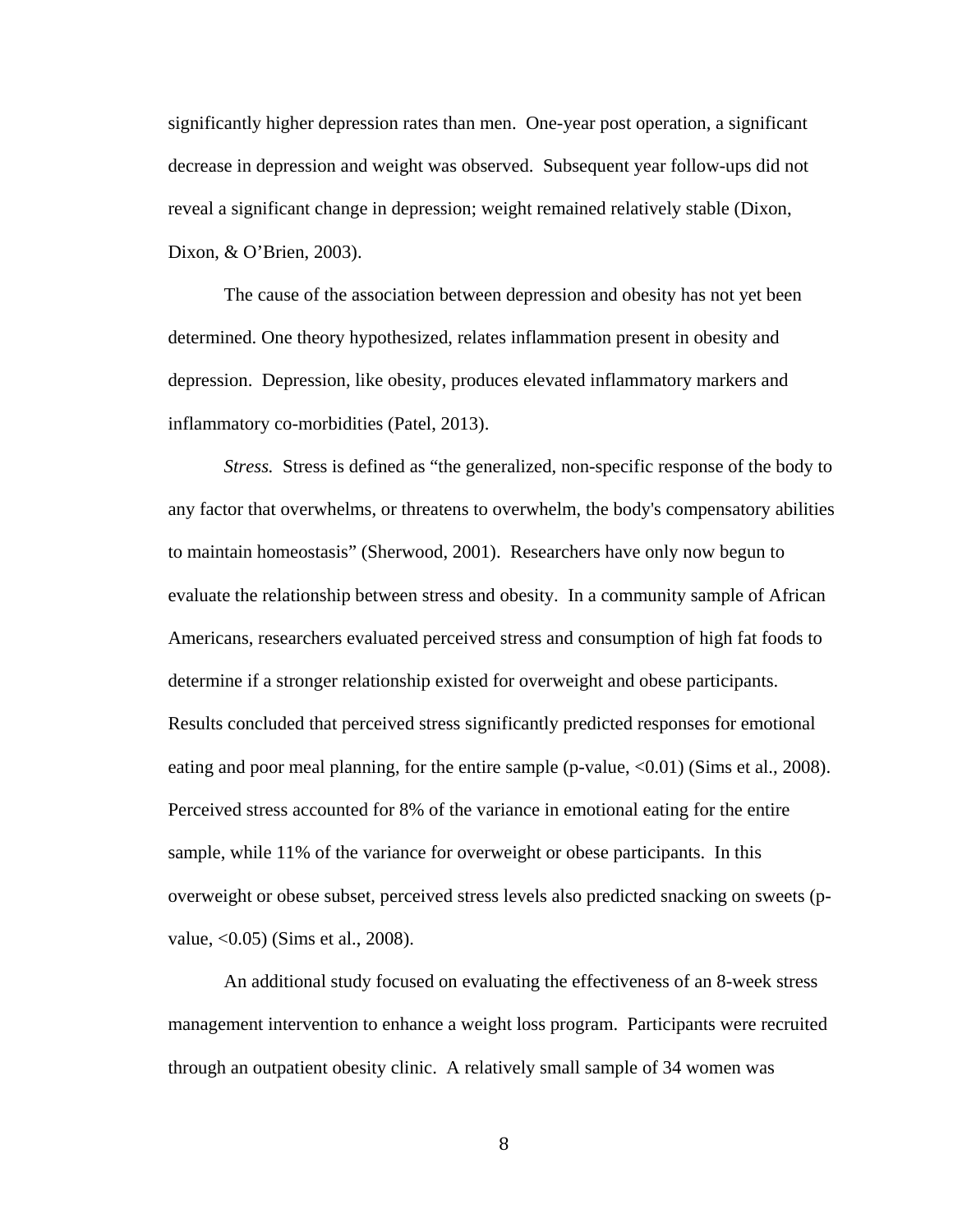included, with an average BMI of  $38.17 \text{kg/m}^2$ . Participants were approximately 47.35 years old + 11.64 years (Christaki et al., 2013). Study participants were randomly assigned into the treatment (stress management) or control group. Anthropometric measurements, Dutch Eating Questionnaire (DEBQ), Eating Attitudes Test (Eat-26), Health Locus of Control (HLC), and Perceived Stress Scale (PSS) were evaluated prior to and at the conclusion of the intervention. The results of this study concluded significant increased weight loss in the stress management group (4.44kg compared to 1.38kg, pvalue, 0.012). Surprisingly, there was no statistical difference in the perceived stress levels in the intervention and control group (Christaki et al., 2013).

*Food Addiction.* Food addiction is a controversial topic argued by many researchers and professionals. Research in rodents has revealed food addiction exists (Avena, 2010). Following this discovery, the Yale Food Addiction Scale (YFAS) was developed by researchers to evaluate food addiction in humans. The YFAS evaluation tool was created through the modification of criterion utilized in the American Psychiatric Association, Diagnostic Statistical Manual – IV to diagnosis behavior addictions and substance dependence (Gearhardt et al., 2009). The following table illustrates the seven basic substance dependence criteria established by the DSM-IV and utilized to create the YFAS.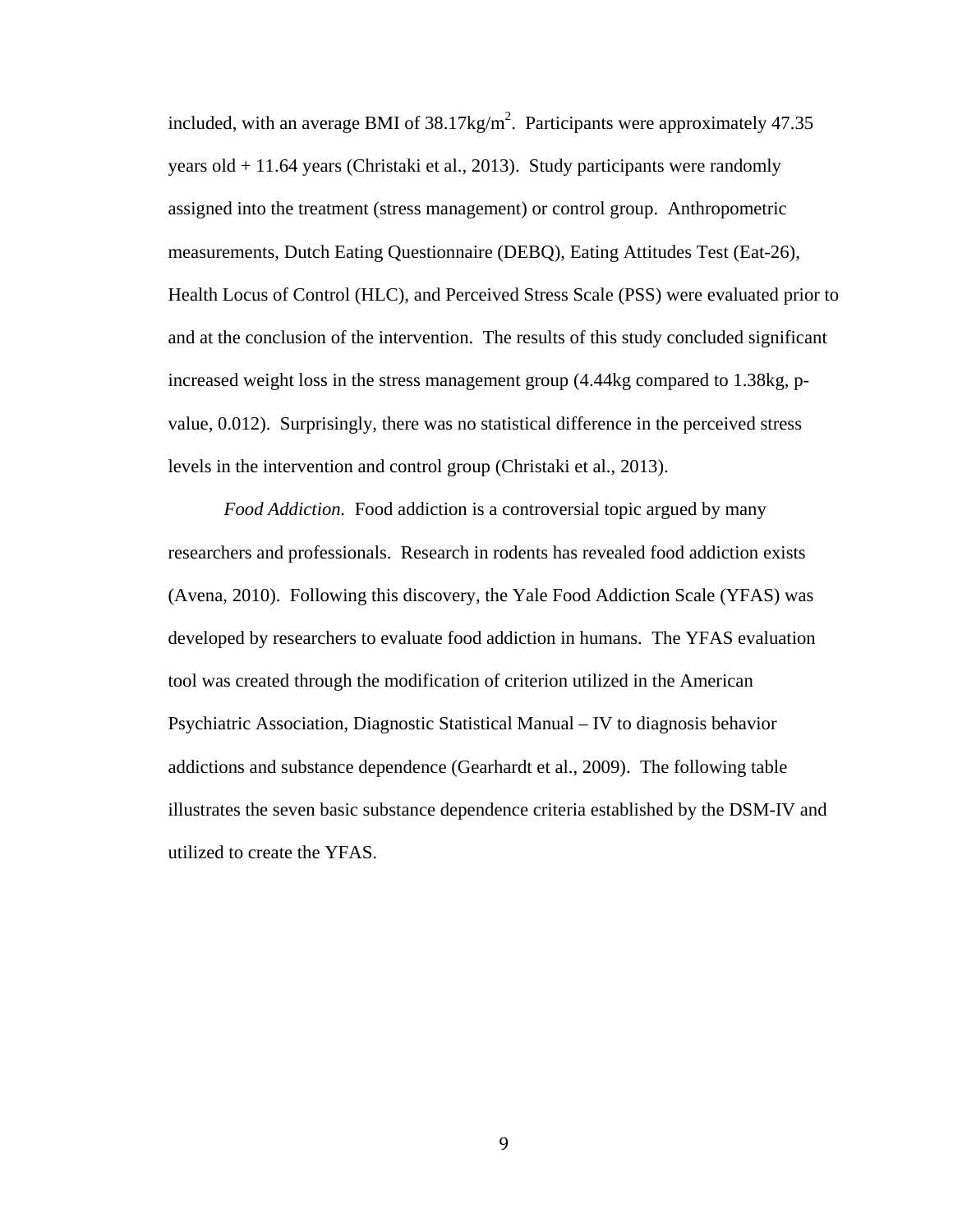Table 2. DSM-IV Substance Dependence Criteria.

| 1. | Substance taken in larger amount and for longer period than intended   |
|----|------------------------------------------------------------------------|
| 2. | Persistent desire or repeated unsuccessful attempt to quit             |
| 3. | Much activity/time to obtain, use, recover                             |
| 4. | Important social, occupational, or recreational activities given up or |
|    | reduced                                                                |
| 5. | Use continues, despite lack of knowledge of adverse consequences       |
| 6. | Tolerance (marked increase in amount, marked decrease in effect)       |
|    | 7. Characteristic withdrawal symptoms; substance taken to relieve      |
|    | withdrawal                                                             |

The YFAS assesses participants by posing two to four statements regarding each of the seven substance dependence criteria listed above. Participants then evaluate the statement based upon a Likert-scale of frequency. Examples of these statements include: "I find that when I start eating certain foods, I end up eating much more than I had planned," and "I spend a lot of time feeling sluggish or lethargic from overeating." If a participant meets one of the seven substance dependence criteria, they are then classified as suffering from a food addiction (Gearhardt et al., 2009).

Researchers have utilized the YFAS tool to assess food addiction in a variety of populations. One study evaluated food addiction in male and female weight loss seeking patients (Eichen et al., 2013). Prior to the initiation of a weight loss intervention, 178 (74.7% female) participants were evaluated utilizing the YFAS. Participants also completed the Beck depression inventory scale to assess depression. At baseline, mean BMI for participants was approximately 36 – categorizing the majority of participants in the obese range. Results revealed 15.2% of participants were categorized as "food addicts" based upon the YFAS criteria. These participants also scored significantly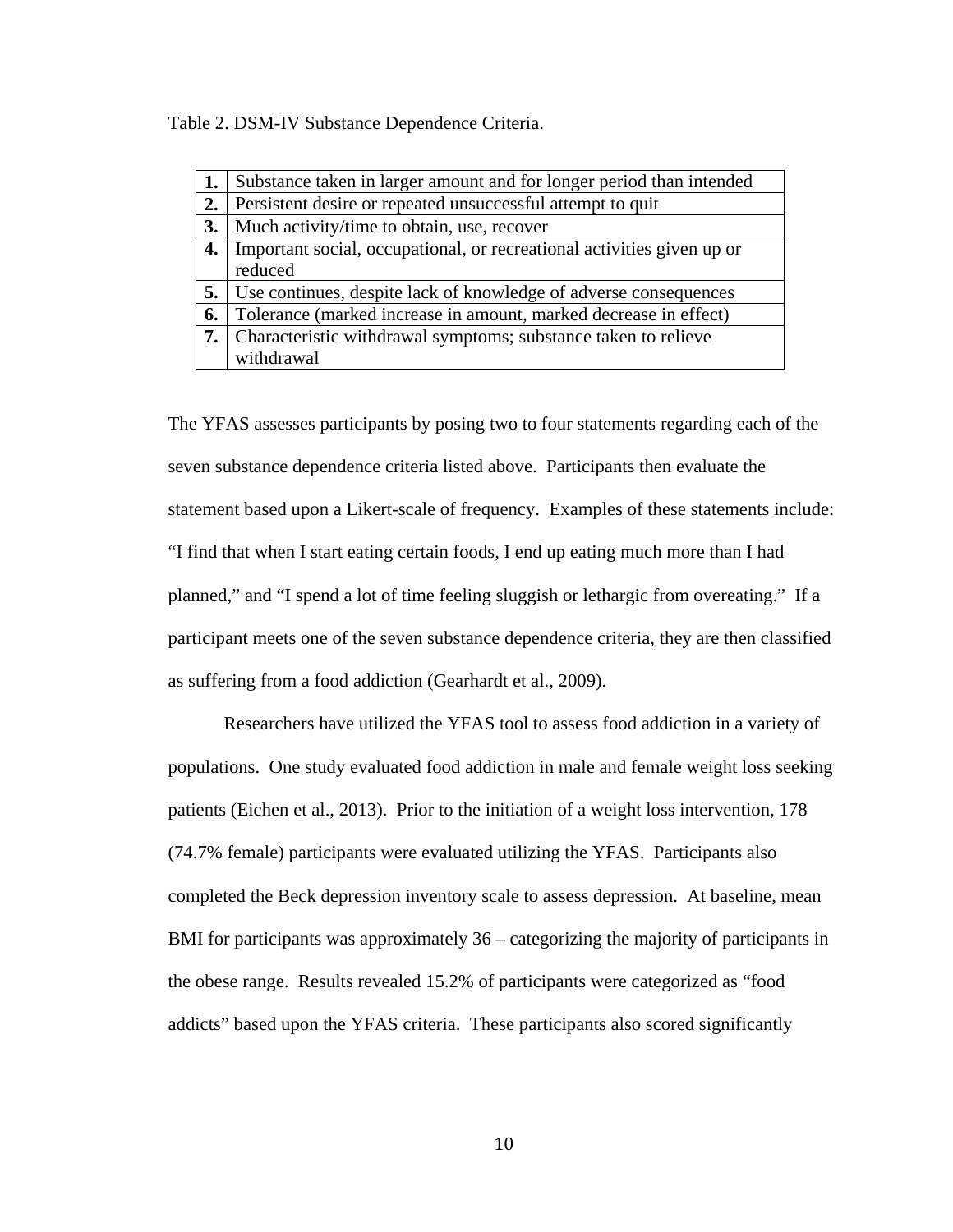higher in the depression inventory assessment than participants not categorized as food addicts (Eichen et al., 2013).

Researchers have also evaluated 57 overweight and obese adults; approximately 68% of participants were female with a mean BMI of 38.2 (Burmeister et al., 2013). Participants completed the Yale Food Addiction Scale at the beginning and conclusion of the intervention. Other questionnaires were also completed: Binge eating scale (BES), Dutch Eating Behavior Questionnaire (DEBQ), Eating Self-Efficacy Scale (ESES), Anti-Fat Attitudes Questionnaire (AFA), Weight Bias Internalization Scale (WBIS), Objectified Body Consciousness Scale-Body Shame (OBCS-Shame), and Multidimensional Body Self-Relations Questionnaire (MBSRQ). Results revealed participants' with increased levels of food addiction were more likely to have more psychosocial distress. Higher levels of food addiction were also associated with increased depression (Burmeister et al., 2013). A greater number of food addiction symptoms was related to increased binge eating behaviors, emotional eating, and difficulty in controlling one's eating. Results also showed higher YFAS scores were associated with poorer short-term weight loss (Burmeister et al., 2013).

#### **Weight Loss**

 Chronic weight related conditions are significantly improved with a 5-10% decrease in weight (Freedman, King, & Kennedy, 2001). The National Heart Lung and Blood Institute (NHLBI) researchers have extensively evaluated various studies to publish the Clinical Guidelines on the Identification, Evaluation, and Treatment of Overweight and Obesity in Adults. Published in 1998, researchers identified six key factors that facilitate weight loss. These factors include: dietary therapy; physical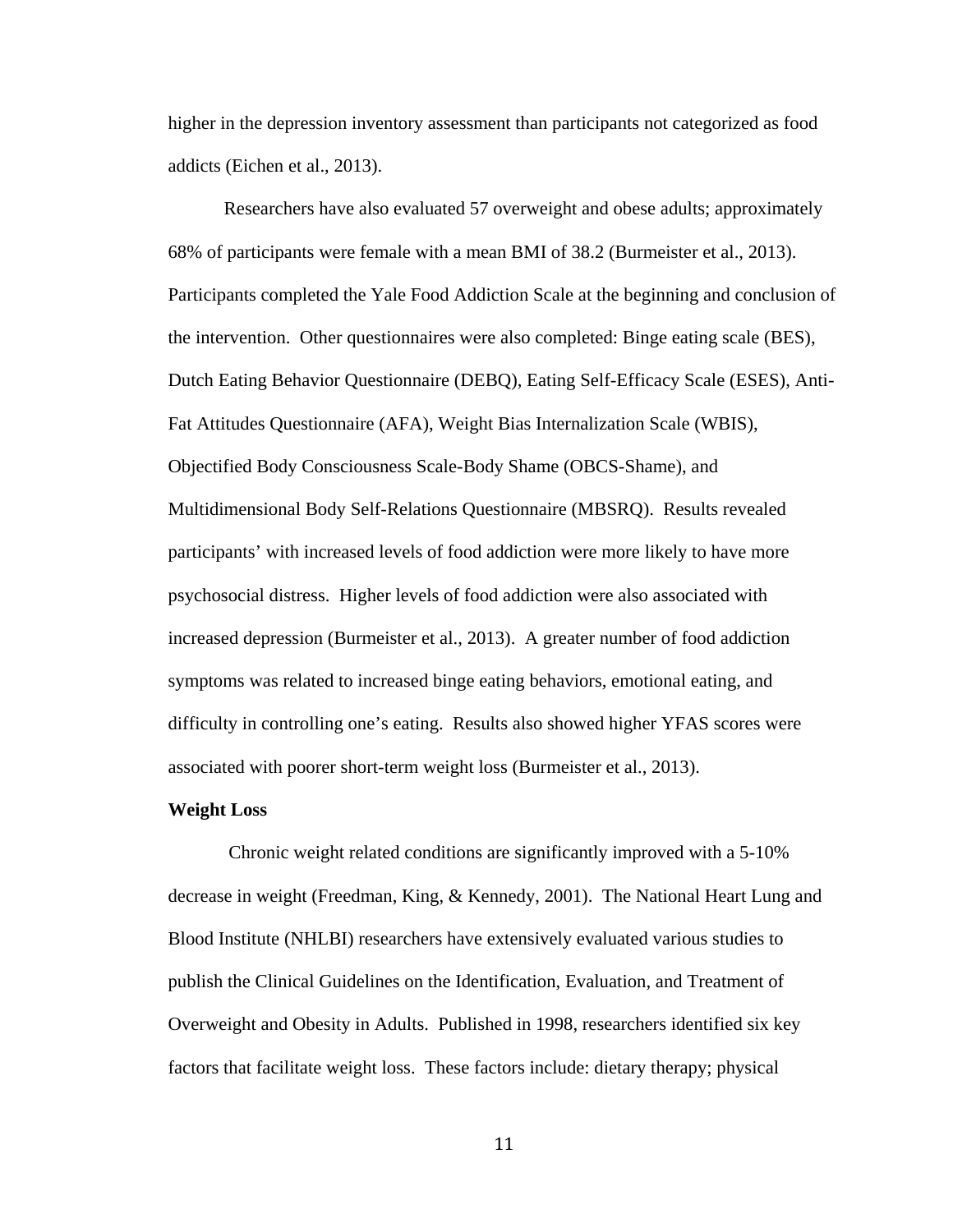activity; behavior therapy; combined therapy; pharmacotherapy; and weight loss surgery (NHLBI, 1998).

The first factor the NHLBI has identified, as a key component in weight loss, is dietary therapy. An appropriate dietary therapy for an individual seeking weight loss is a reduction in calories of 500 to 1,000 kcal/day. A reduction of calories of this magnitude will likely equate to an approximate 1-2 pound weight loss/week. The NHLBI also advises the reduction of calories to focus on reducing the caloric intake of dietary fat and carbohydrates. The second factor identified is physical activity. Physical activity, according to NHLBI researchers, is an integral part of a comprehensive weight loss plan for four specific reasons. These include: "modestly contributes to weight loss in overweight and obese adults, may decrease abdominal fat, increases cardiorespiratory fitness, and may help with maintenance of weight loss" (NHLBI, 1998). Weight loss seeking individuals are advised to participate in 30-45 minutes of physical activity, 3-5 days per week.

The third factor identified by the NHLBI is the utilization of behavior therapy. Behavior therapy is a unique counseling approach that allows healthcare professionals to appropriately understand the patient's motivation, change readiness, and a variety of other variables. Physicians, registered dietitians, and the weight loss team are encouraged to utilize behavior therapy to promote optimum success for weight loss seeking patients. The fourth factor identified by the NHLBI is the combination therapy approach. Weight loss, as previously discussed, is a multiple faceted issue. Incorporating dietary and behavior therapy and physical activity are key components to success. The NHLBI also identifies appropriate and approved medications may be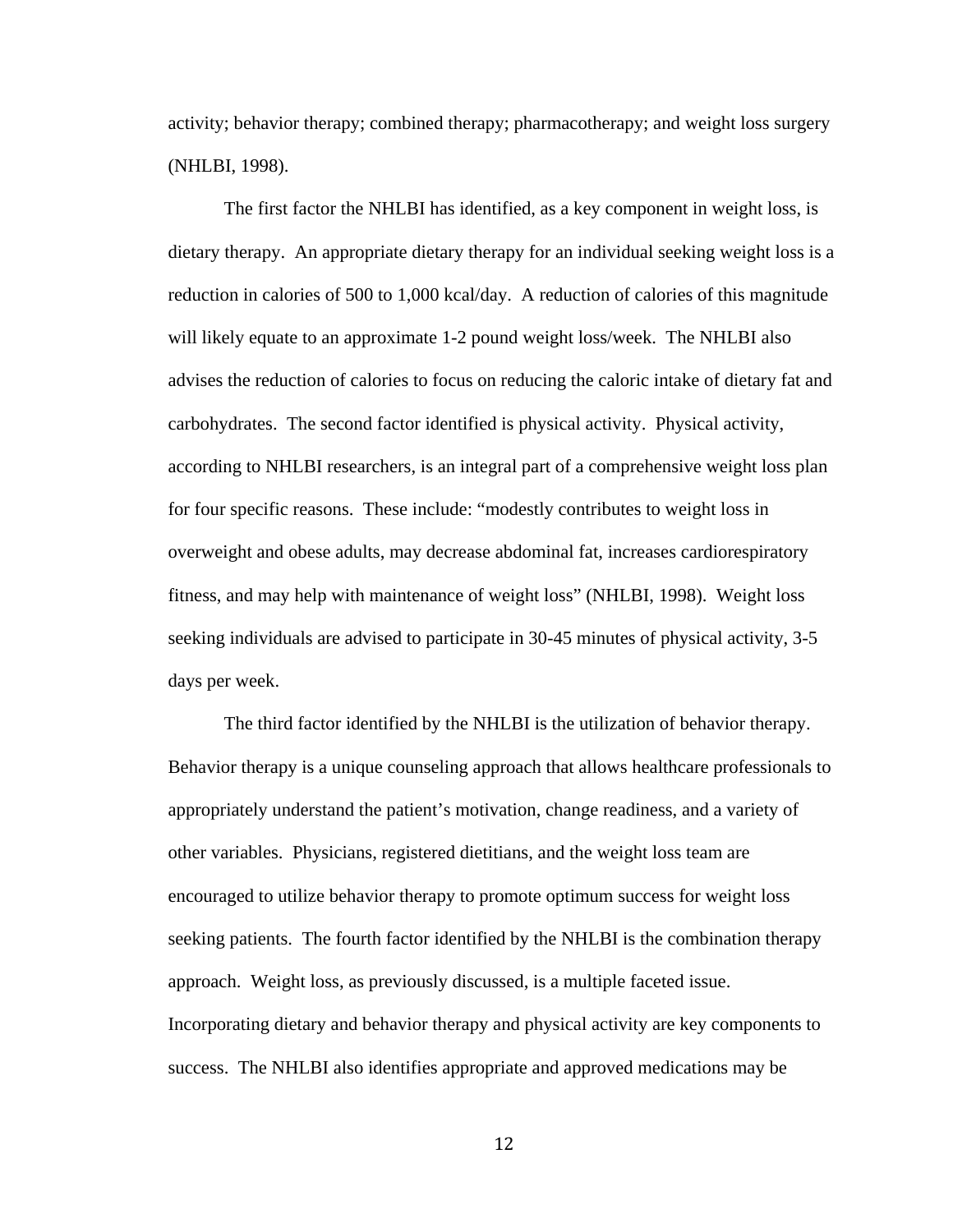consumed under a physicians order and supervision, if the drug proves beneficial for a patient's weight loss and overall health. Lastly, weight loss surgery is discussed by the NHLBI researchers as an appropriate option for "clinically severe" obese patients – given conventional methods of weight loss prove unsuccessful. In order to be considered for weight loss surgery, patients should be "at high risk for obesity-associated morbidity or mortality" (NHLBI, 1998).

**Maintaining Weight Loss.** Maintaining weight loss is difficult. There are many compounding factors that influence an individual success. These factors include: weight loss goals, weight loss patterns, physical activity, dietary intake, eating patterns, binge eating, self-monitoring, life-events and social support, stress and coping, attitudes, motivation, locus of control, self-efficacy, personality, depression/mood and psychiatric diagnosis, and weight cycling (Elfhag & Rössner, 2005). Researchers have found that a common characteristic among individuals who regained weight was poor coping skills. Very often individuals with poor coping skills eat in response to stressful situations and utilize food as a mood regulator. Following weight loss, increased reported depressive symptoms has predicted poor weight loss maintenance (Elfhag & Rössner, 2005).

Also published in the Clinical Guidelines on the Identification, Evaluation, and Treatment of Overweight and Obesity in Adults by the NHLBI are identified goals and appropriate strategies for weight loss maintenance. The NHLBI encourages the continuation of a combination therapy approach (despite reaching the desired weight), consisting of dietary and behavior therapies and physical activity. Therefore, the key to maintaining the weight loss is to continue the lifestyle changes that were necessary to achieve the weight loss success.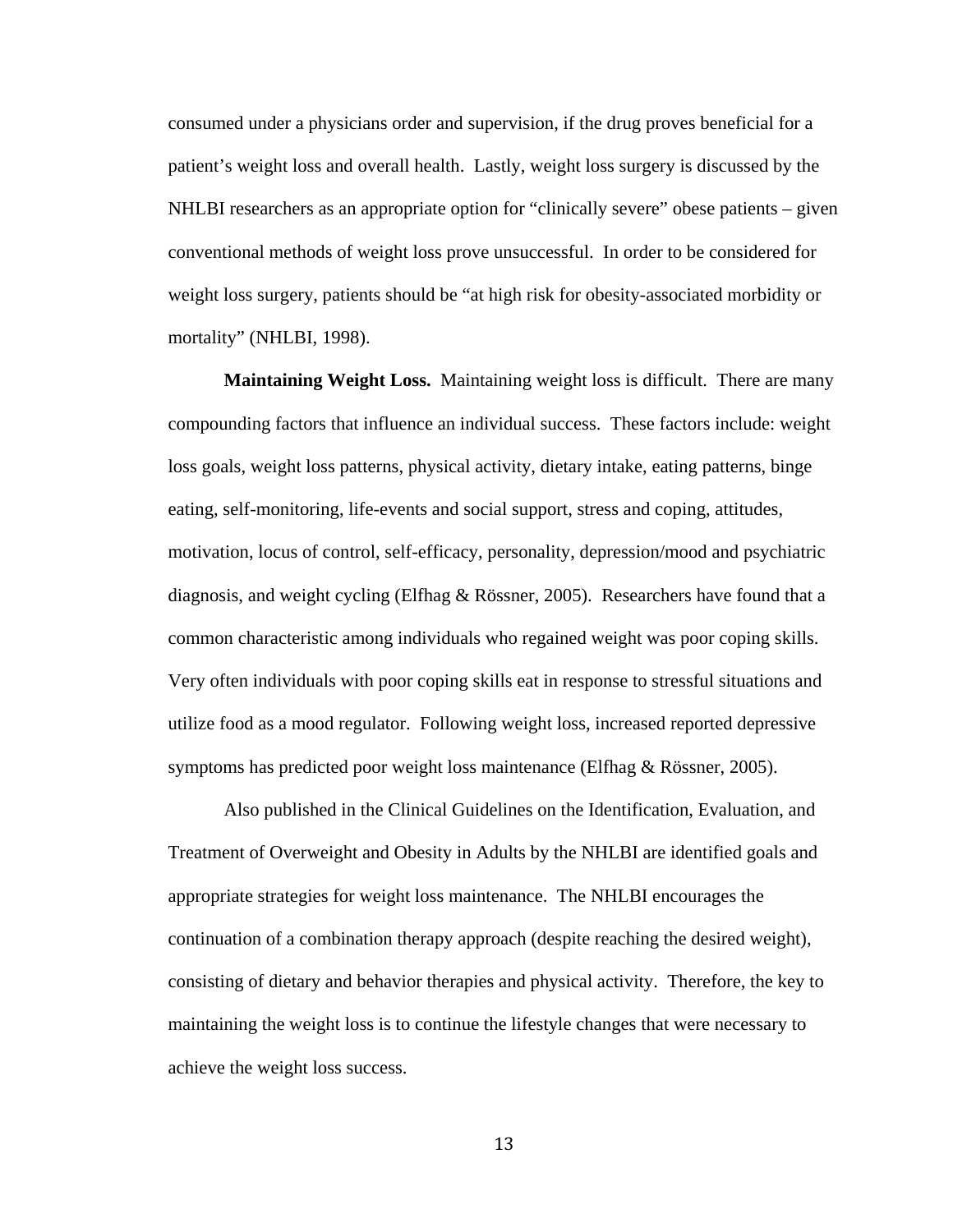The National Weight Control Registry (NWCR) is the largest evaluation of successful long-term weight loss maintenance (Klem et al., 1997). Approximately 800 individuals participate. All have lost an average of 30kg and maintained a minimum weight loss of 13.6kg for 5 years. Participants utilized diet and exercise to lose weight. During the maintenance phase of weight management, participants also report increased physical active. Small frequent meals and weekly weigh-ins were additional commonalities of participants. Outcomes of weight loss maintenance for participants included: increased energy, physical mobility, general mood, self-confidence, and physical health (Klem et al., 1997).

The Look AHEAD study is an additional long-term weight loss maintenance evaluation. All participants were overweight or obese with a type 2 diabetes diagnoses. Participants were randomly assigned to the intensive lifestyle intervention (ILI) or diabetes support and education (DSE) (Wadden et al., 2011). The ILI was an intensive treatment, adapted from the Diabetes Prevention Program. During years 2-4 of the study (maintenance phase of weight loss), ILI participants were evaluated and given calorie ranges, dependent on gender, body weight, and desire to lose weight. In addition, participants were also encouraged to achieve  $\geq$  175 minutes/week of physical activity. Monthly visits with an interventionist to establish individualized goals were held. Monthly goal sheets detailed daily calorie and activity goals, food journal information, weigh-ins, and desired weight change/maintenance. Monthly group sessions were also held for participants to weigh-in, discuss food and activity journals, and presentation of new relevant topic. Results of the year-4 analysis concluded: ILI participants lost a mean 4.7+0.2% of initial weight, compared to a mean loss 1.1+0.2% of initial weight in DSE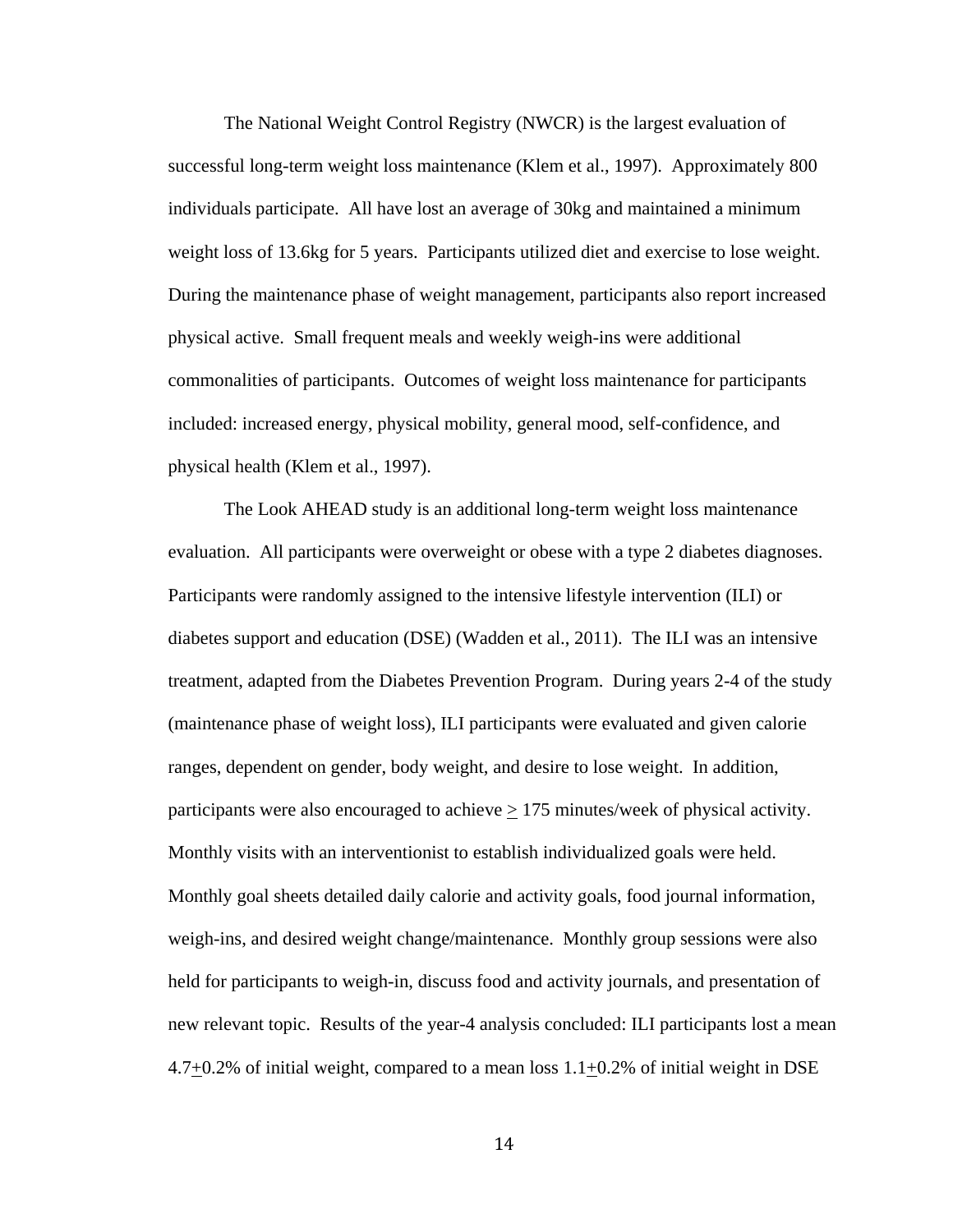participants. In addition, 35% of ILI and 18% of DSE participants achieved the overall study goal of losing  $\geq$ 7% of initial weight (Wadden et al., 2011).

# **Mindfulness**

Mindfulness-based eating was originally developed for the treatment of binge eating disorder. Binge eating disorder is the utilization of food in response to emotions (Kristeller & Wolever, 2011). Mindfulness-based eating awareness training (MB-EAT) incorporates meditation, mindful eating, and self-awareness or self-acceptance to tackle disorder-eating behaviors. The goal of MB-EAT is to normalize eating behaviors and habits (Kristeller et al., 2011).

**MB-EAT as an Approach to Weight Loss.** Due to the increase in binge eating disorder tendencies in the overweight and obese population, mindfulness-based therapies have now been applied to tackle the weight epidemic. A recent study published in *Appetite,* evaluated the effectiveness of MB-EAT in weight loss. Approximately 60 women participated in the study; half received MB-EAT in the form of four workshops, while the others did not. Data were collected at baseline, four, and six months (BMI, physical activity, and mental health). At the six-month assessment, women that received MB-EAT instruction reported participating in significantly more physical activity and greater reductions in BMI compared to the control group (Tapper et al., 2009). Researchers concluded from this study that MB-EAT is transferable to the overweight and obese population and can produce significant weight loss.

### **Emotional Brain Training**

**SHAPEDOWN Program.** EBT was first adapted and developed into a weight management program for adolescents. The program, entitled SHAPEDOWN, utilized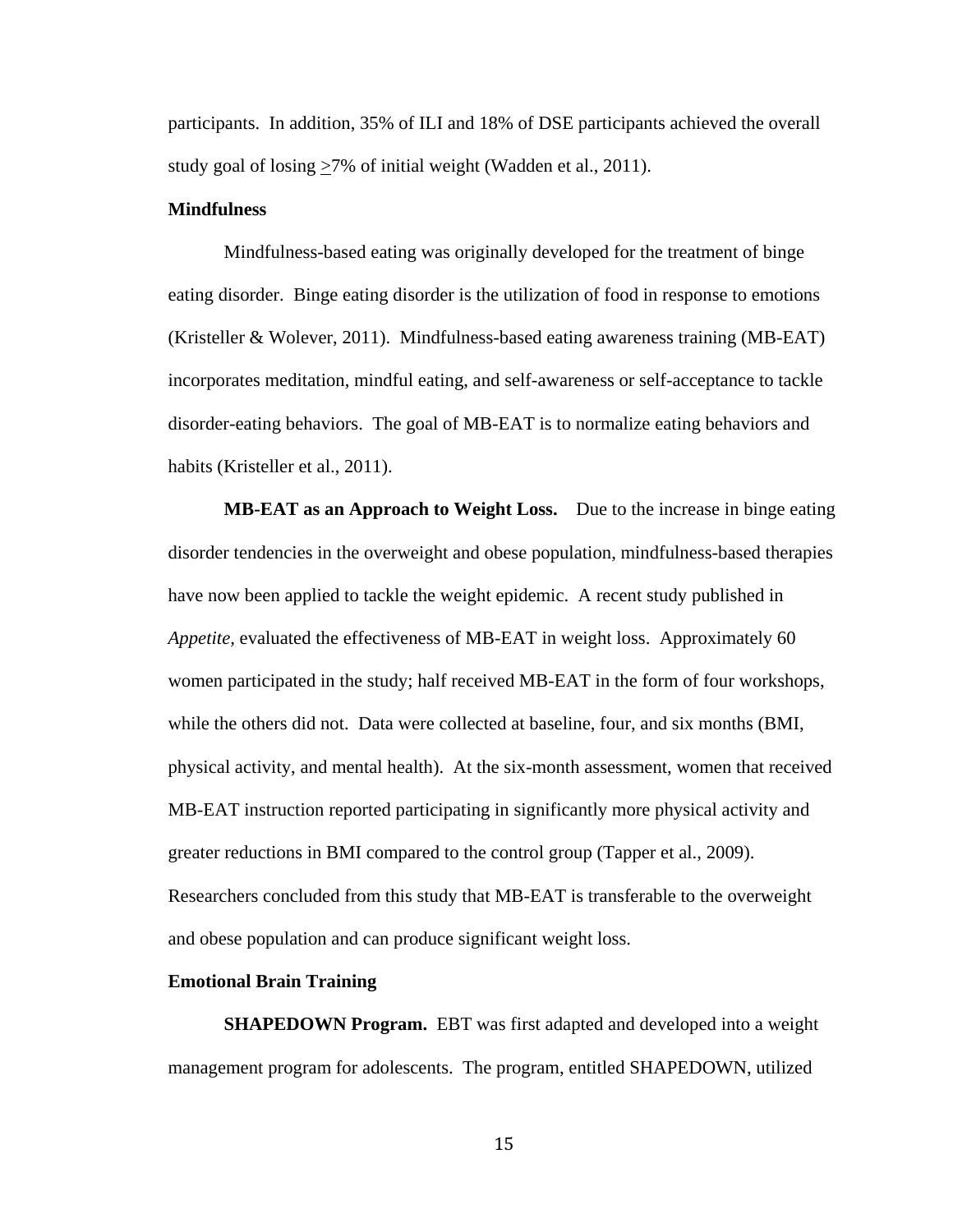cognitive, behavioral, and affective tools to aid in the adaptation of behaviors that contributed to the adolescence's excess weight. Published in the *Journal of American Dietetic Association,* "Adolescent obesity intervention: validation of the SHAPEDOWN program," evaluated the effectiveness of the new weight management program (Mellin, Slinkard, & Irwin, 1987). Results of this study concluded that participation in the SHAPEDOWN program was associated with significant change in weight, weight-related behaviors (i.e. binge eating, food addiction, etc.), depression, and knowledge of weightmanagement following the intervention and at 1-year follow-up for adolescents receiving the SHAPEDOWN instruction (Mellin et al., 1987).

Due to the successes evident in the SHAPEDOWN program for adolescents, an additional program for adults emerged. The adult program (at the time of development, entitled Cognitive – Emotive Training) was evaluated in a controlled setting. Twentynine adults participated and received the adapted SHAPEDOWN program. Participants met once per week. Researchers discovered participants at 12, 26, and 52 weeks lost an average 9.6lbs, 13.3lbs, and 13.5lbs respectively (Mellin, 1996). Participants also reported increased physical activity. Most notably, at the conclusion of year-1 of the study, improvement in functioning was reported by 90% of participants for health, 33% for medications, 19% for substance use, 42% for financial management, 90% for work effectiveness, 81% for relationship satisfaction, and 90% psychological functioning (Mellin, 1996).

# **Summary**

Obesity is a multi-faceted issue. Current theories have identified a variety of factors that have contributed to the current obesity epidemic. Current research presented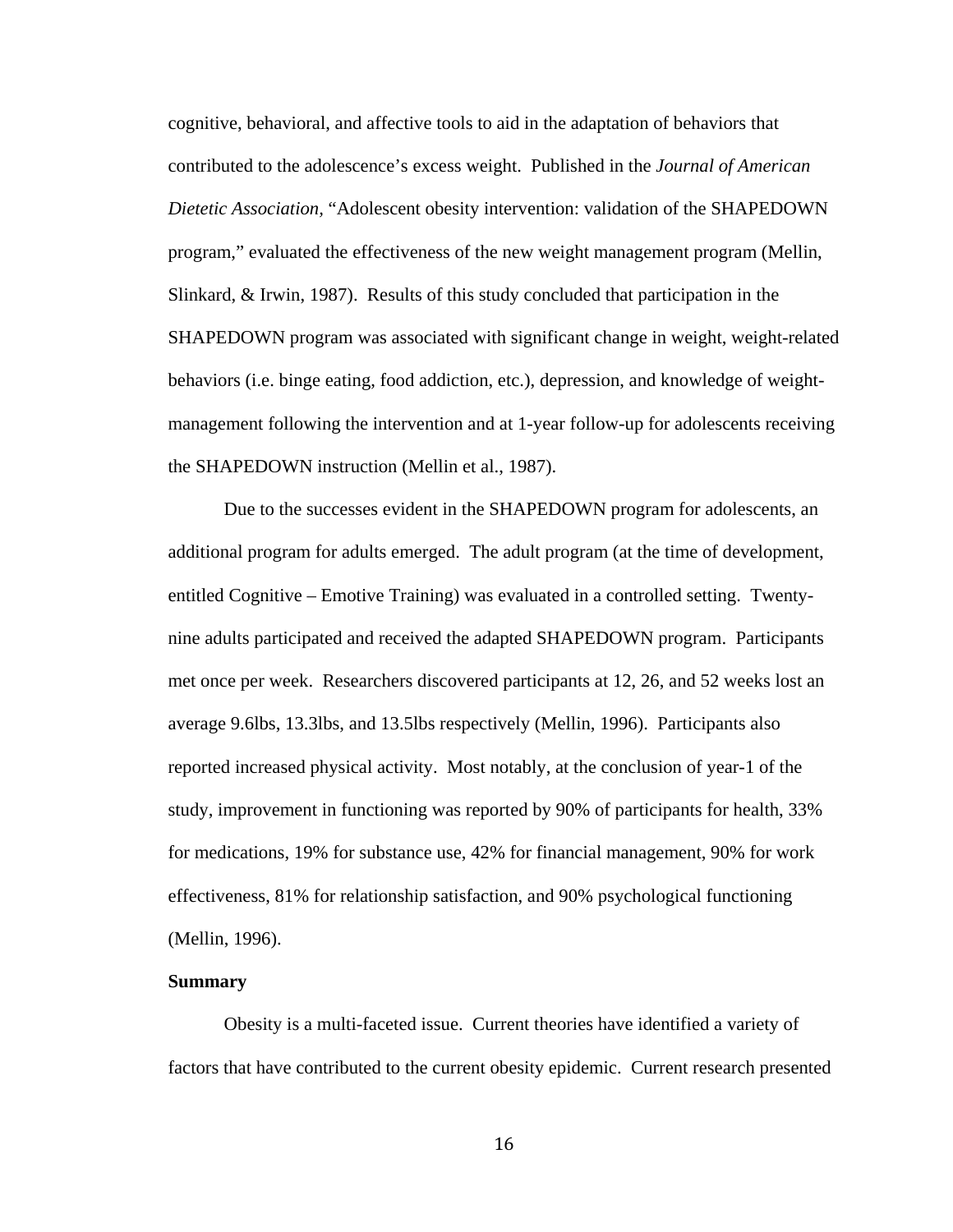has linked increased weight with stress and inflammation, increased depression, and food addiction. Achieving and maintaining weight loss presents an additional challenge. As discussed in the previous literature, weight loss maintenance is a journey that continues indefinitely.

Mindfulness and MB-EAT, originally developed to assist in binge eating disorder recovery, has begun to be utilized in counseling obese and overweight individuals. The mindfulness approach tackles many of the issues that surround obesity. MB-EAT focuses on reducing binge eating disorder tendencies. Despite these new methods, the obesity epidemic continues to expand.

EBT was formatted into a program for adolescents entitled SHAPEDOWN. The SHAPEDOWN program was evaluated and produced successful weight loss results. After the evaluation of the SHAPEDOWN program, the program was adapted and initiated in an adult population. Success was also evident in the program amongst the adult population. Although the program produced successful weight loss and health results, limited additional research has been completed to assess EBT as an effective tool in managing weight, stress, food addiction, and depression.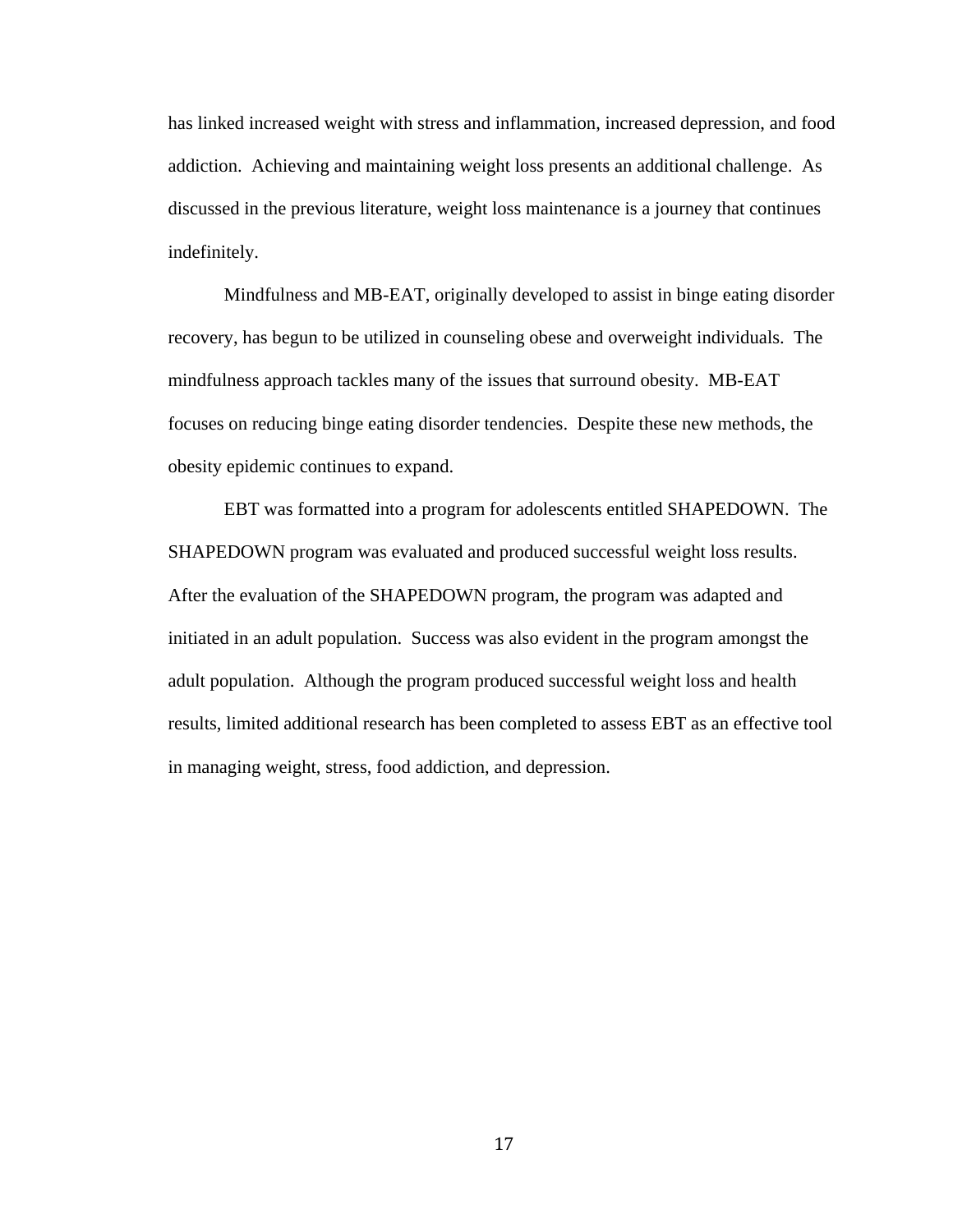## **Chapter Three**

## **Methodology**

# **Research Design**

A two group randomized experimental design was utilized. Both quantitative and qualitative data were collected and evaluated for this study. Participants received a comparative weight loss program (MB-EAT) or stress management based intervention (EBT) upon randomization. The two groups actively met face-to-face for the first seven weeks (twice per week for 75 minute sessions) and a follow-up period without face-toface interaction (emails only) was conducted for an additional seven weeks. Data were collected at baseline, seven, and fourteen weeks utilizing anthropometrics measurements of height, weight, blood pressure, and waist circumference. In addition, all participants completed the Perceived Stress Scale (PSS), Center for Epidemiological Studies Depression Scale (CES-D), and the Yale Food Addiction Scale (YFAS) at baseline, seven, and fourteen.

# **Sample**

The population of interest in this study was the adult population, classified as obese. Male and females were recruited to participate by flyer and Internet advertisements. Therefore, the sample collected for this study was convenience sample, first come; first serve.

All interested individuals were initially screened in order to assure the inclusion criteria were satisfied. These included, participants must (1) be 25-65 years of age and (2) Have a BMI  $> 30$  and  $< 40$ . In addition, individuals were screened on the following exclusion criteria; participants must not (1) have a medical diagnosis of orthopedic or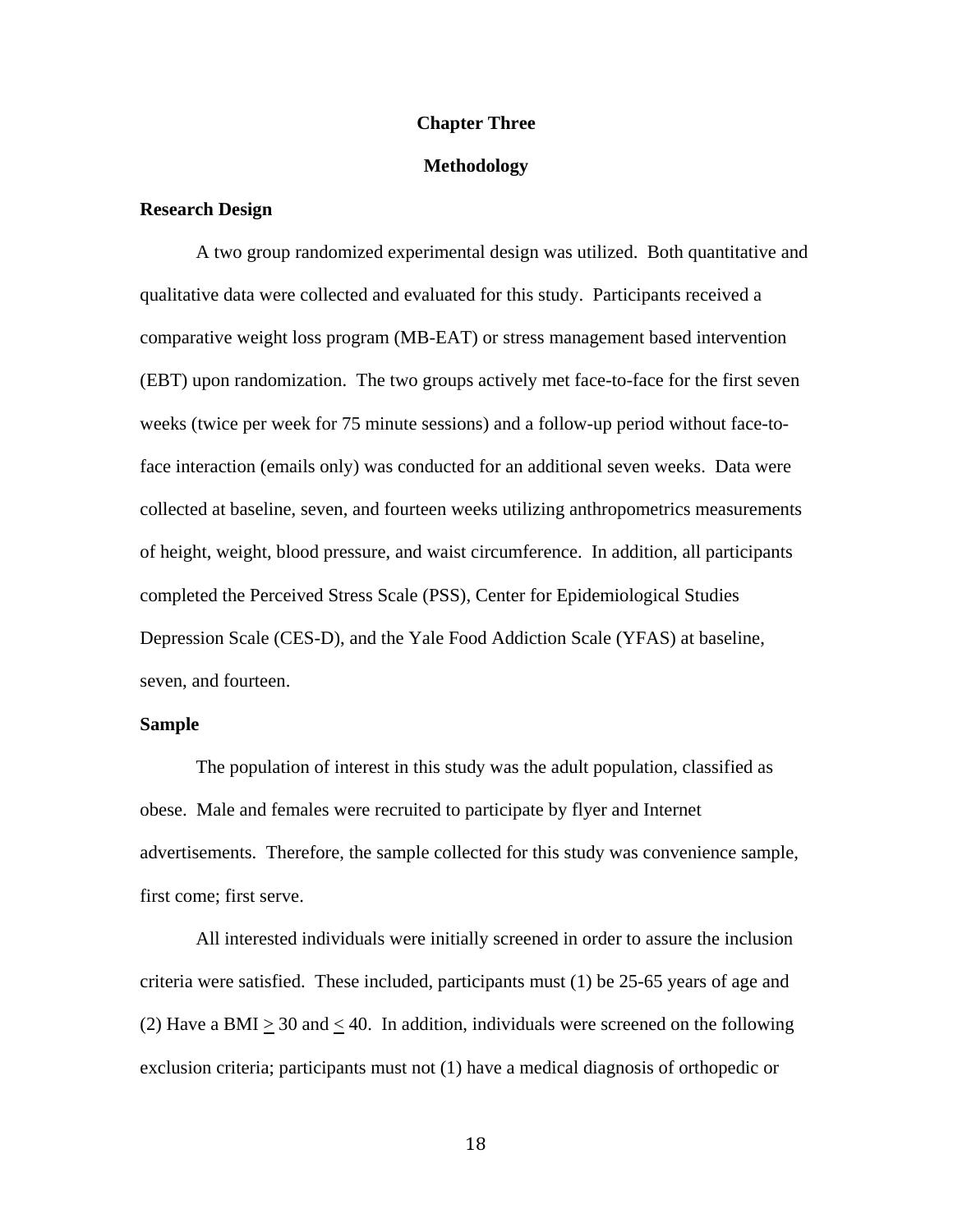join problems; (2) Endorse any of the first three items on the Physical Activity Readiness Questionnaire: heart problems, chest pain, faintness or dizzy spells; (3) Endorse any of the other items on the Par-Q without a physician's consent; (4) have had a hospitalization for a psychiatric disorder within the last year; (5) have a history of anorexia or bulimia nervosa; (6) have a medical diagnosis or cancer or HIV; (7) have a diagnosis of a major psychiatric disorder; (8) be pregnant, nursing, or plan on becoming pregnant (within the time frame of this study); (9) be less than nine months post-partum; (10) have a weight loss > 10 pounds in the last six months. A total of 33 participants met the above criteria and initially began the study. At the final evaluation session, 26 individuals completed the study.

## **Procedures**

The sample in this study was randomly assigned to either the EBT (EBT) or mindfulness based eating awareness training (MB-EAT) intervention. Participants were then subdivided into smaller groups of 6-8 individuals. A core component of EBT is the small group environment. Subdividing the two intervention arms into groups of 6-8 participants allowed participants to form connections and associations within their unique subgroups.

For the first seven weeks, both groups met twice per week for one hour and 15 minutes. The location of meetings depended upon the intervention group assigned. EBT participants met off campus at the facility of the EBT certified provider. MB-EAT alternatively met on campus with instructors (the study PI and graduate assistants) that provided the MB-EAT for comparison. Attendance was recorded throughout the intervention.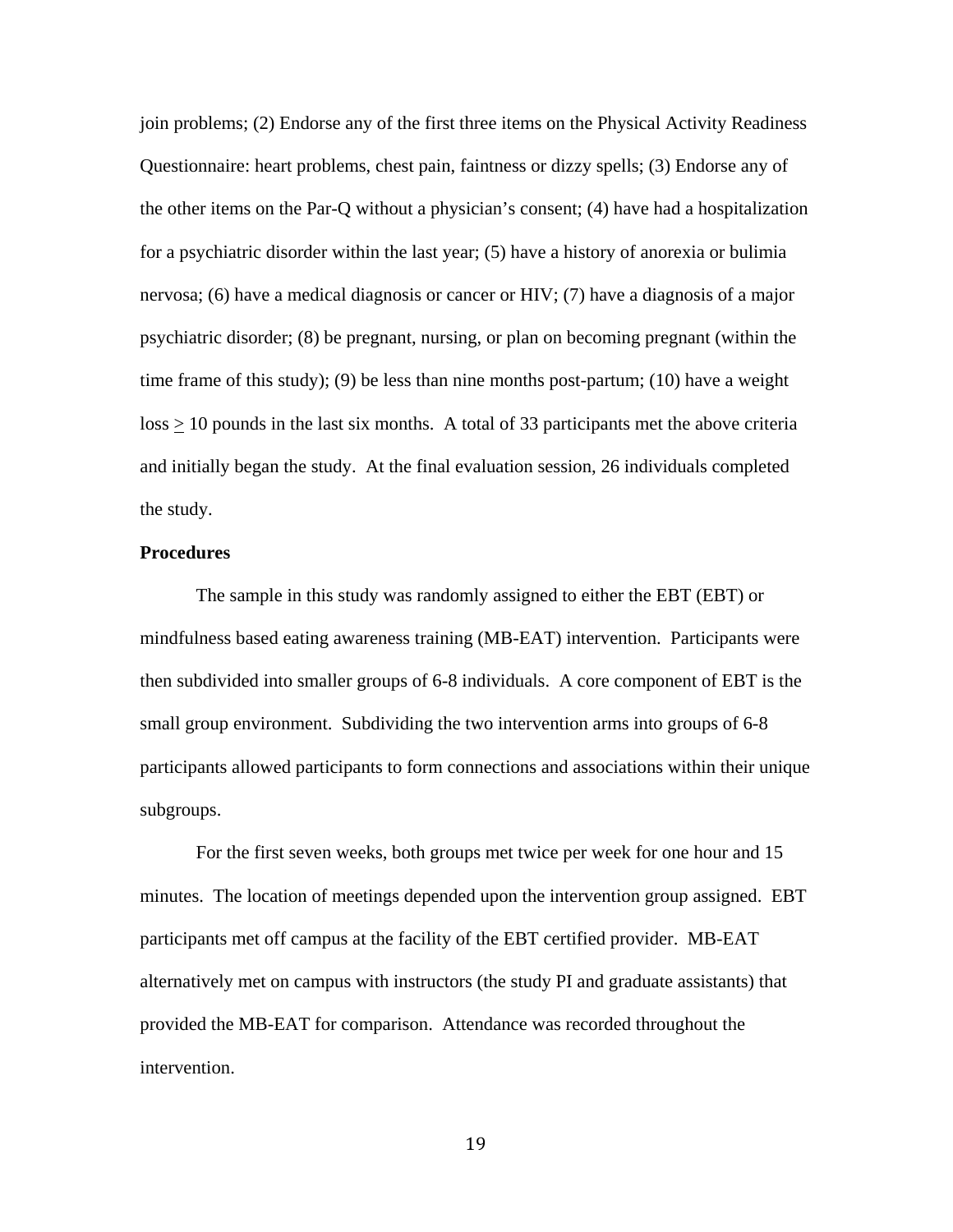Participants also received monetary incentives for completion of the evaluations at seven and fourteen weeks. The monetary incentives for participants included \$30 for 7-weeks and \$40 for 14-weeks. In total, participants that completed all evaluations received \$70. An additional session was held for interested participants at the conclusion of the study to regroup, connect, and reflect. At the conclusion of this session, a free book was also given to all participants. Individuals received a book depicting the intervention the opposing group received (i.e. MB-EAT individuals received an informational EBT book).

## **Measurement Instruments**

Data used in this study for analysis were collected through a variety of instruments. Anthropometric measurements were obtained at baseline, 7-weeks, and 14 weeks prior to discussions. At baseline participants were evaluated utilizing an electronic body weight scale, blood pressure cuff, portable stadiometer, and tape measure to evaluate waist circumference. At 7-weeks and 14-weeks, the same anthropometric measurements were collected utilizing consistent equipment.

# *Center for Epidemiological Studies Depression Scale (CES-D)*

All participants at baseline, 7-weeks, and 14-weeks completed the CES-D scale to assess depressive symptoms. The CES-D scale is uniquely designed for use by the general population and is a self-reported questionnaire. The questionnaire focuses on specific depression symptoms and characteristics. These characteristics include: depressed mood, feelings of guilt and worthlessness, feelings of helplessness and hopelessness, psychomotor retardation, loss of appetite, and sleep disturbance (Radloff, 1977). Scoring the CES-D scale will reflect the degree of depressive symptoms present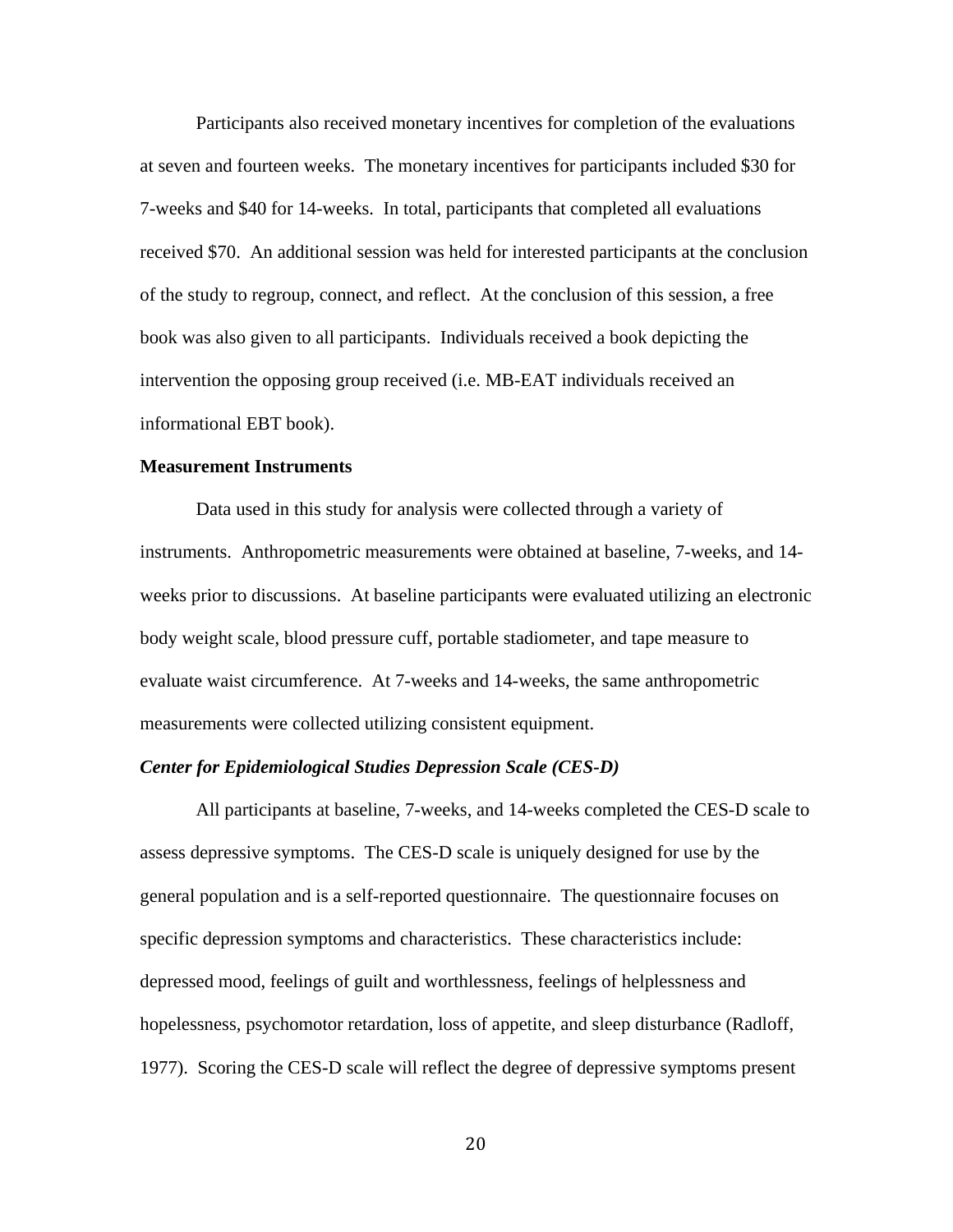for the completer (i.e. the higher the score, the more depressive symptoms evident). An arbitrary cut-off number of 16 is utilized in previous studies as the maximum presence of symptoms in a non-depressed individual (Radloff, 1977). It is important to note, the CES-D scale is not utilized to diagnose depression.

#### *Perceived Stress Scale (PSS)*

The Perceived Stress Scale was utilized to assess the perception of stress in an individual's daily life. The scale was designed to determine how unpredictable, uncontrollable, and overloaded completers find their lives (Cohen et. al, 1983). The scale was designed for individuals of at least a junior high school education. Previous studies indicate an average perceived stress score of 12-14 for the US adult population (Cohen and Janacki-Deverts, 2012).

#### *Yale Food Addiction Scale (YFAS)*

The Yale Food Addiction Scale is a relatively new scale that was developed based on the theory of food addiction. The Diagnostic and Statistical Manual of Mental Disorders (DSM-IV), published by the American Psychiatric Association, "as the standard classification of mental disorders used by mental health professionals in the United States" (APA, 2013). Specifically included in the manual, diagnostic criteria for each mental health disorder. The diagnostic criteria include symptoms and other characteristics seen in a particular mental health disorder. The YFAS utilizes the diagnostic criterion for substance addiction to classify the presence of a food addiction (Gearhardt et al., 2009). The survey highlights high sugar and high fat foods. This approach was developed based on previous clinical studies that evaluated the composition of foods and the presence of an addiction.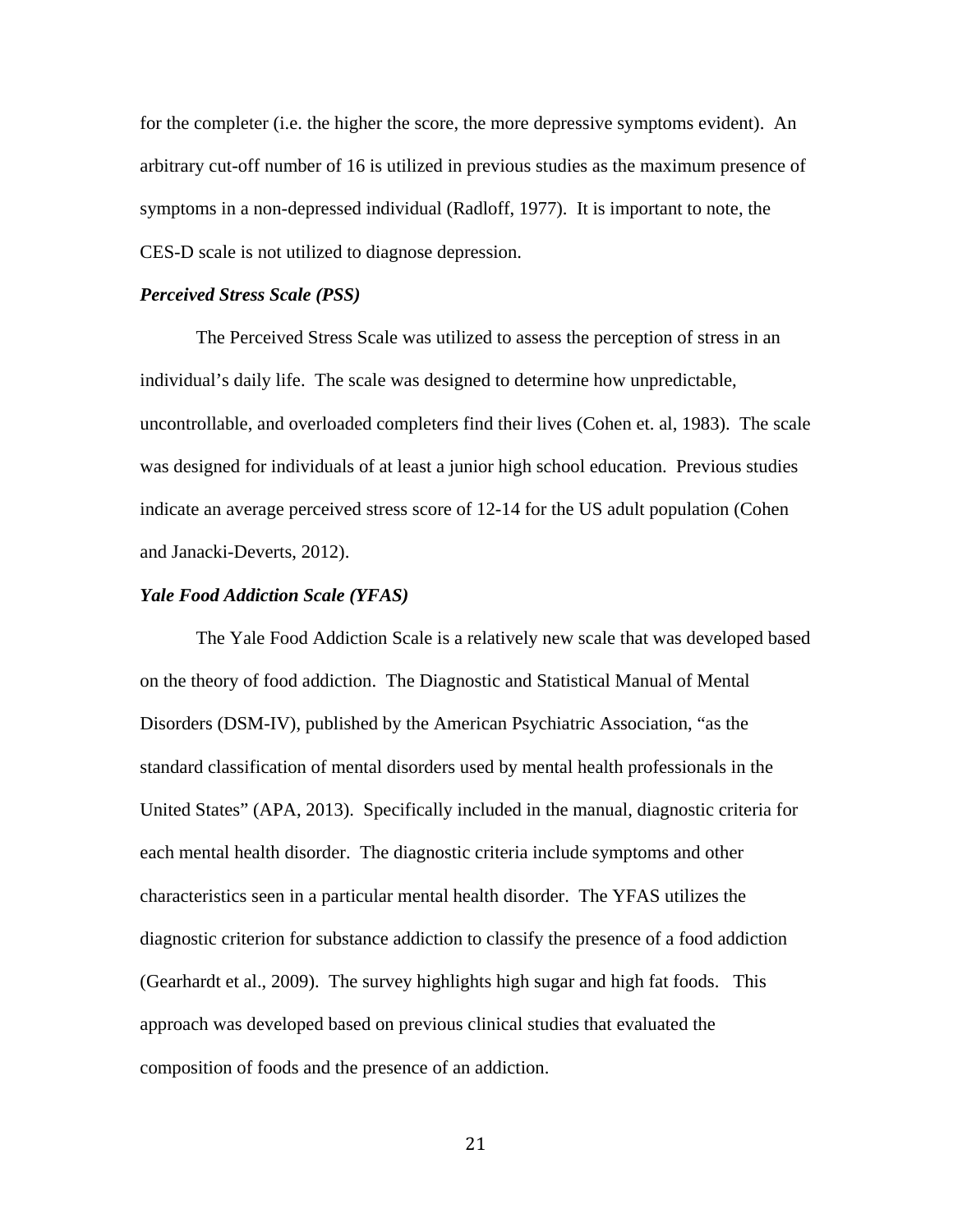## *Emotional Brain Training*

The workbook, *Wired for Freedom*, by Laurel Mellin, PhD, was utilized to provide participants training in EBT. This text provides detailed information regarding the varying states of the brain and the skills necessary to manage stress in each state. The skills are designed to aid an individual in reaching a more relaxed brain state. The chart below briefly illustrates the skills.

|  |  | Table 3. EBT brain states, description, and skills. |  |
|--|--|-----------------------------------------------------|--|
|  |  |                                                     |  |

| <b>Brain State</b> | <b>Description</b> | <b>Skill</b>                           |
|--------------------|--------------------|----------------------------------------|
|                    | Feeling great      | Feel compassion for self and others.   |
|                    | Feeling good       | "How do I feel?" and "What do I need?" |
|                    | A little stressed  | Emotional housecleaning                |
|                    | Stressed           | Cycle of thoughts                      |
|                    | Stressed out       | Damage control                         |

EBT participants were provided a copy of the *Wired for Freedom* text to utilize as a reference throughout the study.

#### **Data Analysis**

The analysis presented here is for completers only as this was a pilot study with a small sample size and limited power. All analyses were performed using Windows version 20.0 of the Statistical Package for the Social Sciences (SPSS, Chicago, IL). Descriptive statistics were used to characterize both study groups at baseline. Continuous variables were compared between groups using two-sample t-tests if the normality assumption held or Wilcoxon rank-sum test otherwise. The normality of the variables was checked using Kolmogorov-Smirnov. Other categorical variables were compared using Chi-square tests. Univariate analysis of variance with a 0.05 significance level was used to assess differences between groups. Within-group changes in outcome variables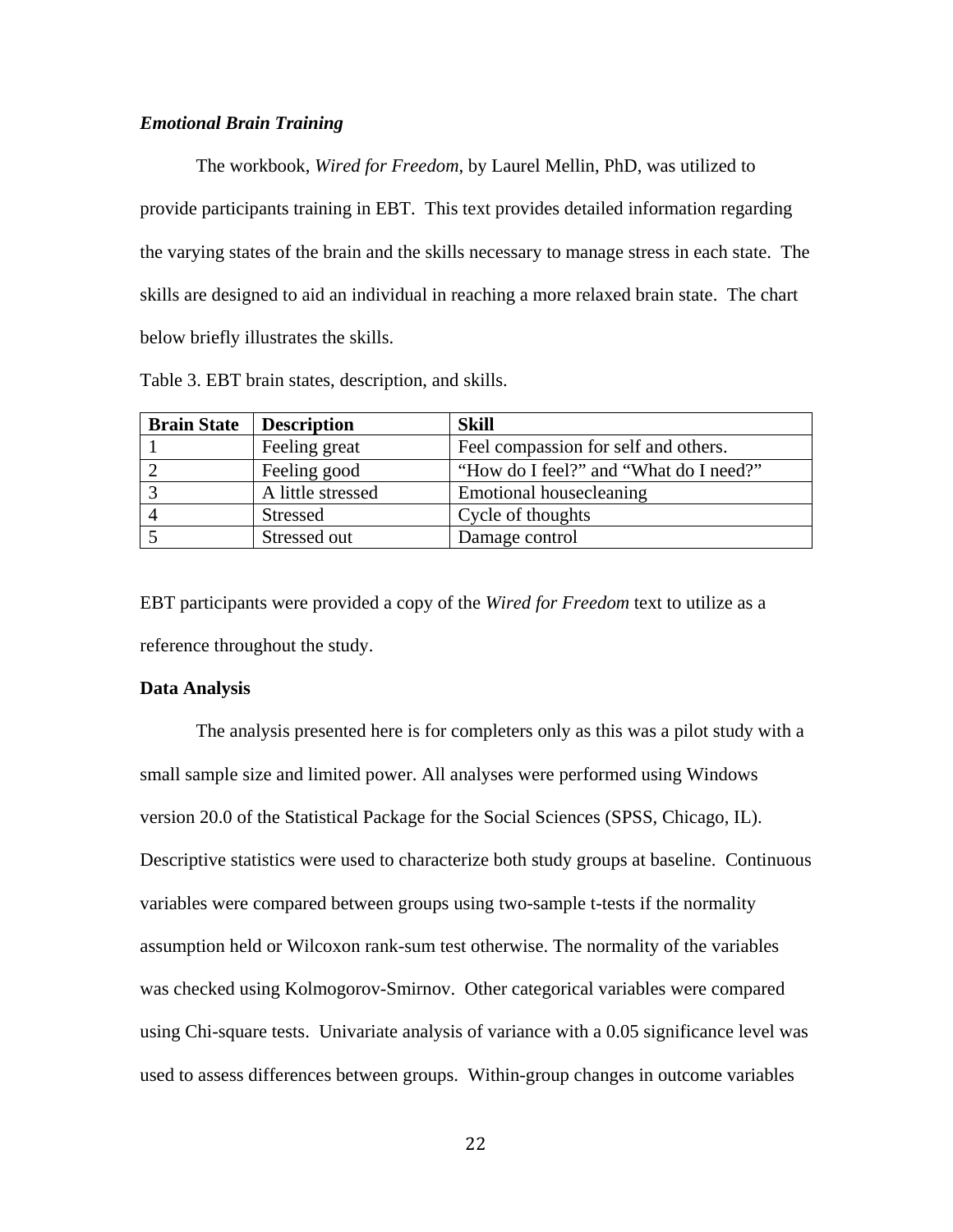over time were examined using paired t-tests. The correlation between process variables (group attendance) and weight loss was examined using the Pearson R coefficient.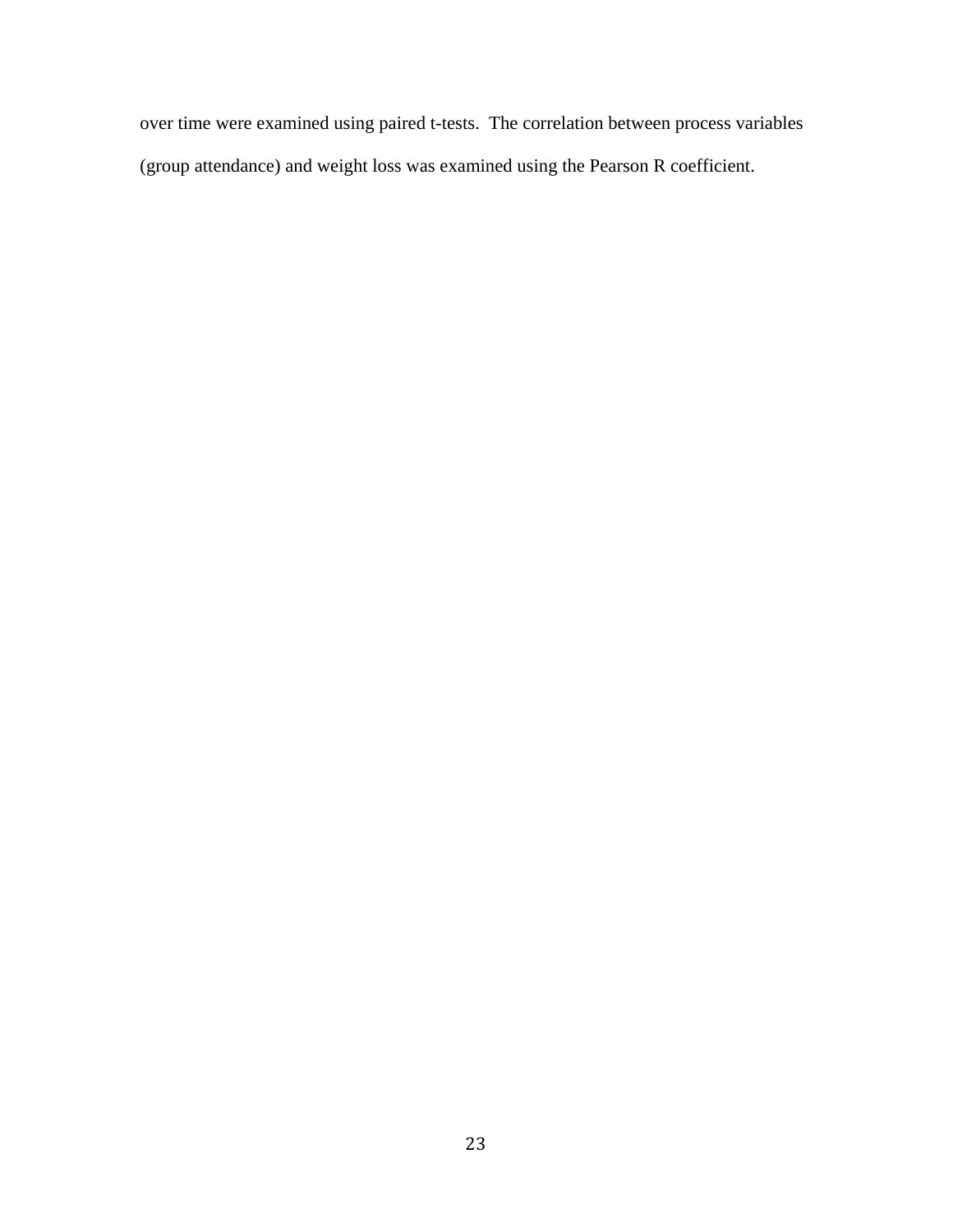## **Chapter Four**

#### **Results**

# **Description of Participants**

**Initial participants.** A total of 33 participants initially participated,  $30.3\%$  (n = 10) male, and 69.7% ( $n = 23$ ) female. The majority, 93.9% ( $n = 31$ ) of participants were white and 6.1% (n = 2) black. The average age of participants was  $52.6 \pm 10.5$  years. Participants reported varying levels of education,  $30.3\%$  (n = 10) high school,  $30.3\%$  (n = 10) undergraduate, and 39.4% ( $n = 13$ ) graduate/professional. The average baseline blood pressure for participants was 138.8/87.6+ 16.3/9.1 mmHg. Based on the actual height and weight collected, the average BMI was  $36.3 \pm 3.9$ kg/m<sup>2</sup>. Participants scored a  $9.4 + 8.4$  for CES-D and  $16.4 + 6.4$  for PSS.

 **Completed participants.** A total of 26 participants completed the entire study, 78.8% retention, 30.8% ( $n = 8$ ) male, and 69.2% ( $n = 18$ ) female. The majority, 92.3% (n  $= 24$ ) of participants were white and 7.7% (n = 2) were black. The average age of participants was  $53.8 \pm 9.8$  years. Participants reported varying levels of education, 26.9% (n = 7) high school, 30.8% (n = 8) undergraduate, and 42.3% (n = 11) graduate/professional. The average blood pressure for completed participants was 141.4/87.6+ 17.1/9.5 mmHg. Based on the actual height and weight collected, the average BMI of participants  $35.8 \pm 4.1$ kg/m<sup>2</sup>. Participants scored a  $10.0 \pm 8.9$  for CES-D and  $16.8 \pm 6.9$  for PSS. In addition, completed participants were 38.5% clinically significant on the YFAS.

Completed participants were comprised of a larger percentage of graduate/professionally educated. However, overall initial and completed participants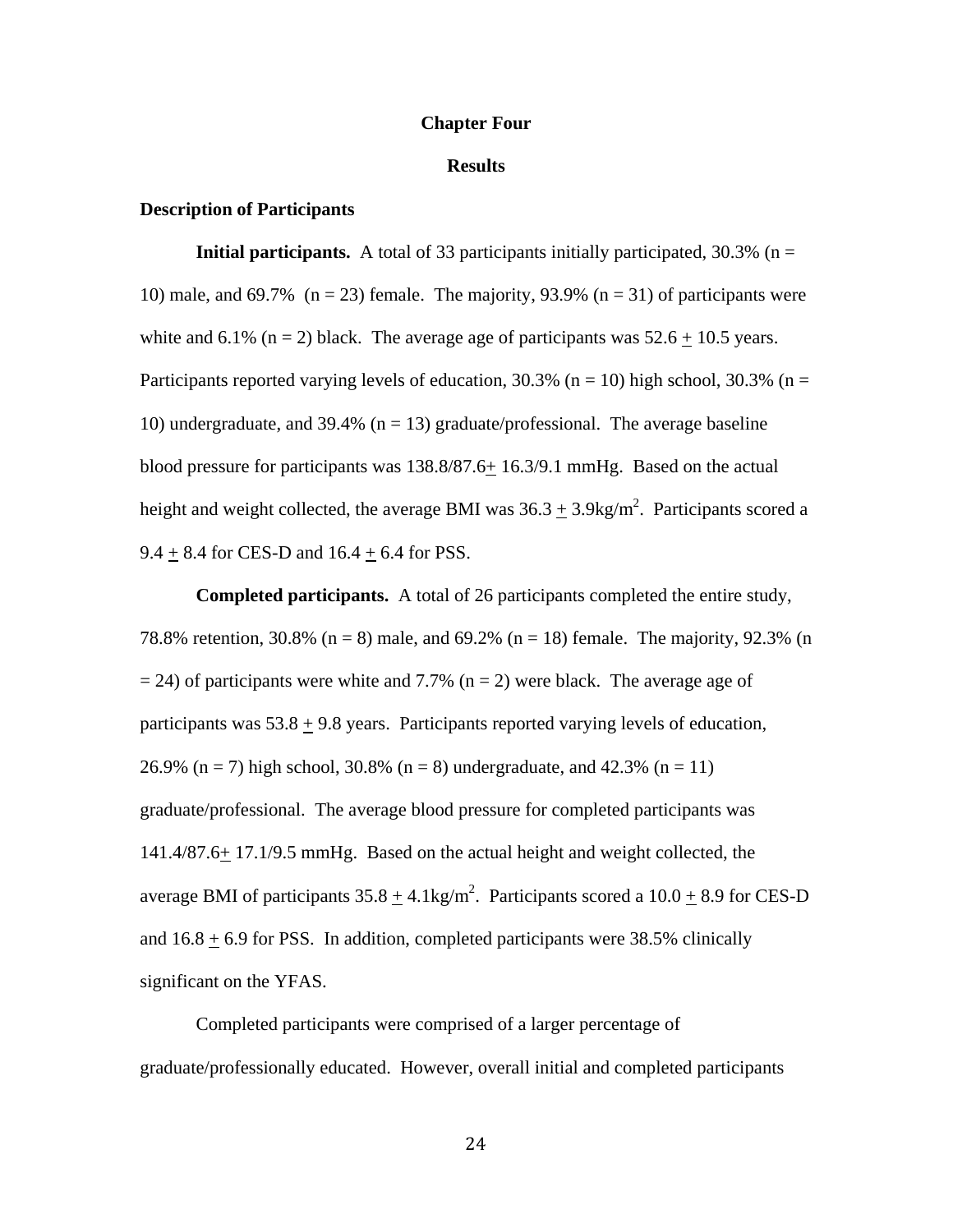demographically remained consistent. Table 4 below provides a visual representation of initial and completed participants.

|                              | <b>Initial participants</b><br>$N = 33$ | <b>Completed participants</b><br>$N = 26$ |
|------------------------------|-----------------------------------------|-------------------------------------------|
| Gender (% female)            | 69.7%                                   | 69.2%                                     |
| Average age (years)          | $52.6 + 10.5$ years                     | $53.8 + 9.8$ years                        |
| Race                         | 93.9%                                   | 92.3%                                     |
| <b>Education</b>             |                                         |                                           |
| <b>High-school</b>           | 30.3%                                   | 26.9%                                     |
| Undergraduate                | 30.3%                                   | 30.8%                                     |
| Professional/graduate        | 39.4%                                   | 42.3%                                     |
| <b>BMI</b> ( $kg/m2$ )       | $36.9 + 3.9$                            | $35.8 + 4.1$                              |
| <b>Blood pressure (mmHg)</b> | $87.6/138.8 + 9.1/16.3$                 | $87.6/141.4 + 9.5/17.1$                   |
| <b>CES-D</b>                 | $9.4 + 8.4$                             | $10.0 + 8.9$                              |
| <b>PSS</b>                   | $16.4 + 6.4$                            | $16.8 + 6.7$                              |
| <b>YFAS - % Clinically</b>   | 33.3%                                   | 38.5%                                     |
| <b>Significant</b>           |                                         |                                           |

**Table 4. Baseline characteristics of initial and completed participants compared.**

## **Baseline Characteristics for Treatment Groups**

**Experimental (EBT).** A total of 12 participants completed the experimental treatment group. At baseline, these participants scored  $8.33 \pm 7.88$  on CES-D and 16.25  $+$  6.69 for PSS. At baseline evaluation, 6 (50%) of experimental group participants were classified as clinically significant via the YFAS.

**Comparative (MB-EAT).** A total of 14 participants completed the comparative treatment group. At baseline, these participants scored  $11.62 \pm 10.17$  on the CES-D and 17.46  $\pm$  7.46 on the PSS. At baseline evaluation, 4 (28.6%) of the comparative treatment group participants classified as clinically significant via the YFAS. At baseline the EBT group was statistically significantly older and had higher systolic blood pressure than the MB-EAT group.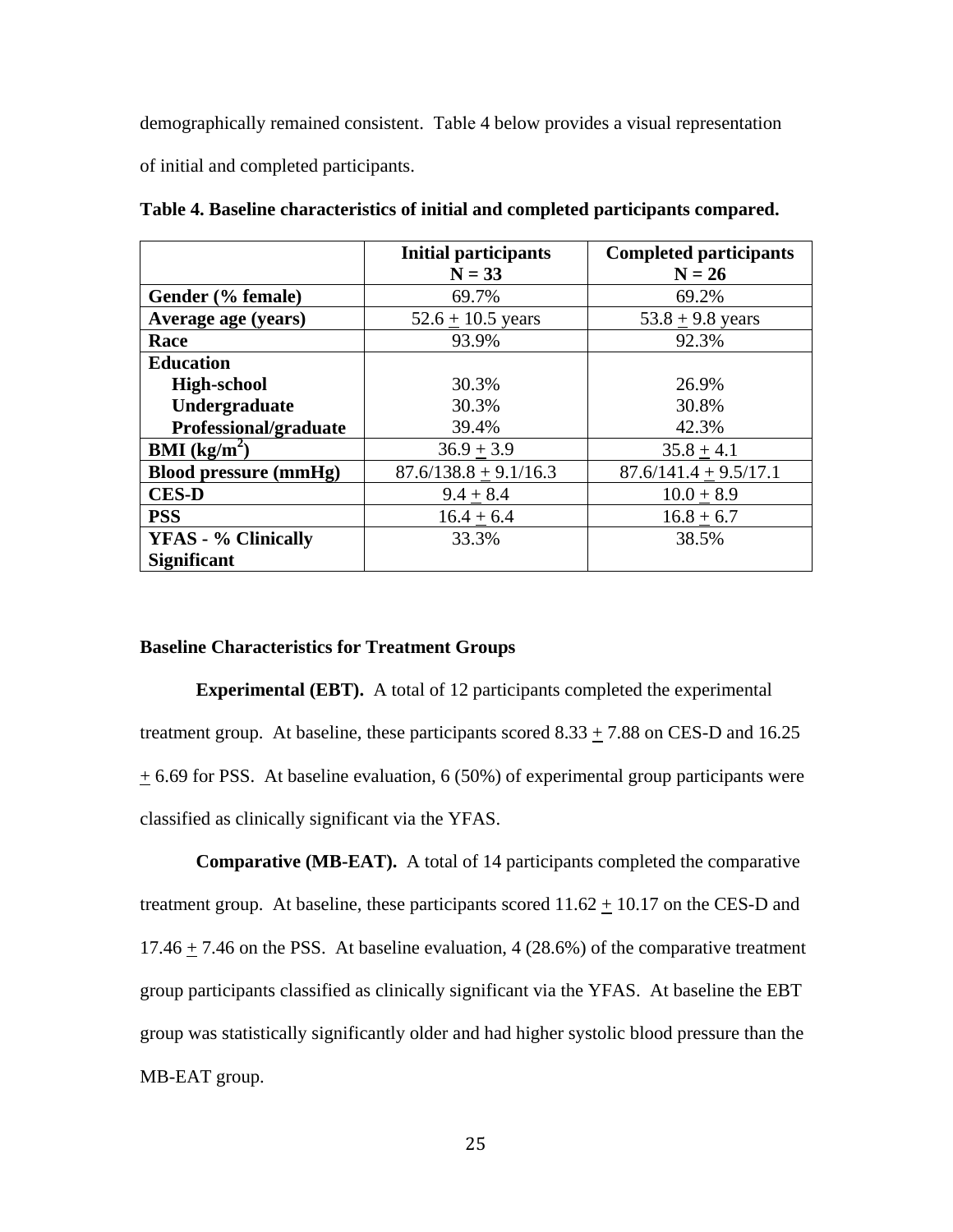Table 5, below, illustrates the baseline characteristics for the two groups.

|                              | <b>EBT</b>          | <b>MB-EAT</b>       |
|------------------------------|---------------------|---------------------|
|                              | $N = 12$            | $N = 14$            |
| Gender (% female)            | 58.3%               | 78.6%               |
| Average age (years)          | $58.3 + 7.1$        | $49.9 + 10.4$       |
| Race (% white)               | 100%                | 85.7%               |
| <b>Education</b>             |                     |                     |
| <b>High-school</b>           | 33.3%               | 21.4%               |
| Undergraduate                | 16.7%               | 42.9%               |
| Professional/graduate        | 50.0%               | 35.7%               |
| <b>BMI</b> ( $kg/m2$ )       | $37.1 + 4.3$        | $34.7 + 3.7$        |
| <b>Blood pressure (mmHg)</b> | 149.7/90.8+16.5/9.9 | 134.4/85.0+14.7/8.7 |
| <b>CES-D</b>                 | $8.33 + 7.878$      | $11.62 + 10.17$     |
| <b>PSS</b>                   | $16.25 + 6.69$      | $17.46 + 7.457$     |
| <b>YFAS - % Clinically</b>   | 50%                 | 28.6%               |
| <b>Significant</b>           |                     |                     |

Table 5. Comparative baseline characteristics for EBT vs. MB-EAT  $(N = 26)$ 

# **Midpoint (7-Week) Evaluation of Treatment Groups**

**Experimental (EBT).** At the 7-week evaluation, weight change equated to 3.3 +

7.3 lbs for males and  $2.5 \pm 1.4$  lbs for females. Participants evaluated depressive

symptoms via CES-D reporting an average score of  $8.9 \pm 8.2$ . Perceived stress was

recorded at  $10.1 \pm 5.8$ . Clinical significance of food addiction utilizing the YFAS was

present in one (8.3%) participant. Table 6, below, illustrates the changes observed and

recorded from baseline to mid-point evaluations for the EBT group.

**Table 6. Comparing baseline vs. midpoint in experimental (EBT) group** 

|                            | <b>Baseline</b> | <b>Midpoint</b> | % Change |
|----------------------------|-----------------|-----------------|----------|
| <b>Weight Change (lbs)</b> |                 |                 |          |
| <b>Males</b>               |                 | $3.3 \pm 7.3$   |          |
| <b>Females</b>             |                 | $2.5 \pm 1.4$   |          |
| <b>CES-D</b>               | $8.3 + 7.9$     | $8.9 + 8.2$     | $-7.1%$  |
| <b>PSS</b>                 | $16.2 + 7.0$    | $10.1 \pm 5.8$  | 38.0%    |
| <b>YFAS - % Clinically</b> | 50%             | 8.3%            | 83.4%    |
| <b>Significant</b>         |                 |                 |          |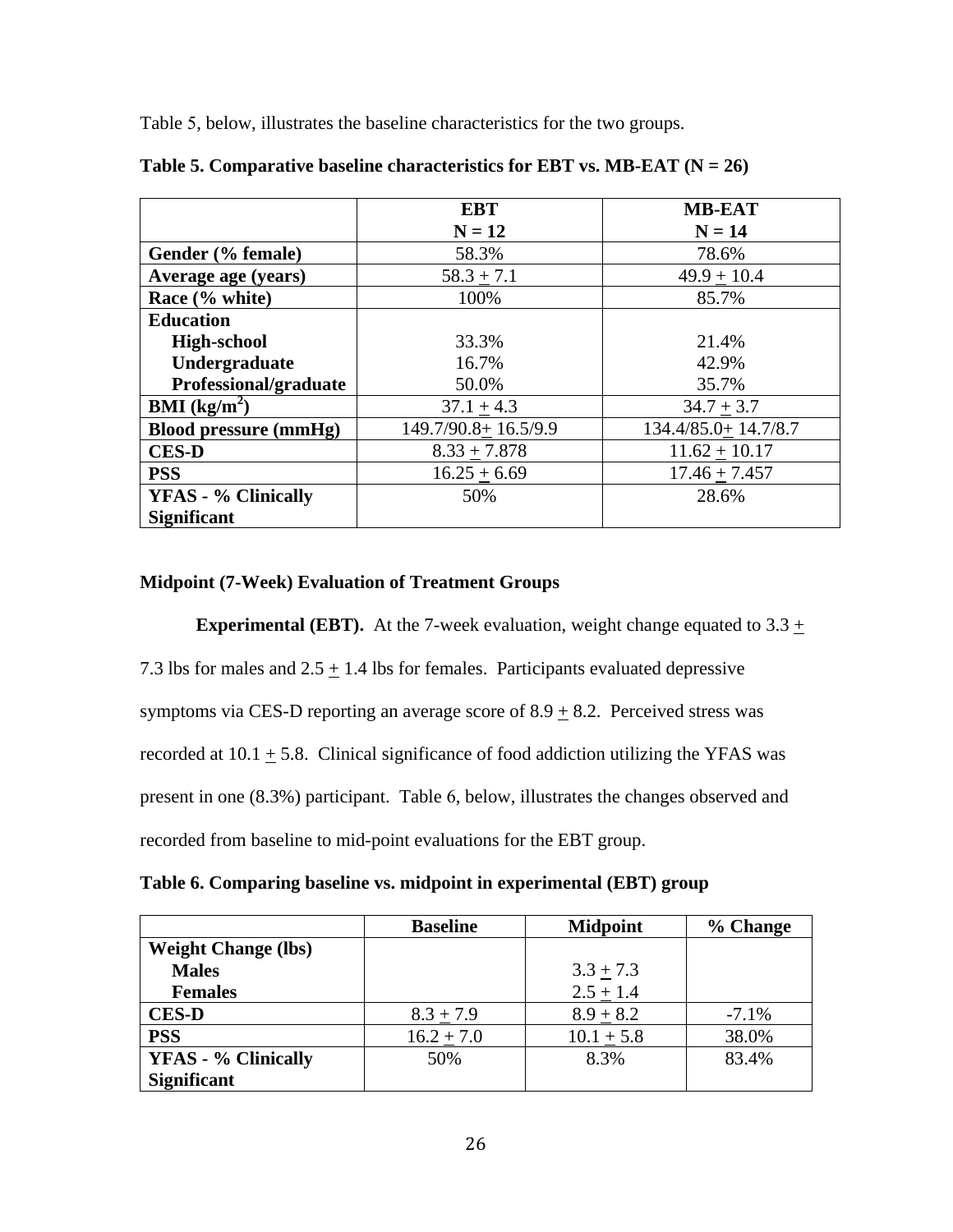The overall weight change was significant (p-value  $= 0.05$ ). Perceived stress also resulted in a significant decrease (p-value  $= 0.035$ ). The CES-D was not significant (p $value = 0.832$ ).

 **Comparative (MB-EAT).** Weight change for MB-EAT participants equated to  $0.8 \pm 0.9$  lbs for males and  $1.7 \pm 3.7$  lbs for females. Participants evaluated depressive symptoms utilizing the CES-D scale resulting in an average score of  $10.1 \pm 9.9$ . Perceived stress resulted in an average score of  $15.8 \pm 7.7$ . Clinical significance of food addiction utilizing the YFAS was present in four (28.6%) participants.

**Table 7. Comparing baseline vs. midpoint in comparative (MB-EAT) group** 

|                            | <b>Baseline</b> | <b>Midpoint</b>  | % Change |
|----------------------------|-----------------|------------------|----------|
| <b>Weight Change</b>       |                 |                  |          |
| <b>Males</b>               |                 | $.8 + .92$ lbs   |          |
| <b>Females</b>             |                 | $1.74 + 3.7$ lbs |          |
| <b>CES-D</b>               | $11.6 + 10.2$   | $10.1 + 9.9$     | 13.2%    |
| <b>PSS</b>                 | $17.5 + 7.5$    | $15.8 + 7.7$     | 9.7%     |
| <b>YFAS - % Clinically</b> | 28.6%           | 28.6%            | 0%       |
| <b>Significant</b>         |                 |                  |          |

Overall, weight change (p-value,  $= 0.12$ ), CES-D (p-value  $= 0.332$ ), and PSS (p-value  $=$ 

0.223) were not significant.

Table 8, below, displays a side-by-side comparison of the treatment groups and

outcomes at mid-point evaluation.

|  |  |  |  |  |  | Table 8. Comparing change at mid-point evaluation (EBT vs. MB-EAT) |  |
|--|--|--|--|--|--|--------------------------------------------------------------------|--|
|--|--|--|--|--|--|--------------------------------------------------------------------|--|

|                            | <b>EBT</b>  | <b>MB-EAT</b> | <b>P-Value for difference</b> |
|----------------------------|-------------|---------------|-------------------------------|
| <b>Weight Change (lbs)</b> | $2.9 + 4.6$ | $1.5 + 3.3$   | 0.41                          |
| <b>CES-D</b>               | $8.8 + 2.5$ | $5.5 + 1.5$   | 0.47                          |
| <b>PSS</b>                 | $8.9 + 2.6$ |               | 0.13                          |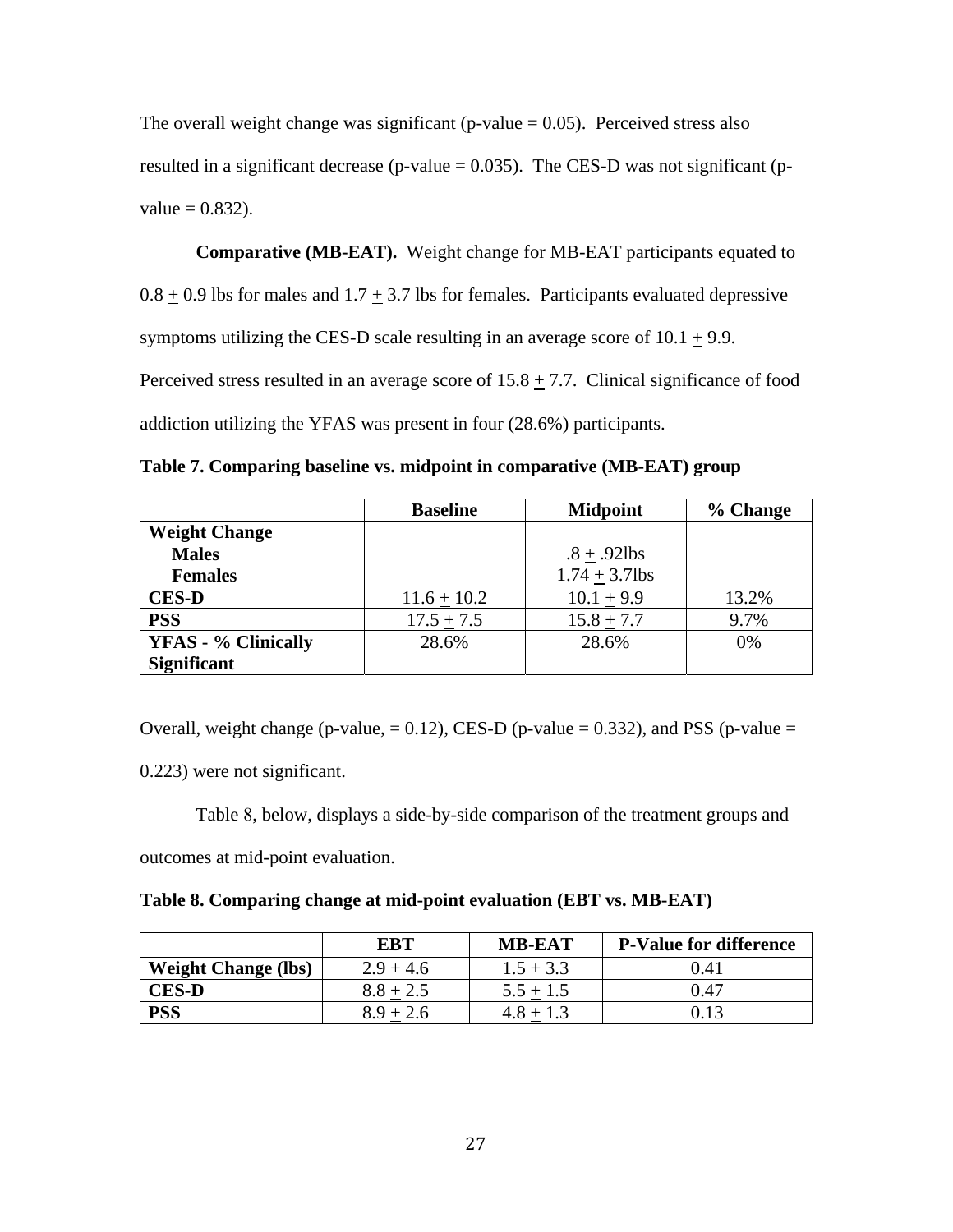## **Final (14-Week) Evaluation of Treatment Groups**

**Experimental (EBT).** At the 14-week evaluation, weight change from midpoint to final evaluation equated to  $-2.8 \pm 4.0$  lbs for males and  $-0.6 \pm 2.2$  lbs for females. Participants evaluated depressive symptoms via CES-D reporting an average score of 12.2  $\pm$  11.3. Perceived stress was recorded at 15.0  $\pm$  5.8. Clinical significance of food addiction utilizing the YFAS was present again in one (8.3%) participant. Table 9, below, illustrates the changes observed and recorded from baseline to mid-point evaluations.

**Table 9. Comparing midpoint vs. final evaluation in experimental (EBT) group** 

|                            | <b>Midpoint</b> | Final         |
|----------------------------|-----------------|---------------|
| <b>Weight Change (lbs)</b> |                 |               |
| <b>Males</b>               | $3.3 + 7.3$     | $2.8 + 4.0$   |
| <b>Females</b>             | $2.5 + 1.4$     | $.6 + 2.2$    |
| <b>CES-D</b>               | $8.9 + 8.2$     | $12.2 + 11.3$ |
| <b>PSS</b>                 | $10.1 + 5.8$    | $15.0 + 5.8$  |
| <b>YFAS - % Clinically</b> | 8.3%            | 8.3%          |
| <b>Significant</b>         |                 |               |

The overall weight change was significant (p-value,). CES-D scores did not significantly increase (p-value  $= 0.108$ ). In addition, perceived stress scores translated to a significant increase (p-value  $= 0.012$ ). Only one participant remained classified as clinically significant for the prevalence of food addiction.

**Comparative (MB-EAT).** Weight change from midpoint to final evaluation for the comparative participants equated to -2.1  $\pm$  3.6 lbs for males and 0.4  $\pm$  3.5 lbs for females. Participants evaluated depressive symptoms utilizing the CES-D scale resulting in an average score of 10.1  $\pm$  7.0. Perceived stress resulted in an average score of 14.8  $\pm$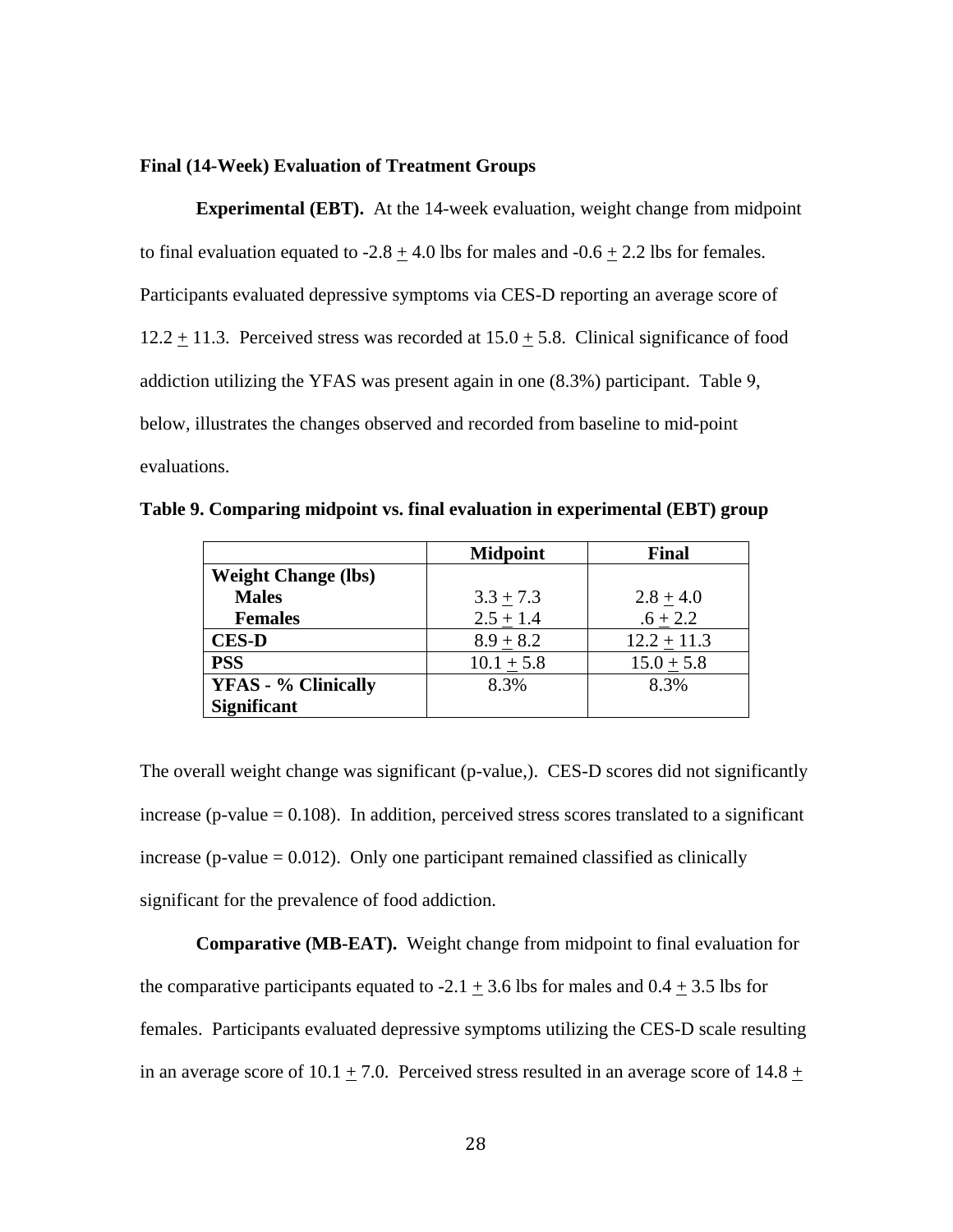7.4. Clinical significance of food addiction utilizing the YFAS was present again in four (28.6%) participants.

|                            | <b>Midpoint</b> | <b>Final</b>   |
|----------------------------|-----------------|----------------|
| <b>Weight Change (lbs)</b> |                 |                |
| <b>Males</b>               | $.8 + .92$      | $-2.1 + 3.6$   |
| <b>Females</b>             | $1.7 + 3.7$     | $.4 + 3.5$     |
| <b>CES-D</b>               | $10.1 + 9.9$    | $10.1 + 7.0$   |
| <b>PSS</b>                 | $15.8 + 7.7$    | $14.8 \pm 7.4$ |
| <b>YFAS - % Clinically</b> | 28.6%           | 28.6%          |
| <b>Significant</b>         |                 |                |

**Table 10. Comparing midpoint vs. final in comparative (MB-EAT) group** 

The above table, Table 4.7, displays the changes observed and recorded at midpoint and final evaluations. Overall, changes in weight, CES-D, and PSS were not significant.

Table 11, below, displays a side-by-side comparison of change in the treatment groups and outcomes at between midpoint and final evaluations.

**Table 11. Comparing change at final point evaluation (EBT vs. MB-EAT)** 

|                            | <b>EBT</b>   | <b>MB-EAT</b> | <b>P-Value for difference</b> |
|----------------------------|--------------|---------------|-------------------------------|
| <b>Weight Change (lbs)</b> | $1.5 + 3.1$  | $.2 + 3.5$    |                               |
| <b>CES-D</b>               | $-3.2 + 6.4$ | $-.1 + 8.8$   |                               |
| <b>PSS</b>                 | $-4.9 + 5.6$ |               | 11                            |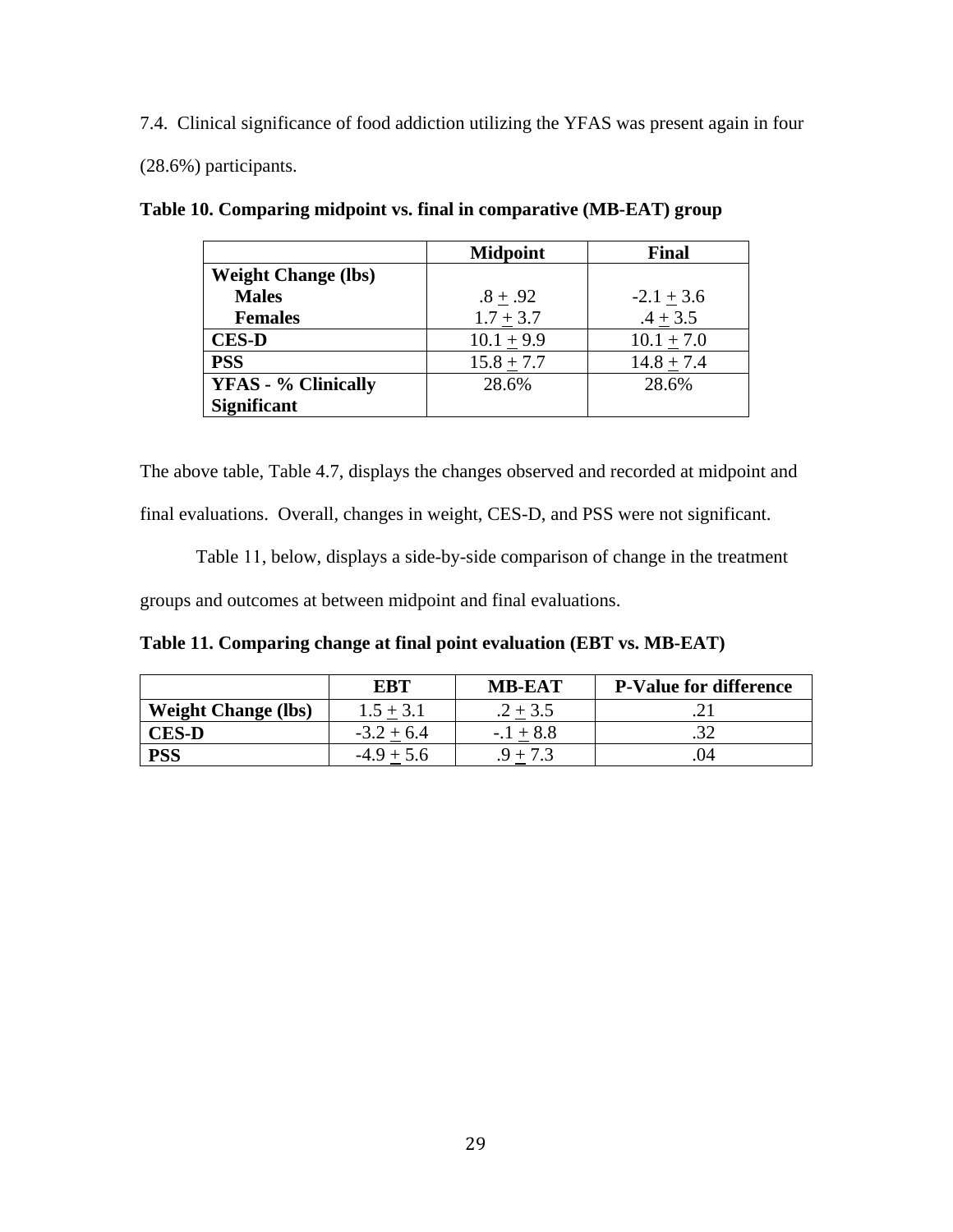#### **Chapter Five**

# **Discussion**

# **Key Findings**

The intent of this study was to evaluate the effectiveness of an EBT intervention on food addiction, stress, depression, and weight loss. EBT was compared to a mindfulness/intuitive eating based intervention to determine which is better at effecting change in food addiction, stress, depression, and weight. Results indicated EBT was more effective at producing change in the variables measured.

 The first objective of this study was to determine if an EBT intervention could produce changes in food addiction, stress, depression, and weight during a seven-week active intervention and seven-week follow-up period. At baseline 6 EBT participants identified themselves as "food addicts" according to the Yale Food Addiction Scale (YFAS). At midpoint, an 83.4% change was observed – only one participant identified as a "food addict." YFAS scores remained unchanged at the end of the follow-up period. EBT participants displayed a 38% change (from baseline to midpoint) in Perceived Stress Scale (PSS) scores. A slight increase in PSS scores was reported between midpoint and final evaluation. An increase was also observed in Center for Epidemiological Studies Depression Scale (CES-D) scores from baseline to midpoint and from midpoint to final evaluation. EBT participants lost a mean  $2.9 \pm 4.6$  lbs throughout the initial seven-week intervention. Weight loss continued throughout the seven-week follow-up session  $(1.5 +$ 3.1 lbs). To conclude, results from this study demonstrate changes in food addiction, stress, and weight. A change in depression was not observed.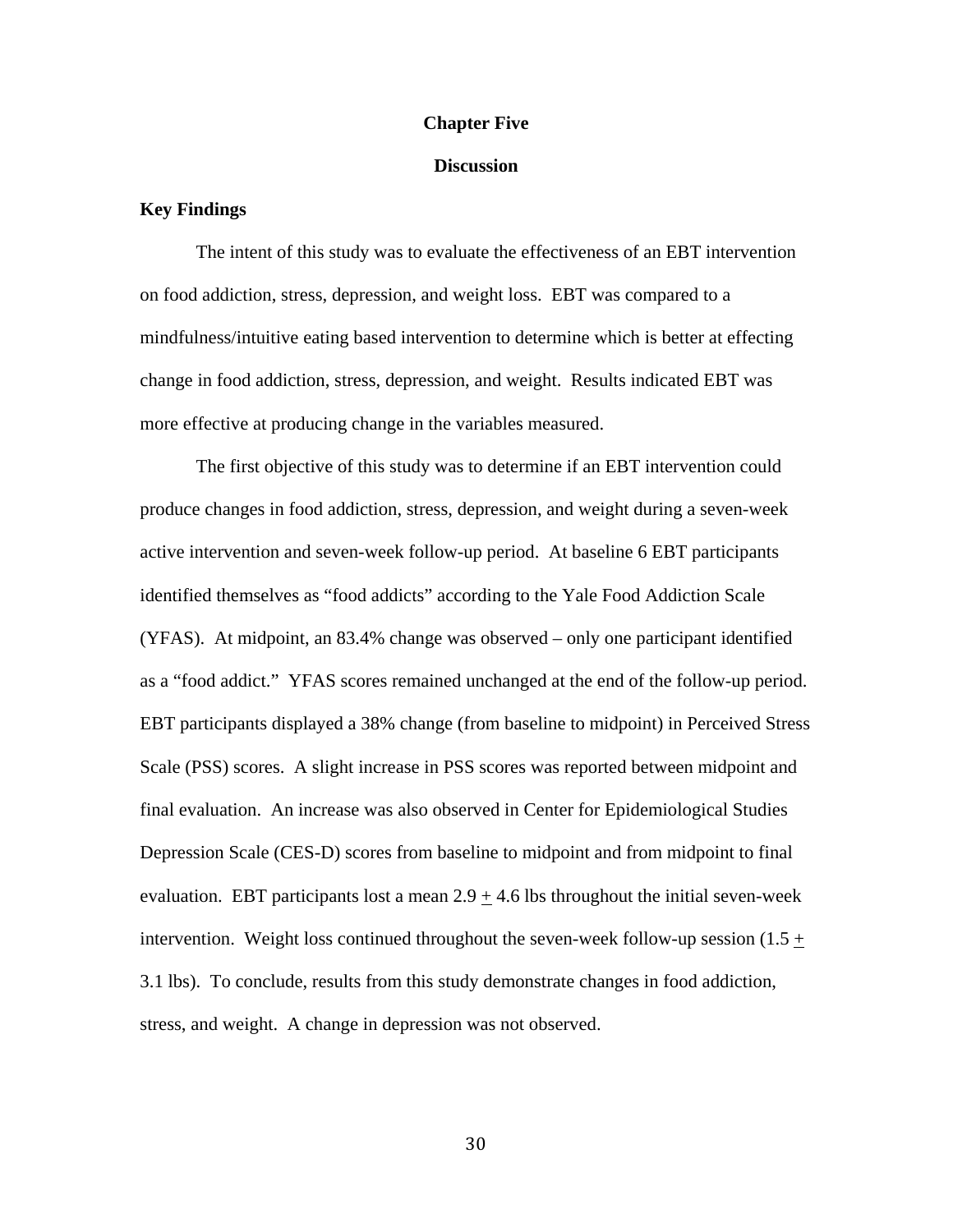The second objective of this study was to evaluate the effectiveness of an EBT intervention compared to an intuitive eating-based intervention over a seven-week active intervention and seven-week follow-up period. Due to the small sample size, a lack of statistical difference was observed between intervention groups at midpoint. The percentage of change between groups was evaluated for each variable. As mentioned above, an 83.4% change was observed in the classification of food addiction in the EBT intervention group. No change was observed in the mindfulness/intuitive-eating group throughout the intervention. EBT participants revealed a 38% change (from baseline to midpoint) in Perceived Stress Scale (PSS) scores, compared to a 9.7% change observed in the mindfulness/intuitive-eating participants. At midpoint EBT participants lost a mean  $2.9 + 4.6$  lbs, compared to  $1.5 + 3.3$  lbs observed in MB-EAT participants.

 Results collected at the end of the seven-week follow-up period, revealed a notable statistical significance between intervention groups in PSS scores. EBT participants reported experiencing less perceived stress. YFAS scores remained consistent, at one participant, in the final evaluation of the EBT intervention group. Again, no change was observed in the YFAS scores in the mindfulness/intuitive-eating group. EBT participants also continued to lose more weight  $(1.5 \pm 3.1$ lbs), compared to the comparative group  $(.2 + 3.5$ lbs).

#### **Implications**

 This study demonstrated EBT has the ability to influence food addiction, stress, and weight. Depression measures were unaffected in both interventions. Findings of this study add, support, and oppose current research, as described below.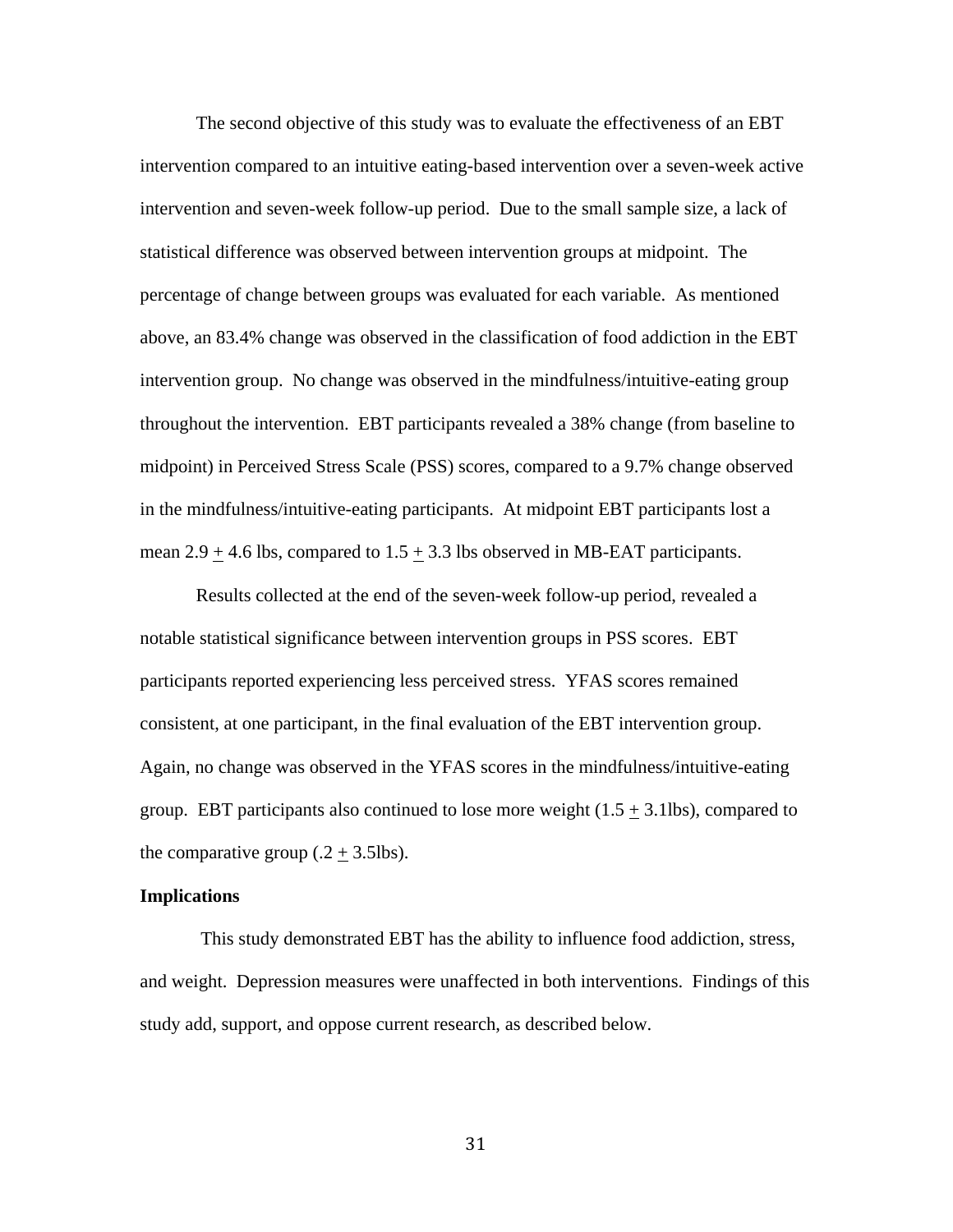Despite initial higher YFAS scores, EBT participants lost more weight throughout the course of the intervention and follow-up period. Burmeister and colleagues found higher YFAS scores were associated with poorer short-term weight loss in a traditional weight loss intervention (Burmeister et al., 2013). Based on this current study's results, EBT may provide clinically diagnosed "food addicts" a more appropriate weight loss method.

 Stress, as indicated in previous research findings, is closely related to food choices, weight, and weight loss success (Christaki et al., 2013; Sims et al., 2008). EBT participants experienced a 38% decrease in perceived stress from baseline to midpoint; versus, a 9.7% decrease observed in the MB-EAT group. However, at the conclusion of the study EBT participants experienced a significant increase in perceived stress (p-value, 0.04). This significant increase in perceived stress could have been due to several factors: (1) participants felt abandoned following the conclusion of the 7-week active intervention period which included twice weekly group meetings, as reported verbally by at least one participant, (2) participants could have experienced more natural stress during the second seven weeks, or (3) participants may have been stressed because they did not feel prepared to use the skills from EBT on their own, that they were still learning. It is also important to note, this study took place from the end of August through the end of November 2013.

 Weight loss and weight loss maintenance requires a variety of key components to produce optimum results. Increased physical activity, daily calorie goal, weekly weighins, and food journals are several of these components (Klem et al., 1997; Wadden et al., 2011). This study focused strictly on EBT as an approach to weight loss in the adult,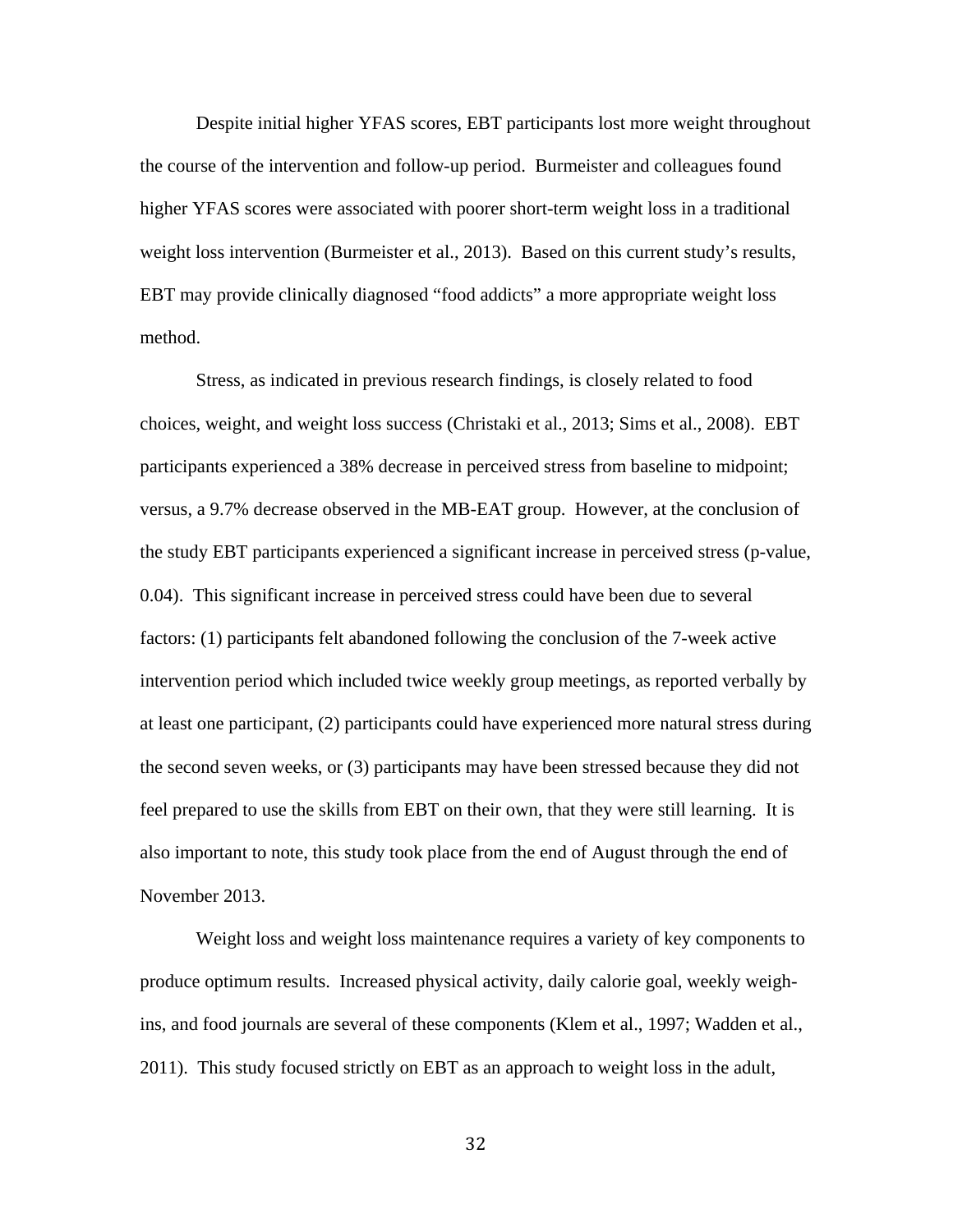obese population. Moderate weight loss and weight loss maintenance were observed. Future studies may incorporate the key components documented in the National Weight Control Registry and Look AHEAD study to facilitate more significant weight loss.

 Additional findings from this study are not consistent with prior observations regarding depression and obesity (Roberts et al., 2002). In this study, depression, as measured with the CES-D scale, did not on average exceed 16 points, the level for elevated depression symptoms. It is possible that the small sample size was not large enough to detect higher depression rates.

#### **Strengths, Limitations, and Assumptions**

**Strengths.** A strength of this study was the collaboration of an experienced and certified EBT provider. She provided the EBT intervention to participants, utilizing the standardized EBT system – to facilitate consistency between groups. EBT was provided to participants in a small group setting that allowed appropriate individual attention and the opportunity to establish relationship and connectedness with other participants. An additional strength of the study was the use of valid and reliable scales to assess food addiction, stress, and depression. The Perceived Stress Scale (PSS), Yale Food Addiction Scale (YFAS), and CES-D well established in the literature and provide a useful point of comparison to other studies. A final strength of this study is the evaluation of participants seven weeks after the conclusion of the seven-week, active intervention. Evaluating participants at the fourteen-week mark allowed for the determination of adherence and comprehension of the randomly assigned intervention.

 **Assumptions.** The participants in this study were selected to represent the obese adult population of the United States. Prior to the initiation of this study, it was assumed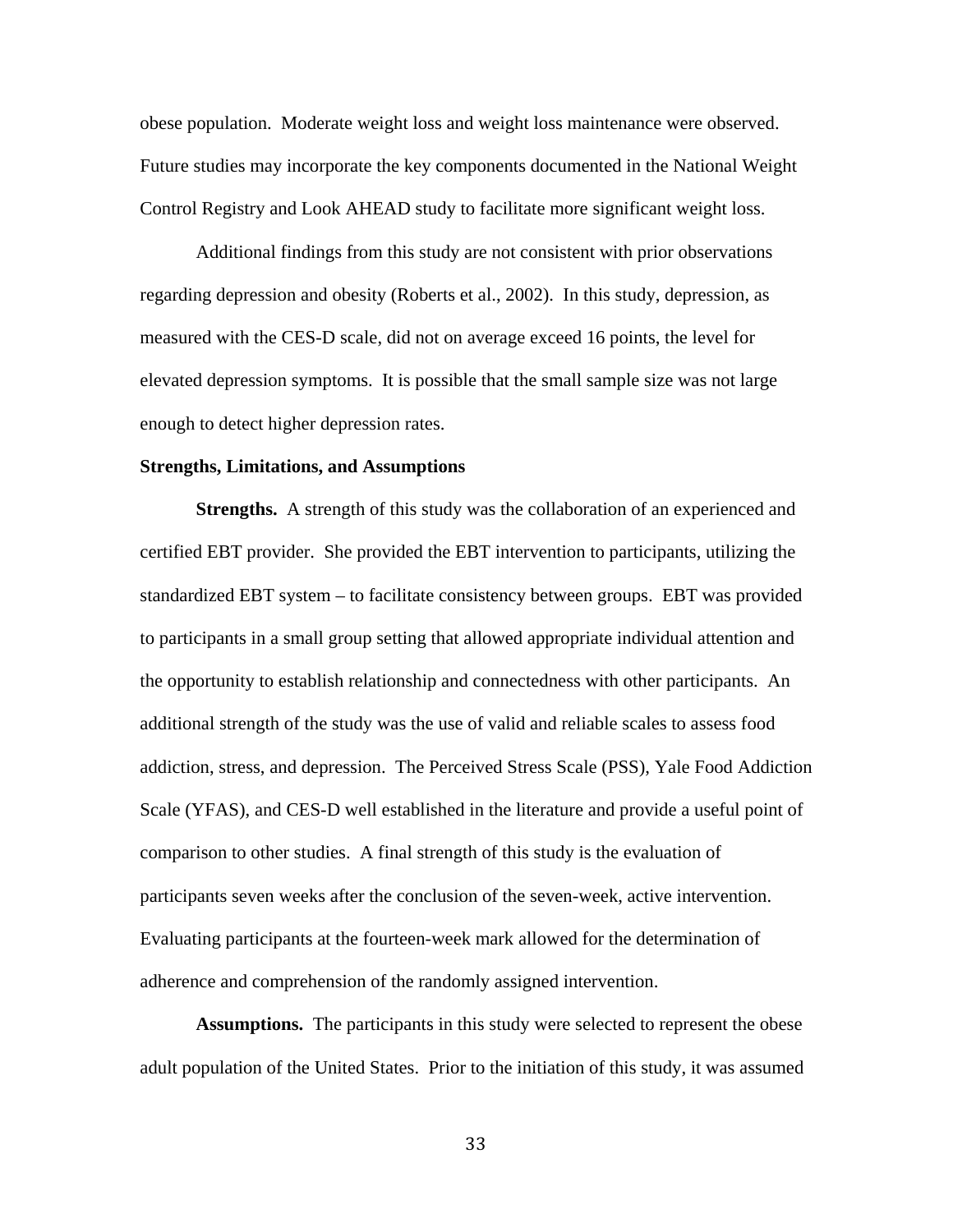that all participants provided accurate demographic information. It is also believed that participants completed the Perceived Stress Scale, Yale Food Addiction Scale, and CES-D accurately and appropriately. We assume the answers provided truthfully reflected their current experiences and beliefs.

 **Limitations.** The limitations for this study include the small sample size of participants. A larger sample size would have provided a more adequate representation of the population. In addition, participants were not selected randomly. Participants were recruited through online advertising methods and fliers posted throughout Lexington, KY. An additional limitation of the study was time. A longer time frame may have aided in the participants understanding of EBT. Participants also met twice a week for an hour and 15 minutes. Participants may have experienced difficulty remaining "present" throughout the entire sessions. A shorter meeting time may have been more conducive for the learning styles and attention span of participants. Lastly, despite utilizing a consistent measuring device, the data collected from waist circumference measurements were unreliable and inaccurate so that was not utilized in determining success or results.

## **Future Research**

 Future research is needed to further validate findings discovered in this study due to the lack of EBT research. Researchers may utilize a larger sample size and increase the duration of the intervention, in hopes to produce greater statistically significant results. Additional research is also needed to explore the weight loss findings of this study. This study demonstrated continued weight loss throughout the non-active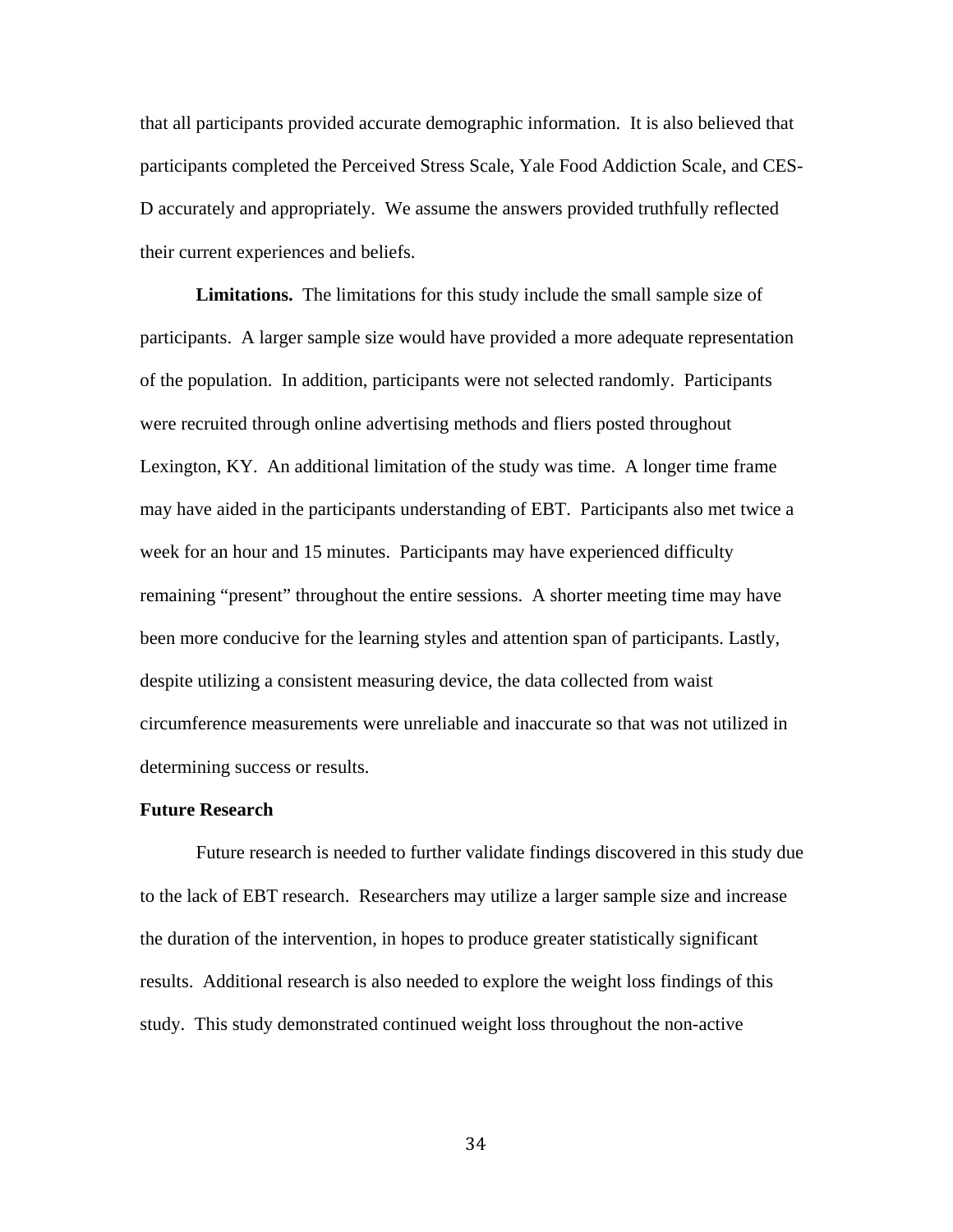intervention period for EBT participants. Future findings may add to the growing body of evidence suggesting EBT as a means of weight loss.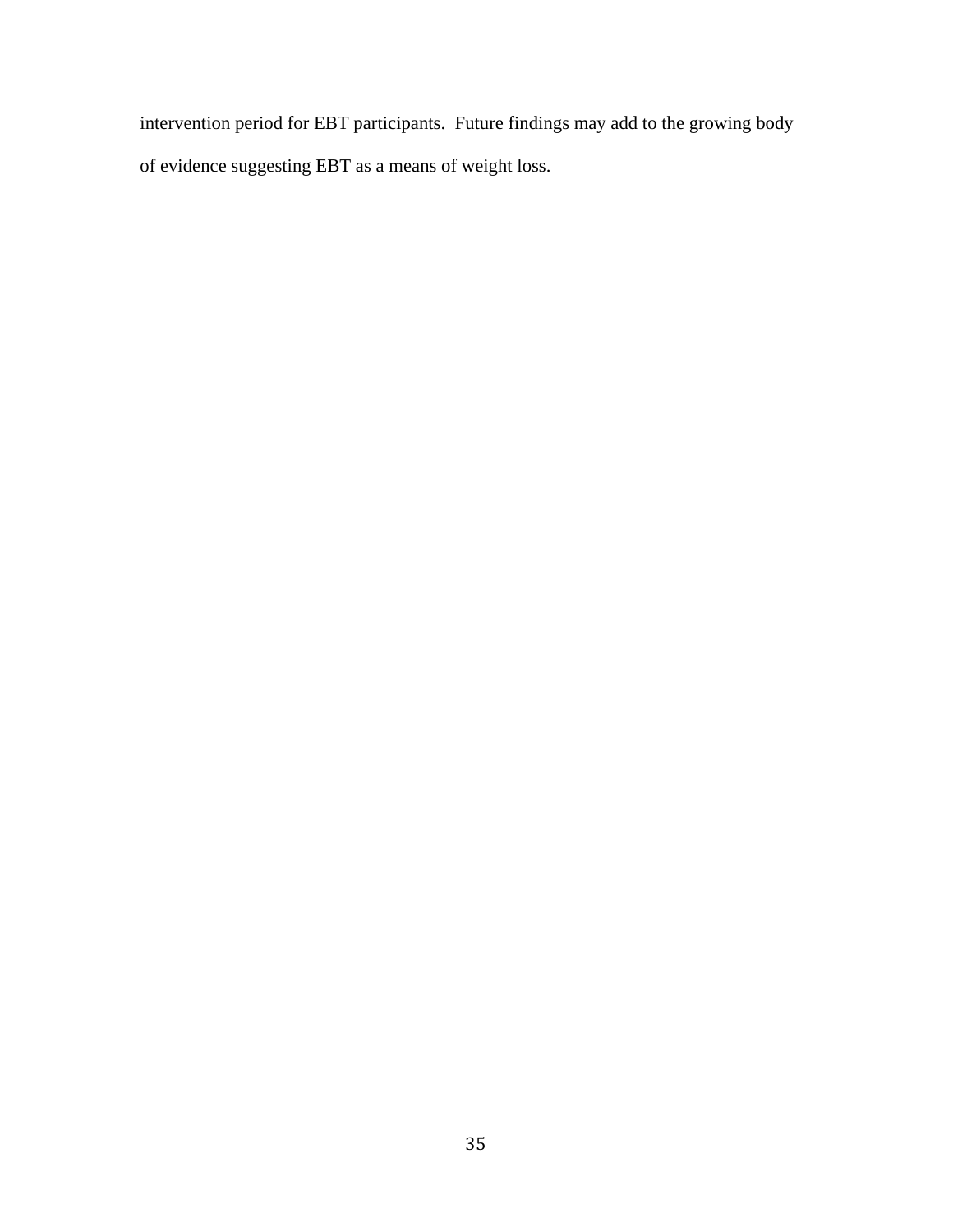#### **References**

- Avena, N. M. (2010). The Study Of Food Addiction Using Animal Models Of Binge Eating. *Appetite*, 55(3), 734-737.
- Burmeister, Jacob M., Nova Hinman, Afton Koball, Debra A. Hoffmann, and Robert A. Carels. "Food addiction in adults seeking weight loss treatment; implications for psychosocial health and weight loss." *Appetite.* 60 (2013): 103-110.
- Causes and Consequences. (2012, April 27). *Centers for Disease Control and Prevention*. Retrieved October 6, 2014, from http://www.cdc.gov/obesity/adult/causes/ind
- Christaki E., Kokkinos A., Costarelli V., Alexopoulos E.C., Chrousos G.P. & Darviri C. (2013) Stress management can facilitate weight loss in Greek overweight and obese women: a pilot study. *Journal of Human Nutrition and Diet*. 26 (1), 132– 139.
- Dansinger, M. L. (2005). Comparison Of The Atkins, Ornish, Weight Watchers, And Zone Diets For Weight Loss And Heart Disease Risk Reduction: A Randomized Trial. *JAMA: The Journal of the American Medical Association*, *293*(1), 43-53.
- Depression. (n.d.). *NIMH RSS*. Retrieved October 20, 2014, from http://www.nimh.nih.gov/health/topics/depression
- Dixon, J. B., Dixon, M. E., & O'Brien, P. (2003). Depression In Association With Severe Obesity: Changes With Weight Loss. *Archives of Internal Medicine,* 163(17), 2058-2065.
- Eichen, D. M., Lent, M. R., Goldbacher, E., & Foster, G. D. (2013). Exploration of "Food Addiction" in overweight and obese treatment-seeking adults. *Appetite*, 67, 22-24.
- Elfhag, K. K., & Rössner, S. S. (2005). Who succeeds in maintaining weight loss? A conceptual review of factors associated with weight loss maintenance and weight regain. *Obesity Reviews*, 6(1), 67-85.
- Freedman, M., King, J., & Kennedy, E. (2001). Popular Diets: A Scientific Review. *Obesity Research*, *9*(1), 1S-40S.
- French SA, Jeffery RW, Murray D. Is dieting good for you? Prevalence, duration and associated weight and behavior changes for specific weight loss strategies over four years in US adults. *International Journal of Obesity Related Metabolic Disorders.* 1999;23: 320 –7.
- Frood, S., Johnston, L., Matteson, C., & Finegood, D. (2013). Obesity, Complexity, and the Role of the Health System. Current Obesity Reports, 30(2), 320-6.
- Gearhardt, A. N., Corbin, W. R., & Brownell, K. D. (2009). Preliminary Validation Of The Yale Food Addiction Scale. *Appetite*, 52(2), 430-436.
- Kessler, R. (2003). Epidemiology Of Women And Depression. *Journal of Affective Disorders*, 74(1), 5-13.
- Klem, M., Wing, R., McGuire, M., Seagle, H., & Hill, J. (1997). A descriptive study of individuals successful at long-term maintenance of substantial weight loss. *American Journal of Clinical Nutrition*, 66(2), 239-46.
- Kristeller, J., & Wolever, R. (2011). Mindfulness-based eating awareness training for treating binge eating disorder: The conceptual foundation. *Eating Disorders*, *19*, 49-61.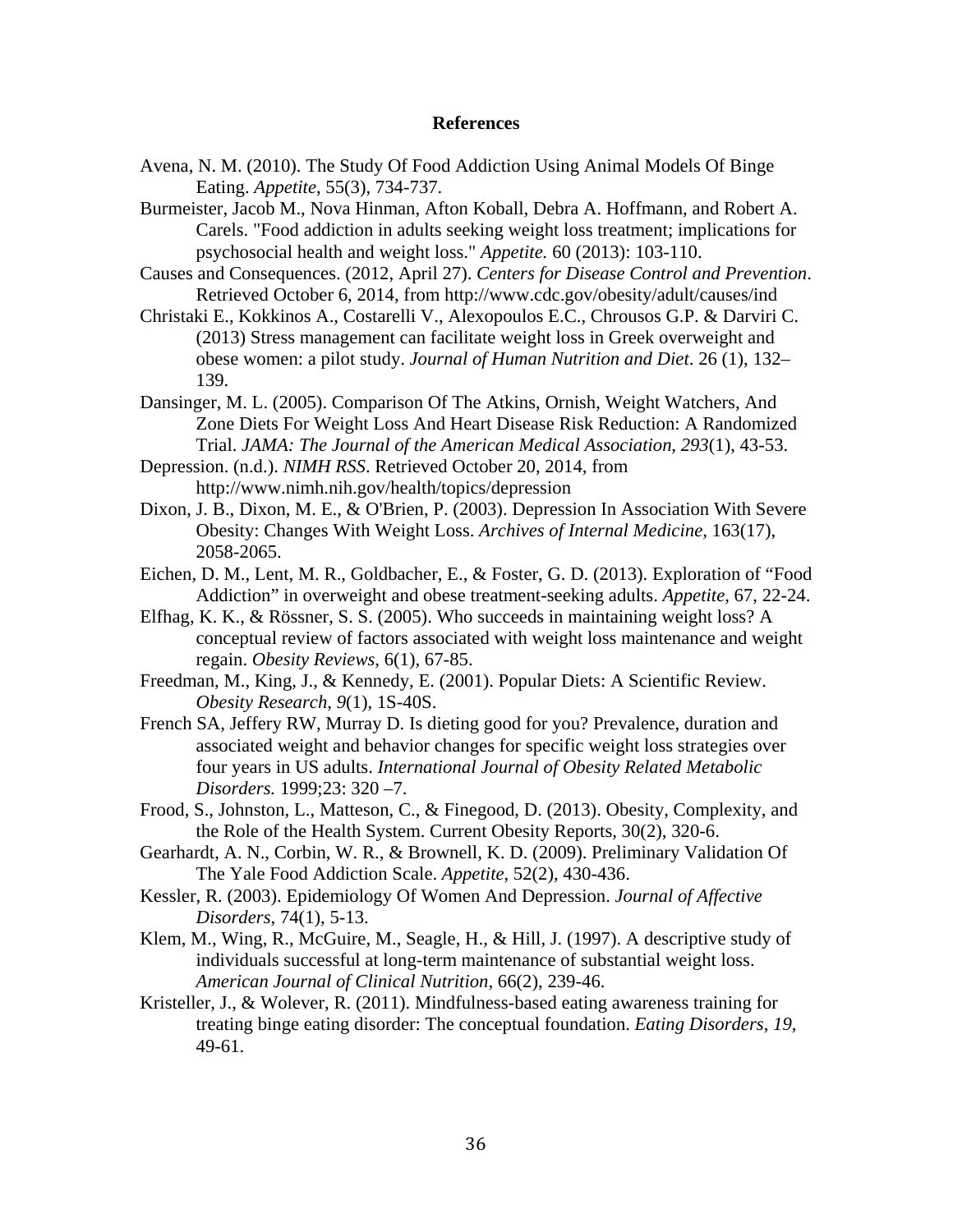- Loman, M. M., & Gunnar, M. R. (2010). Early Experience and the Development of Stress Reactivity and Regulation in Children. *Neuroscience and Biobehavioral Review*, 34(6), 867-876.
- Luppino, F. S., de Wit, L. M., Bouvy, P. F., Stijnen, T., Cuijpers, P., Pennix, B. W., et al. (2010). Overweight, Obesity, and Depression. *General Psychiatry*, 67(3), 220- 229.
- Mellin, L. (1996). Cognitive-Emotive Training Developmental Testing Of The Shapedown Method For Adults. *Journal of the American Dietetic Association*, 96(9), A31.
- Mellin, L., Croughan-Minihane, M., & Dickey, L. (1997). The Solution Method2-year Trends In Weight, Blood Pressure, Exercise, Depression, And Functioning Of Adults Trained In Development Skills. *Journal of the American Dietetic Association*, *97*(10), 1133-1138.
- Mellin, L., Slinkard, L., & Irwin, C. J. (1987). Adolescent obesity intervention: validation of the SHAPEDOWN program. *Journal of American Dietetic Association*, *87*(3), 333-8.
- Mitrovic, I., de Pena, L. F., Frassetto, L., & Mellin, L. (2011). Rewiring the stress response: A new paradigm for health care. *Hypothesis*, 9(1), 1-7.
- National Heart, Lung, and Blood Institute (1998). Executive Summary Of The Clinical Guidelines On The Identification, Evaluation, And Treatment Of Overweight And Obesity In Adults. *Journal of the American Dietetic Association*, 98(10), 1178- 1191.
- Obesity and overweight. (n.d.). WHO. Retrieved November 14, 2013, from http://www.who.int/mediacentre/factsheets
- Onyike, C. U., Crum, R. M., Lee, H. B., Lyketsos, C. G., & Eaton, W. W. (2003). Is Obesity Associated With Major Depression? Results From The Third National Health And Nutrition Examination Survey. *American Journal of Epidemiology*, 158(12), 1139-1147.
- Overweight and obesity. *Centers for Disease Control and Prevention.* Retrieved November 14, 2013, from http://www.cdc.gov/obesity/data/index.htm
- Patel, A. (2013). Review: the role of inflammation in depression*. Psychiatry*, 25(2), 216- 223.
- Roberts, R. E., Kaplan, G. A., Shema, S. J., & Strawbridge, W. J. (2000). Are the Obese at Greater Risk for Depression?. *American Journal of Epidemiology*, 152(2), 163- 170.
- Saarni, S. I., Suvisaari, J., Sintonen, H., Pirkola, S., Koskinen, S., Aromaa, A., et al. (2007). Impact of psychiatric disorders on health-related quality of life: general population survey. *The British Journal of Psychiatry*, 190(4), 326-332.
- Sherwood, L. (2001). *Human physiology: from cells to systems* (4th ed.). Pacific Grove, Calif.: Brooks/Cole.
- Simon GE, Von Korff M, Saunders K, et al. Association Between Obesity and Psychiatric Disorders in the US Adult Population. *Arch Gen Psychiatry.*  2006;63(7):824-830.
- Sims, R., Gordon, S., Garcia, W., Clark, E., Monye, D., Callender, C., et al. (2008). Perceived stress and eating behaviors in a community-based sample of African Americans. *Eating Behaviors*, 9(2), 137-142.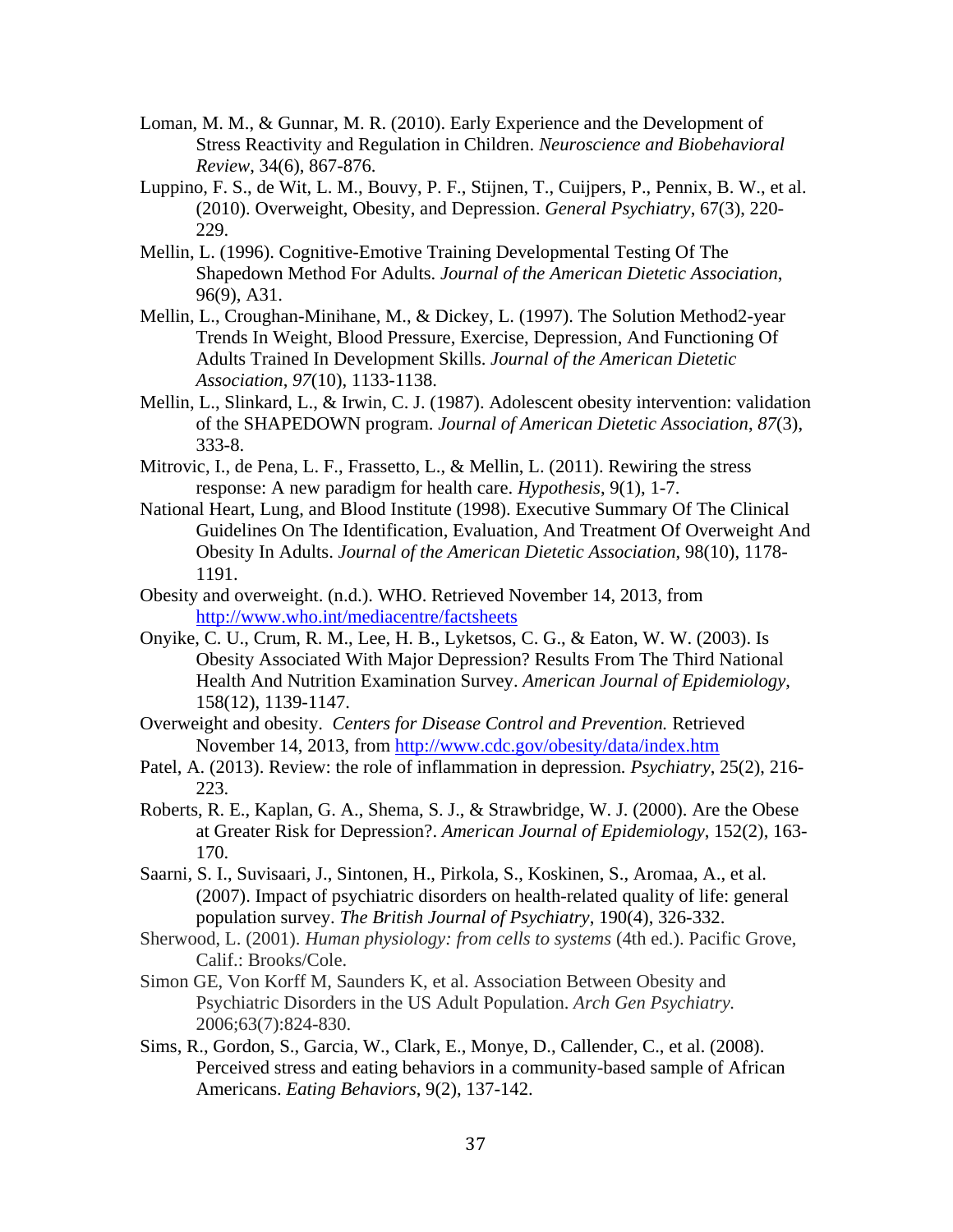- Tapper, K., Shaw, C., Ilsley, J., Hill, A., Bond, F., & Moore, L. (2009). Exploratory randomized controlled trial of a mindfulness-based weight loss intervention for women. *Appetite*, *52*, 396-404.
- Wadden, T. A., Ryan, D. H., Otto, A., Krakoff, J., Hill, J. O., Delahanty, L. M., et al. (2011). Four-Year Weight Losses in the Look AHEAD Study: Factors Associated With Long-Term Success. *Obesity*, 19(10), 1987-1998.
- Wang, Youfa, May A. Beydoun, Lan Liang, Benjamin Caballero, and Shiriki K. Kumanyika. "Will All Americans Become Overweight Or Obese? Estimating The Progression And Cost Of The US Obesity Epidemic." Obesity 16.10 (2008): 2323-2330. Print.
- Zwaan, M. d. (2001). Binge Eating Disorder And Obesity. *International Journal of Obesity*, 25, S51-S55.